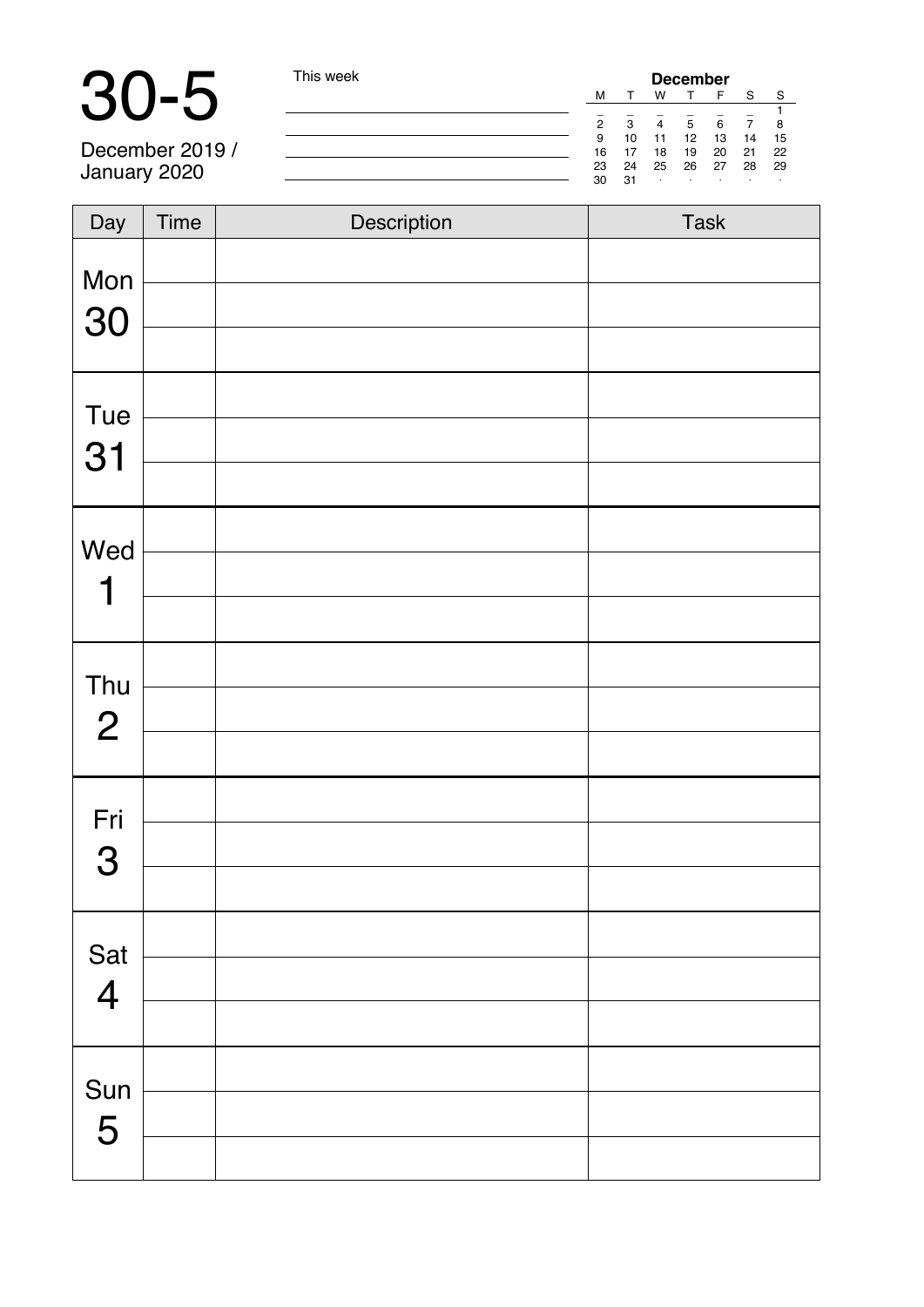### 6-12 This week

| January |    |    |    |    |    |    |
|---------|----|----|----|----|----|----|
| M       |    | w  |    | F  | s  | s  |
|         |    |    | 2  | 3  |    | 5  |
| 6       |    | 8  | я  | 10 | 11 | 12 |
| 13      | 14 | 15 | 16 | 17 | 18 | 19 |
| 20      | 21 | 22 | 23 | 24 | 25 | 26 |
| 27      | 28 | 29 | 30 | 31 |    |    |
|         |    | ٠  | ٠  | i. | ٠  | ٠  |

| $\overline{Day}$ | Time | Description | Task |
|------------------|------|-------------|------|
| Mon              |      |             |      |
| 6                |      |             |      |
|                  |      |             |      |
| Tue              |      |             |      |
| $\overline{7}$   |      |             |      |
|                  |      |             |      |
| Wed              |      |             |      |
| 8                |      |             |      |
|                  |      |             |      |
| Thu              |      |             |      |
| 9                |      |             |      |
|                  |      |             |      |
| Fri              |      |             |      |
| 10               |      |             |      |
|                  |      |             |      |
| Sat              |      |             |      |
| 11               |      |             |      |
|                  |      |             |      |
| Sun              |      |             |      |
| 12               |      |             |      |
|                  |      |             |      |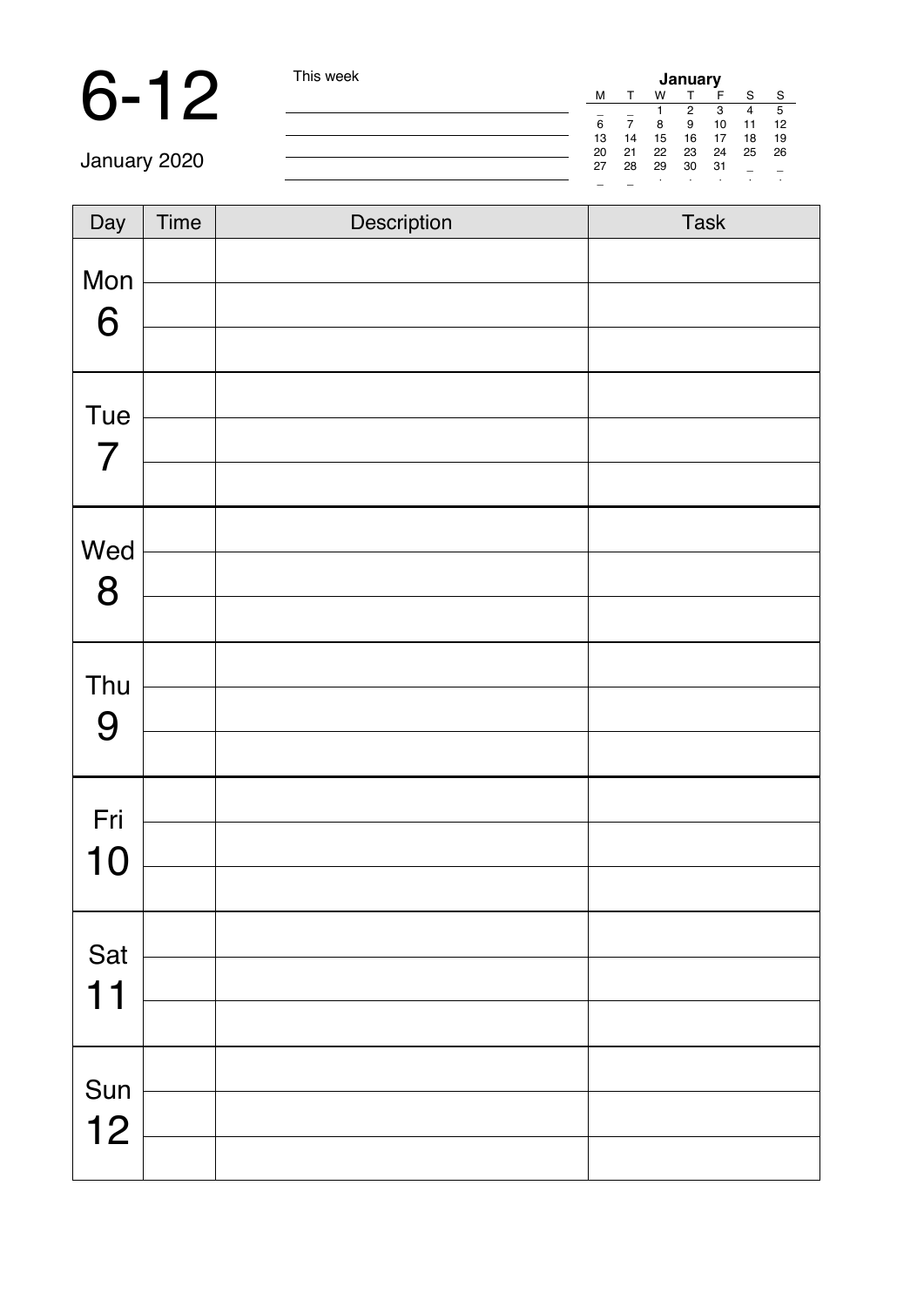| Day | Time | Description | Task |
|-----|------|-------------|------|
| Mon |      |             |      |
|     |      |             |      |
| 13  |      |             |      |
| Tue |      |             |      |
| 14  |      |             |      |
|     |      |             |      |
| Wed |      |             |      |
| 15  |      |             |      |
|     |      |             |      |
| Thu |      |             |      |
| 16  |      |             |      |
|     |      |             |      |
| Fri |      |             |      |
| 17  |      |             |      |
|     |      |             |      |
| Sat |      |             |      |
| 18  |      |             |      |
|     |      |             |      |
| Sun |      |             |      |
| 19  |      |             |      |
|     |      |             |      |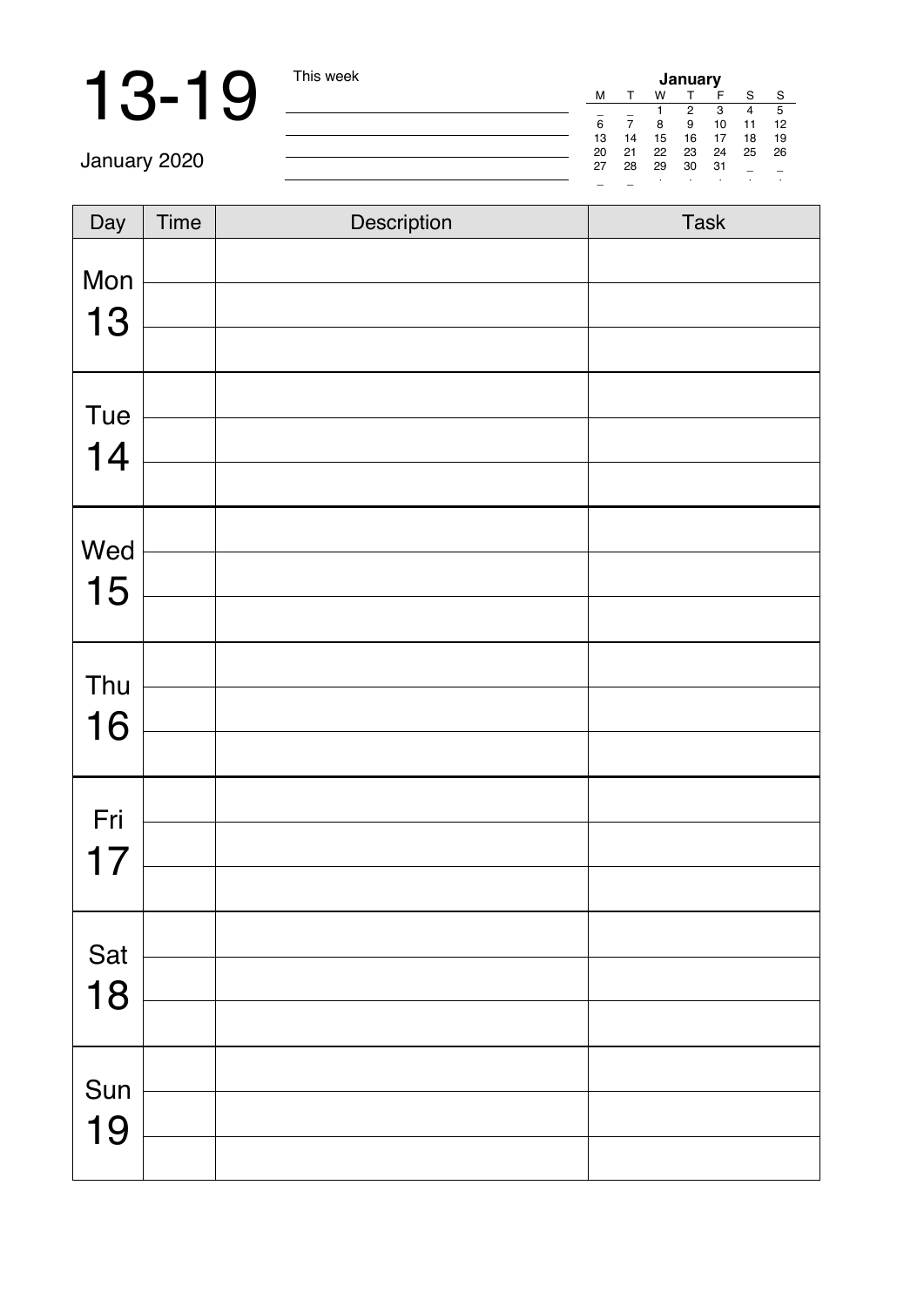**20-26** This week<br>
January 2020 **Interference and Contact Contact Contact Contact Contact Contact Contact Contact Contact Contact Contact Contact Contact Contact Contact Contact Contact Contact Contact Contact Contact Cont** 

| Day | Time | Description | Task |
|-----|------|-------------|------|
| Mon |      |             |      |
| 20  |      |             |      |
|     |      |             |      |
| Tue |      |             |      |
| 21  |      |             |      |
|     |      |             |      |
| Wed |      |             |      |
| 22  |      |             |      |
|     |      |             |      |
| Thu |      |             |      |
| 23  |      |             |      |
|     |      |             |      |
| Fri |      |             |      |
| 24  |      |             |      |
|     |      |             |      |
| Sat |      |             |      |
| 25  |      |             |      |
|     |      |             |      |
| Sun |      |             |      |
| 26  |      |             |      |
|     |      |             |      |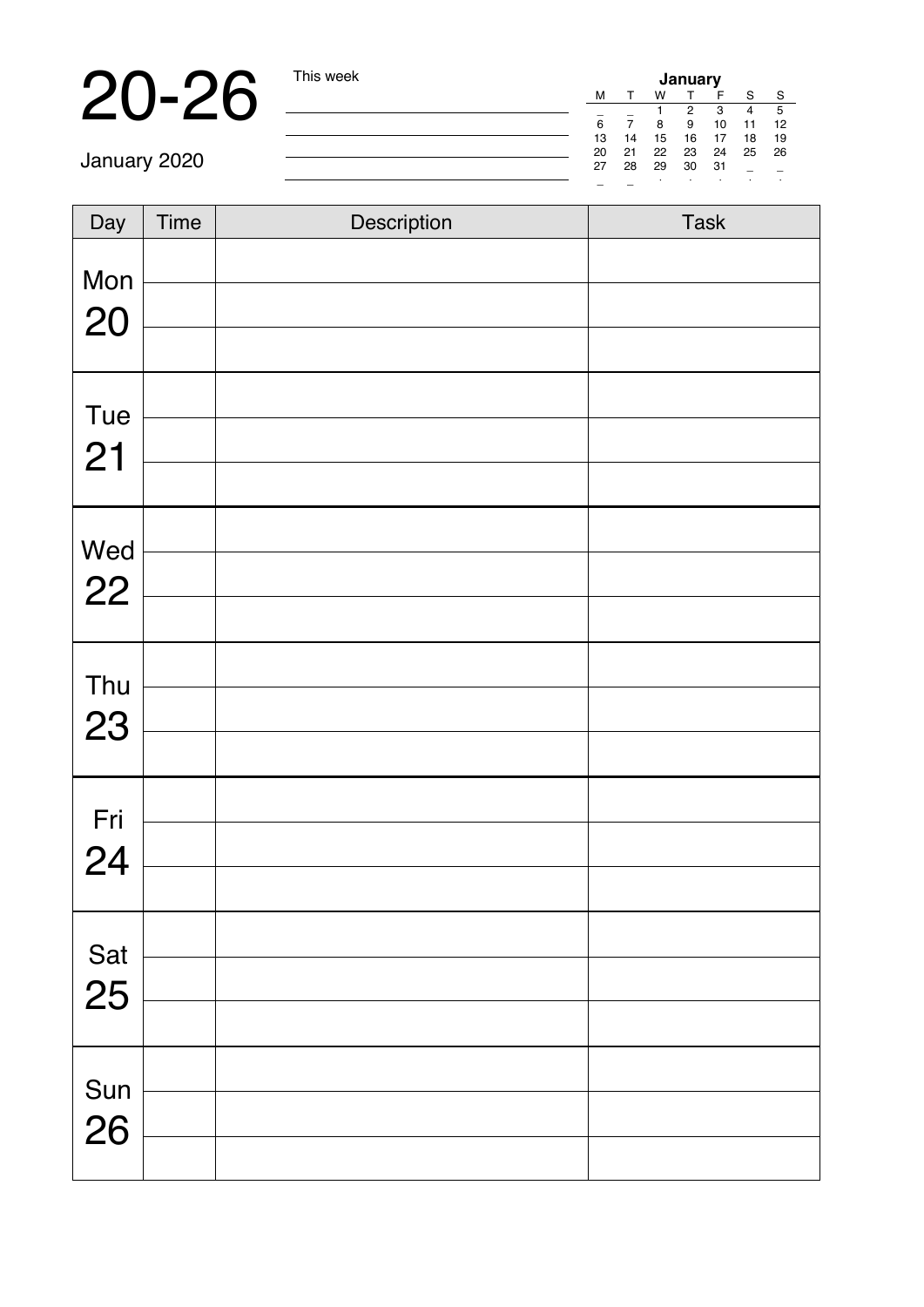# 27-2 This week

January 2020 / February 2020

| January |    |    |    |    |    |    |  |
|---------|----|----|----|----|----|----|--|
| M       |    | w  |    | F  | S  | s  |  |
|         |    |    | 2  | 3  |    | 5  |  |
| 6       |    | 8  | g  | 10 | 11 | 12 |  |
| 13      | 14 | 15 | 16 | 17 | 18 | 19 |  |
| 20      | 21 | 22 | 23 | 24 | 25 | 26 |  |
| 27      | 28 | 29 | 30 | 31 | ۰  |    |  |
|         |    | ٠  | ٠  | i. | ٠  | í, |  |

| Day            | Time | Description | Task |
|----------------|------|-------------|------|
| Mon            |      |             |      |
| 27             |      |             |      |
|                |      |             |      |
| Tue            |      |             |      |
| 28             |      |             |      |
|                |      |             |      |
| Wed            |      |             |      |
| 29             |      |             |      |
|                |      |             |      |
| Thu            |      |             |      |
| 30             |      |             |      |
|                |      |             |      |
| Fri            |      |             |      |
| 31             |      |             |      |
|                |      |             |      |
| Sat            |      |             |      |
| 1              |      |             |      |
|                |      |             |      |
| Sun            |      |             |      |
| $\overline{2}$ |      |             |      |
|                |      |             |      |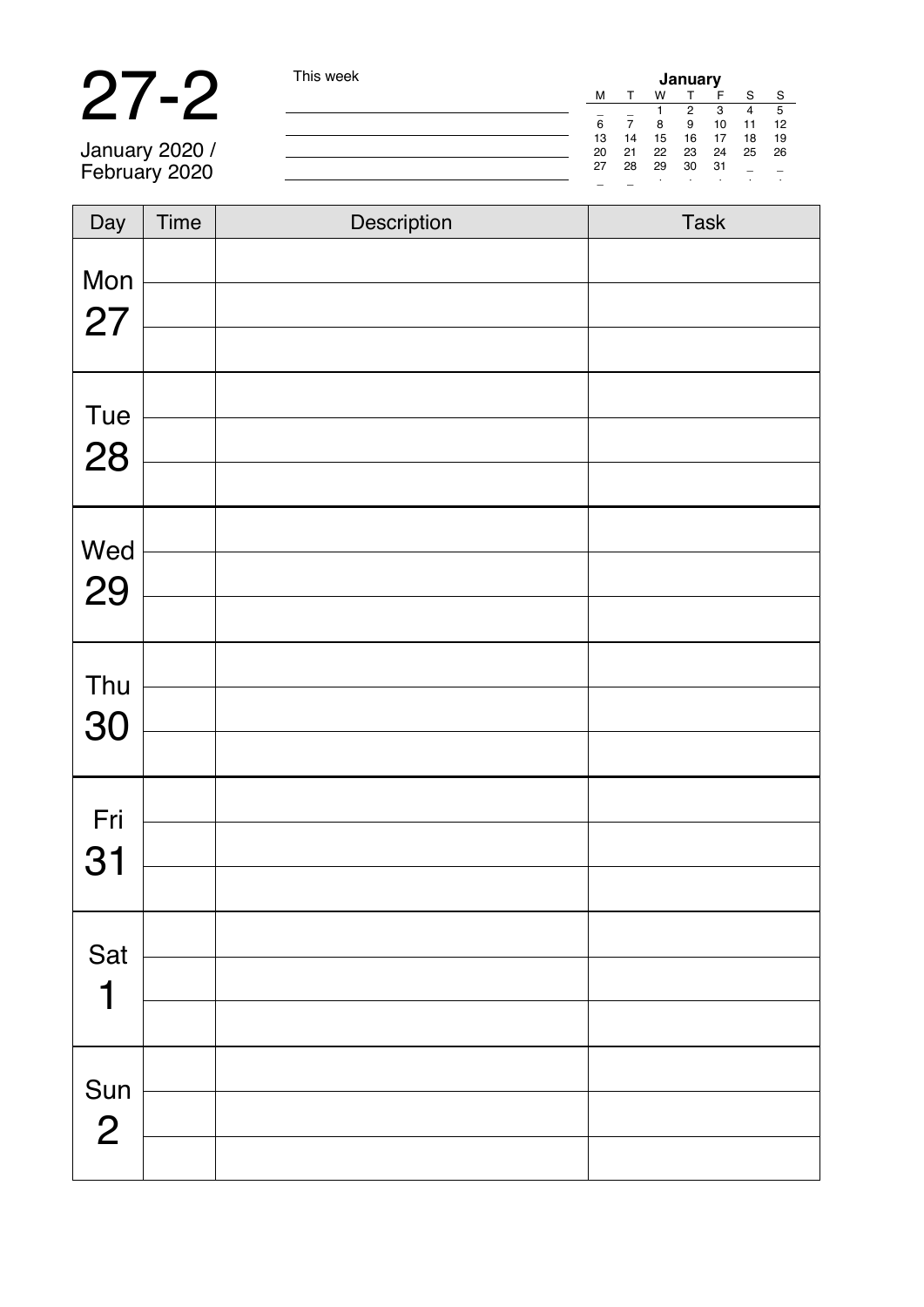

and the control of the control of the

|    |    |    | February |    |    |                |
|----|----|----|----------|----|----|----------------|
| M  |    | w  |          | F  | S  | s              |
|    |    |    |          |    |    | $\overline{c}$ |
| 3  |    | 5  | 6        |    | 8  | 9              |
| 10 | 11 | 12 | 13       | 14 | 15 | 16             |
| 17 | 18 | 19 | 20       | 21 | 22 | 23             |
| 24 | 25 | 26 | 27       | 28 | 29 |                |
|    |    |    |          | ×. | i. | í,             |

February 2020

| Day                            | Time | Description | Task |
|--------------------------------|------|-------------|------|
| Mon<br>$\mbox{3}$              |      |             |      |
| Tue<br>$\overline{\mathbf{4}}$ |      |             |      |
| Wed<br>5                       |      |             |      |
| Thu<br>6                       |      |             |      |
| Fri<br>$\overline{7}$          |      |             |      |
| Sat<br>8                       |      |             |      |
| Sun<br>9                       |      |             |      |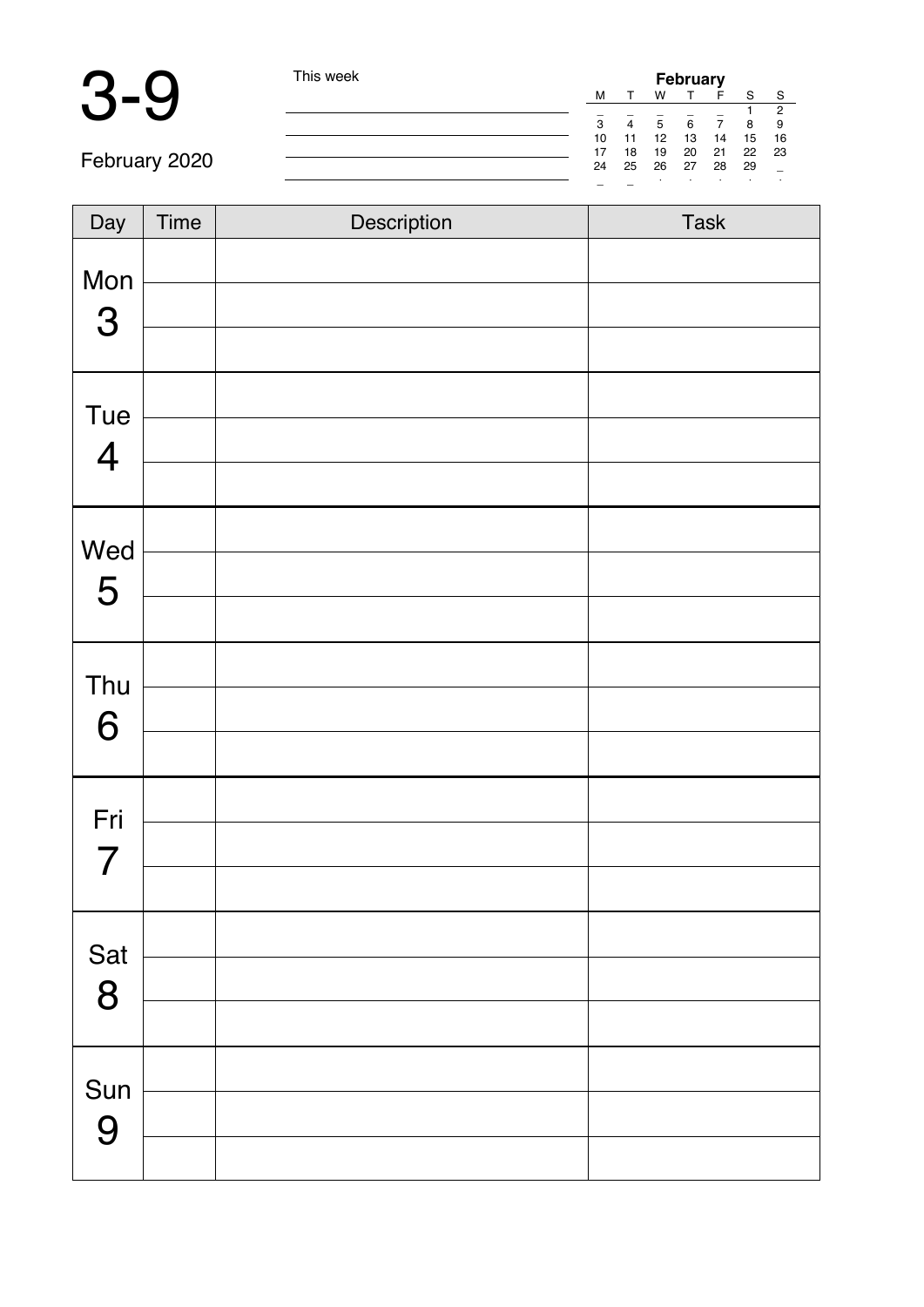**10-16** This week **February** 2020

February 2020

| Day | Time | Description | Task |
|-----|------|-------------|------|
|     |      |             |      |
| Mon |      |             |      |
| 10  |      |             |      |
| Tue |      |             |      |
| 11  |      |             |      |
|     |      |             |      |
| Wed |      |             |      |
| 12  |      |             |      |
|     |      |             |      |
| Thu |      |             |      |
| 13  |      |             |      |
|     |      |             |      |
| Fri |      |             |      |
| 14  |      |             |      |
|     |      |             |      |
| Sat |      |             |      |
| 15  |      |             |      |
|     |      |             |      |
| Sun |      |             |      |
| 16  |      |             |      |
|     |      |             |      |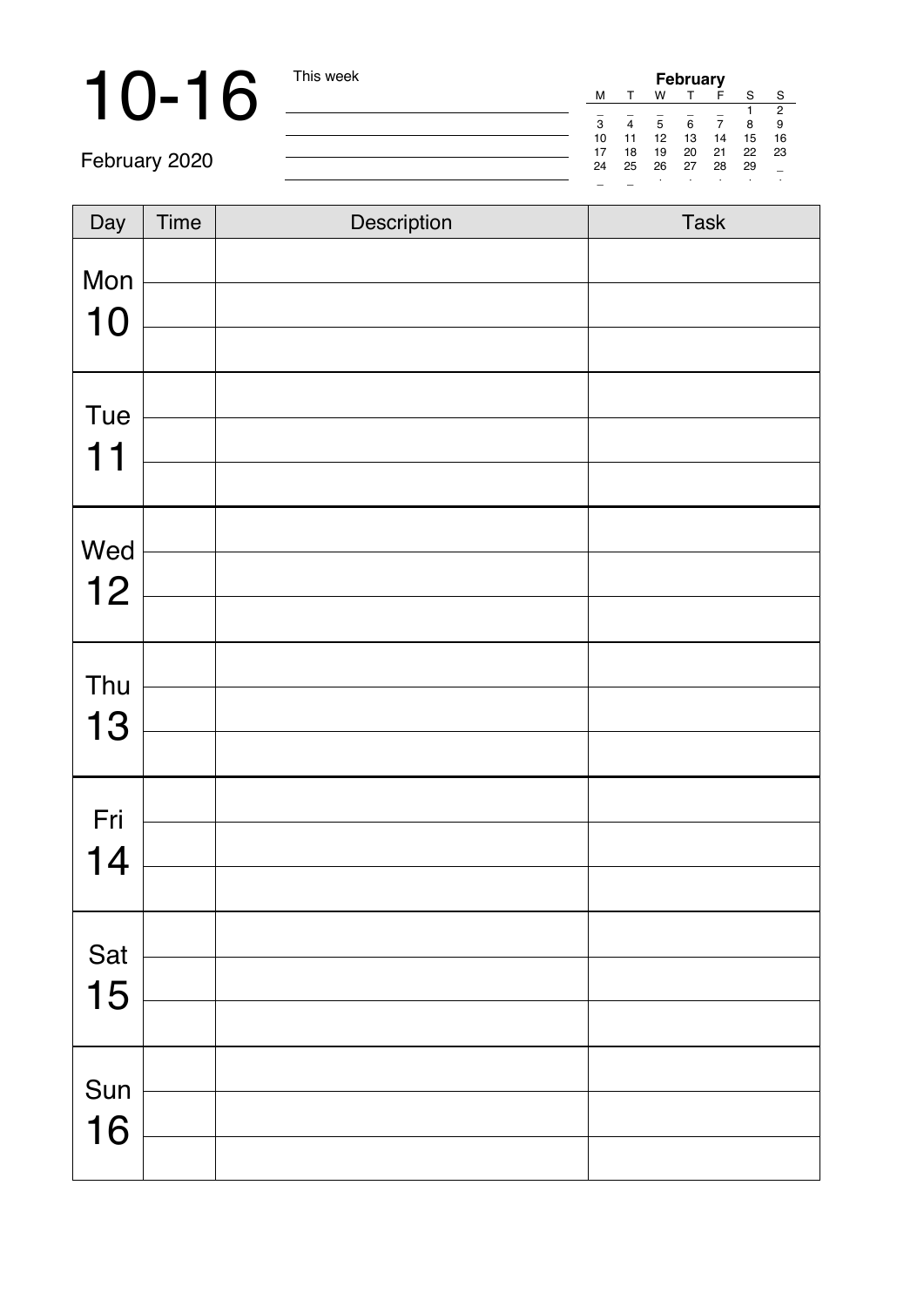# 17-23 This week

|   | February |    |    |    |    |    |                |
|---|----------|----|----|----|----|----|----------------|
|   | M        |    | w  |    | F  | s  | s              |
|   |          |    |    |    |    |    | $\overline{2}$ |
|   | 3        |    | 5  | 6  |    | 8  | g              |
|   | 10       | 11 | 12 | 13 | 14 | 15 | 16             |
| í | 17       | 18 | 19 | 20 | 21 | 22 | 23             |
|   | 24       | 25 | 26 | 27 | 28 | 29 |                |
|   |          |    |    |    | ×. |    | í,             |

February 2020

| Day | Time | Description | Task |
|-----|------|-------------|------|
| Mon |      |             |      |
| 17  |      |             |      |
|     |      |             |      |
| Tue |      |             |      |
| 18  |      |             |      |
|     |      |             |      |
| Wed |      |             |      |
| 19  |      |             |      |
|     |      |             |      |
| Thu |      |             |      |
| 20  |      |             |      |
|     |      |             |      |
| Fri |      |             |      |
| 21  |      |             |      |
|     |      |             |      |
| Sat |      |             |      |
| 22  |      |             |      |
|     |      |             |      |
| Sun |      |             |      |
| 23  |      |             |      |
|     |      |             |      |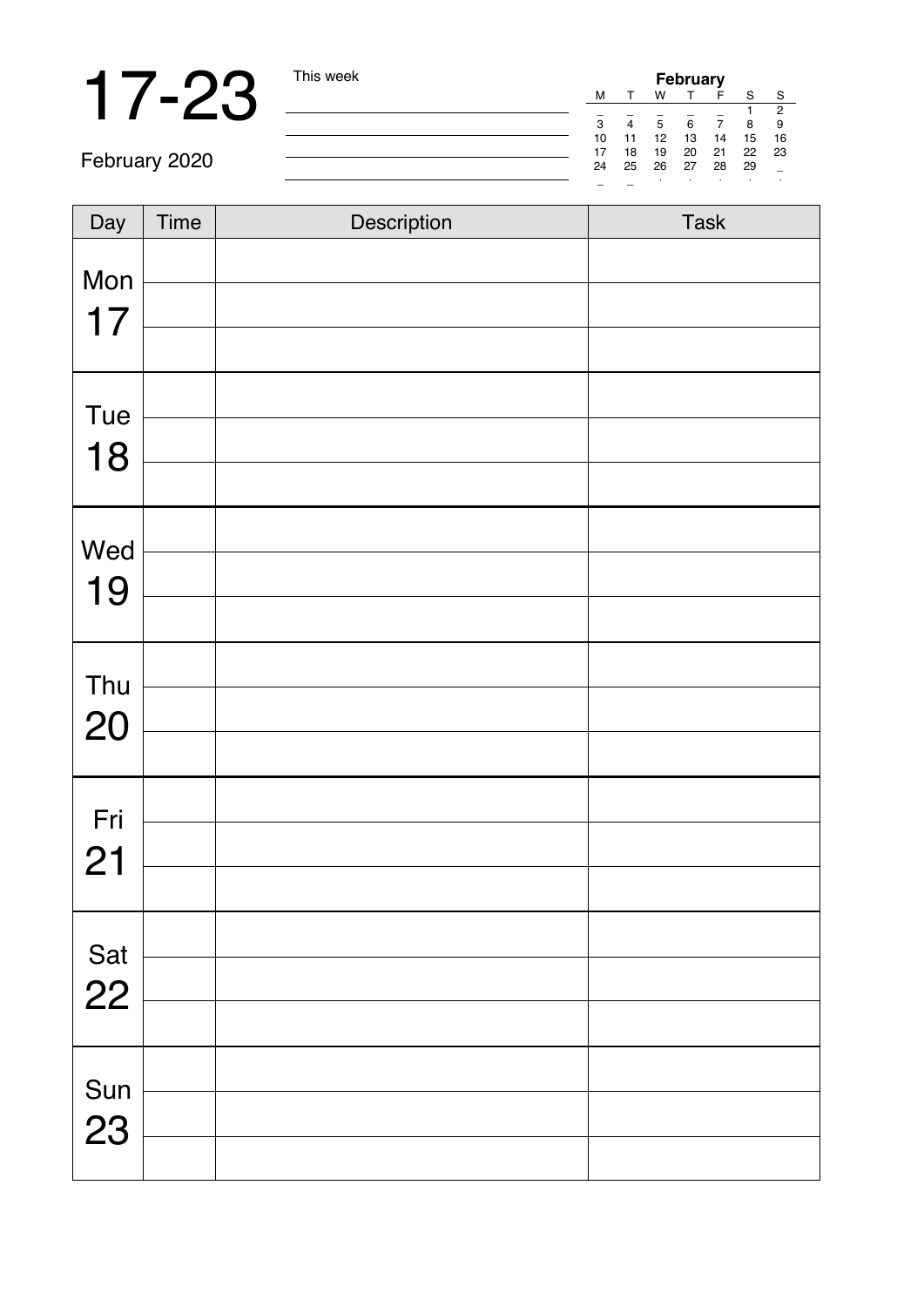**24 - 1** This week **February**<br>
February 2020 / **February 2020 / The Super Life of The State of the State of the State of The State 2021<br>
March 2020 / <b>Contract of the State 2021 22**<br>
24 25 26 27 28 29 29 29 1

February 2020 / March 2020

| Day       | Time | Description | Task |
|-----------|------|-------------|------|
| Mon<br>24 |      |             |      |
|           |      |             |      |
| Tue       |      |             |      |
| 25        |      |             |      |
|           |      |             |      |
| Wed       |      |             |      |
| 26        |      |             |      |
|           |      |             |      |
| Thu       |      |             |      |
| 27        |      |             |      |
|           |      |             |      |
| Fri       |      |             |      |
| 28        |      |             |      |
|           |      |             |      |
| Sat       |      |             |      |
| 29        |      |             |      |
|           |      |             |      |
| Sun       |      |             |      |
| 1         |      |             |      |
|           |      |             |      |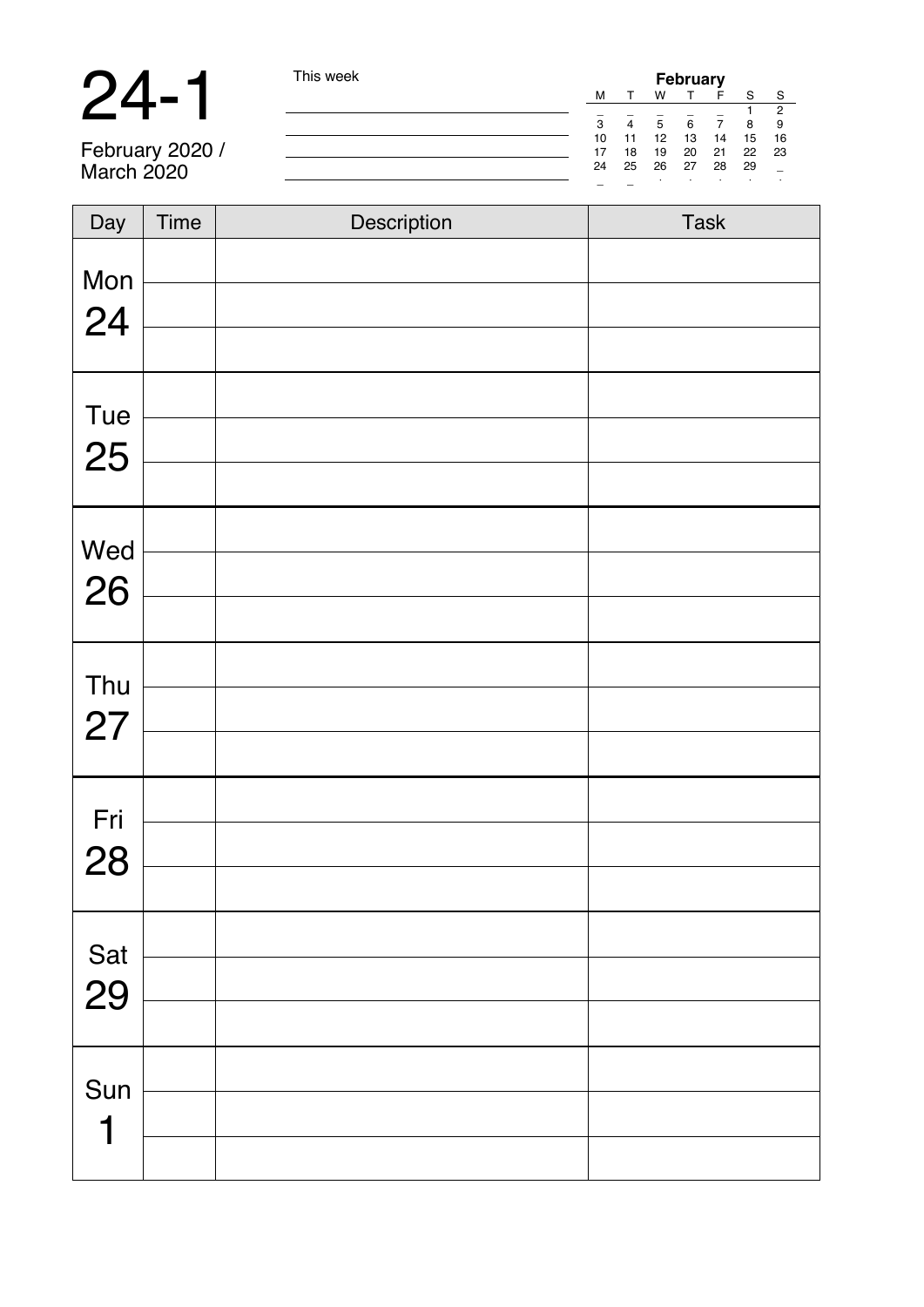### 2-8 This week

| This week |  |
|-----------|--|

| March |    |    |    |    |    |    |
|-------|----|----|----|----|----|----|
| м     |    | w  |    | F  | s  | s  |
|       |    |    |    |    |    |    |
| 2     | 3  | 4  | 5  | 6  |    | 8  |
| 9     | 10 | 11 | 12 | 13 | 14 | 15 |
| 16    | 17 | 18 | 19 | 20 | 21 | 22 |
| 23    | 24 | 25 | 26 | 27 | 28 | 29 |
| 30    | 31 | ٠  | ٠  | ٠  | ٠  | ٠  |

March 2020

| Day                       | Time | Description | Task |
|---------------------------|------|-------------|------|
| Mon<br>$\mathbf{2}$       |      |             |      |
|                           |      |             |      |
| Tue                       |      |             |      |
| $\ensuremath{\mathsf{3}}$ |      |             |      |
|                           |      |             |      |
| Wed                       |      |             |      |
| $\overline{\mathbf{4}}$   |      |             |      |
|                           |      |             |      |
| Thu                       |      |             |      |
| 5                         |      |             |      |
|                           |      |             |      |
| Fri                       |      |             |      |
| 6                         |      |             |      |
|                           |      |             |      |
| Sat                       |      |             |      |
| $\overline{7}$            |      |             |      |
|                           |      |             |      |
| Sun                       |      |             |      |
| 8                         |      |             |      |
|                           |      |             |      |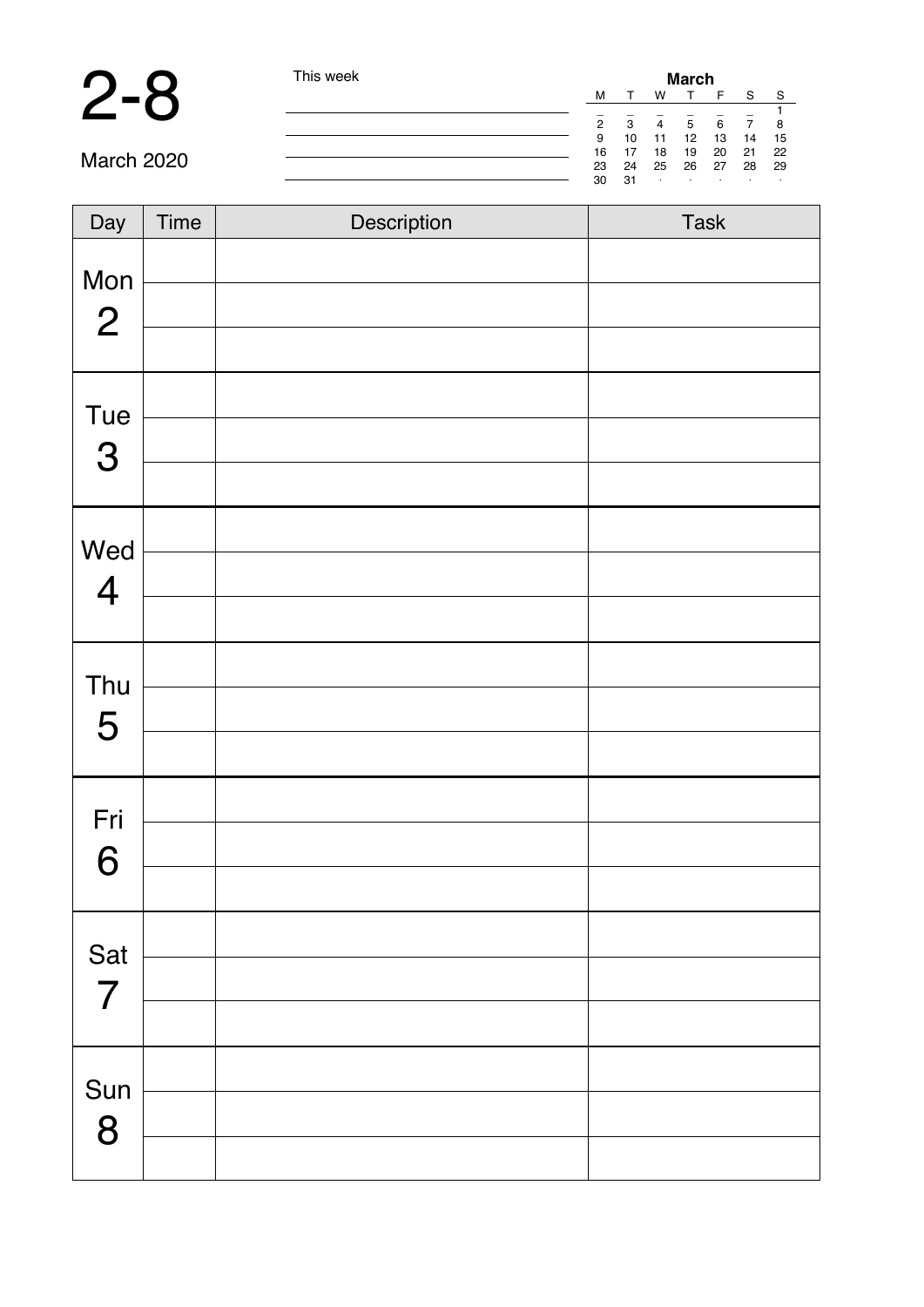# 9-15 This week

| March |    |    |    |    |    |    |
|-------|----|----|----|----|----|----|
| M     |    | w  |    | F  | s  | s  |
|       |    |    |    |    |    |    |
| 2     | 3  | 4  | 5  | 6  |    | 8  |
| 9     | 10 | 11 | 12 | 13 | 14 | 15 |
| 16    | 17 | 18 | 19 | 20 | 21 | 22 |
| 23    | 24 | 25 | 26 | 27 | 28 | 29 |
| 30    | 31 | ٠  | ٠  | i. | i. |    |

March 2020

| Day | Time | Description | Task |
|-----|------|-------------|------|
| Mon |      |             |      |
| 9   |      |             |      |
|     |      |             |      |
| Tue |      |             |      |
| 10  |      |             |      |
|     |      |             |      |
| Wed |      |             |      |
| 11  |      |             |      |
|     |      |             |      |
| Thu |      |             |      |
| 12  |      |             |      |
|     |      |             |      |
| Fri |      |             |      |
| 13  |      |             |      |
|     |      |             |      |
| Sat |      |             |      |
| 14  |      |             |      |
|     |      |             |      |
| Sun |      |             |      |
| 15  |      |             |      |
|     |      |             |      |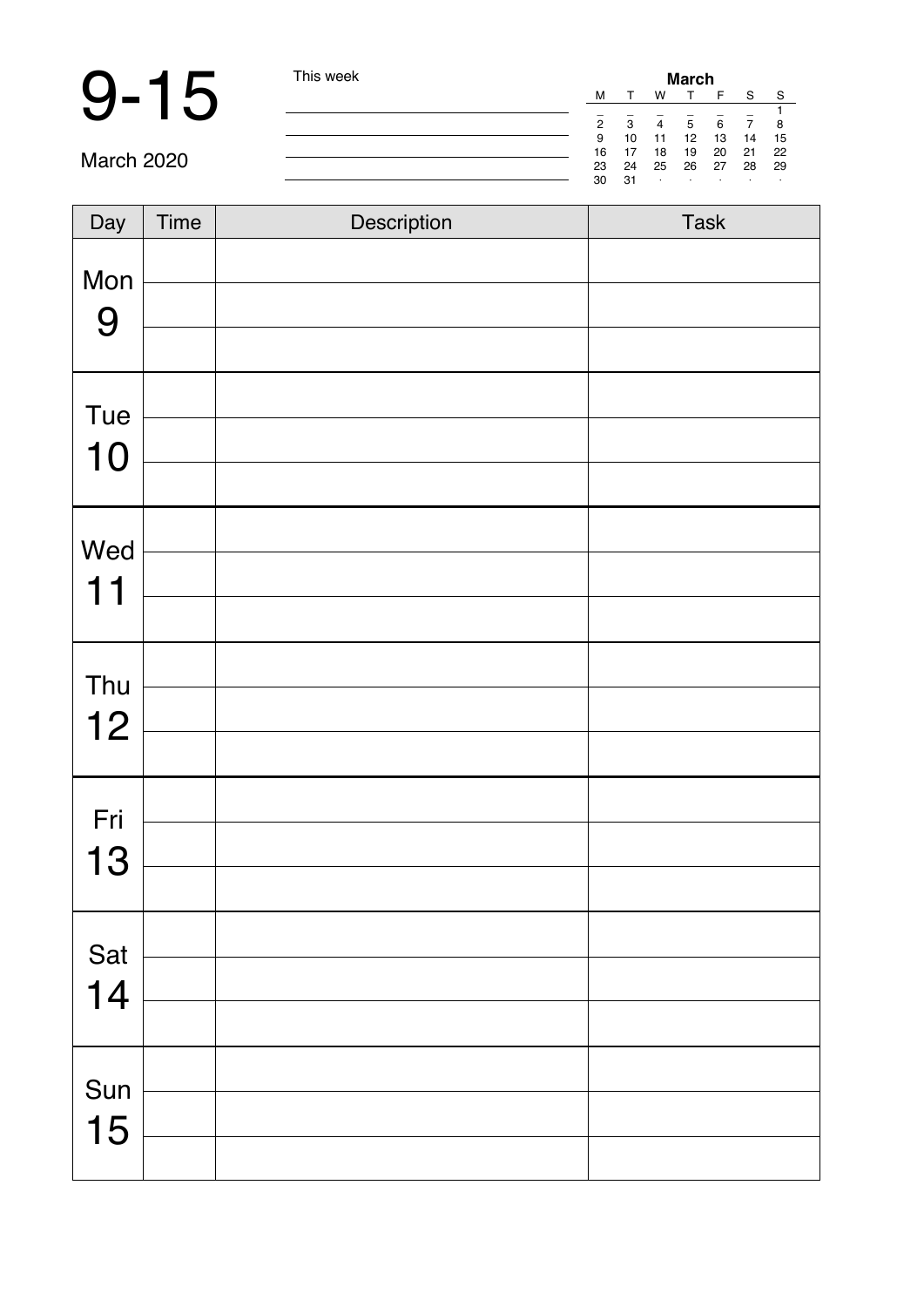# 16-22 <u>This week</u>

| March          |    |    |    |    |    |    |  |
|----------------|----|----|----|----|----|----|--|
| M              |    | w  |    | F  | s  | Ś  |  |
| $\sim$         |    |    |    | -  |    | 1  |  |
| $\overline{2}$ | 3  | 4  | 5  | 6  |    | 8  |  |
| 9              | 10 | 11 | 12 | 13 | 14 | 15 |  |
| 16             | 17 | 18 | 19 | 20 | 21 | 22 |  |
| 23             | 24 | 25 | 26 | 27 | 28 | 29 |  |
| 30             | 31 | í, | ٠  | ٠  | ٠  | ٠  |  |

March 2020

| Day | Time | Description | Task |
|-----|------|-------------|------|
| Mon |      |             |      |
| 16  |      |             |      |
|     |      |             |      |
| Tue |      |             |      |
| 17  |      |             |      |
|     |      |             |      |
| Wed |      |             |      |
| 18  |      |             |      |
|     |      |             |      |
| Thu |      |             |      |
| 19  |      |             |      |
|     |      |             |      |
| Fri |      |             |      |
| 20  |      |             |      |
|     |      |             |      |
| Sat |      |             |      |
| 21  |      |             |      |
|     |      |             |      |
| Sun |      |             |      |
| 22  |      |             |      |
|     |      |             |      |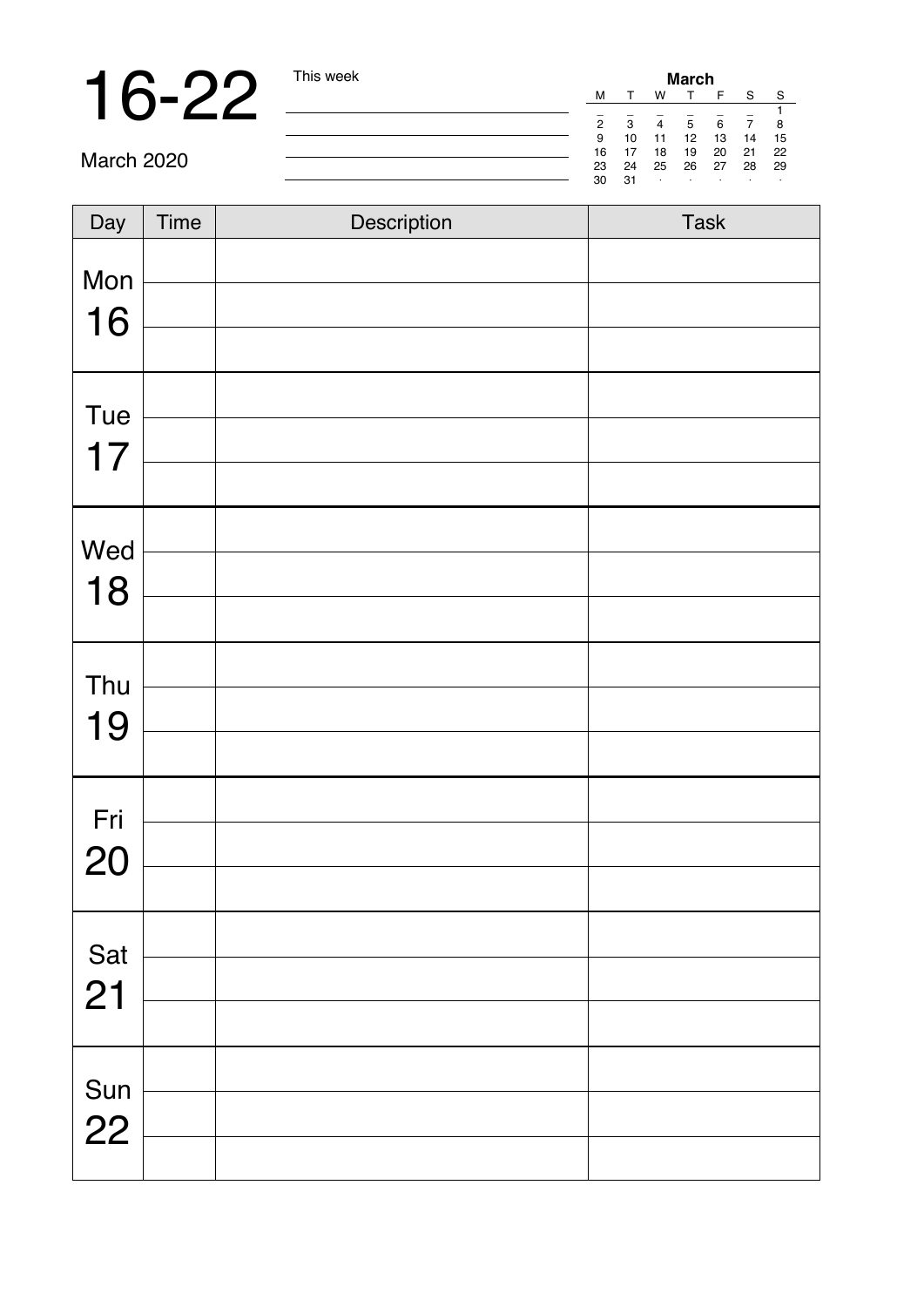# 23-29 This week

| March          |    |    |    |    |    |    |
|----------------|----|----|----|----|----|----|
| M              |    | w  |    | F  | Ś  | s  |
|                |    |    |    |    |    |    |
| $\overline{2}$ | 3  | 4  | 5  | 6  |    | 8  |
| g              | 10 | 11 | 12 | 13 | 14 | 15 |
| 16             | 17 | 18 | 19 | 20 | 21 | 22 |
| 23             | 24 | 25 | 26 | 27 | 28 | 29 |
| 30             | 31 | i. | ٠  | i. | i. | ٠  |

March 2020

| Day       | Time | Description | Task |
|-----------|------|-------------|------|
| Mon<br>23 |      |             |      |
|           |      |             |      |
| Tue       |      |             |      |
| 24        |      |             |      |
| Wed       |      |             |      |
| 25        |      |             |      |
| Thu       |      |             |      |
| 26        |      |             |      |
|           |      |             |      |
| Fri<br>27 |      |             |      |
|           |      |             |      |
| Sat       |      |             |      |
| 28        |      |             |      |
| Sun       |      |             |      |
| 29        |      |             |      |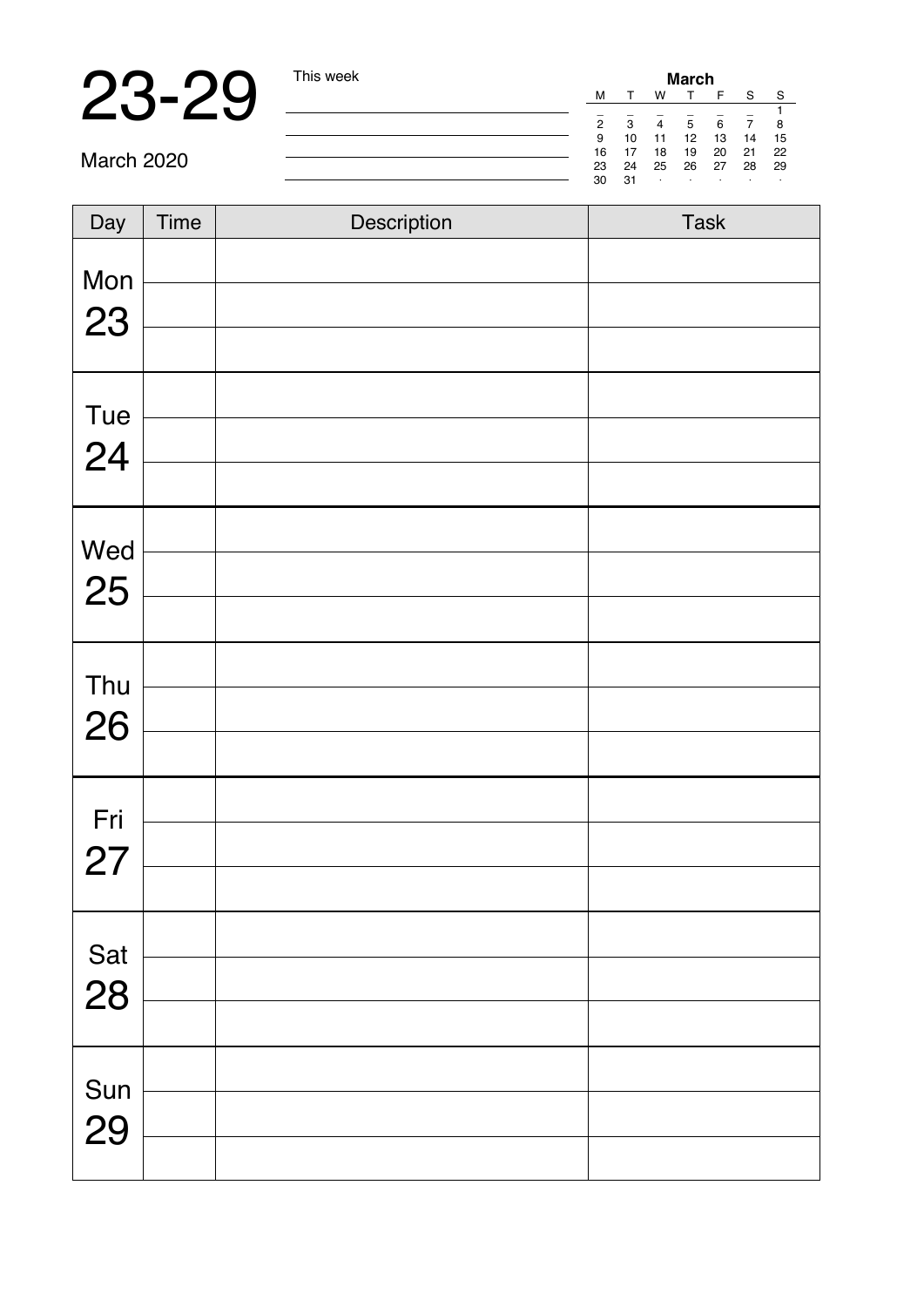# 30-5 This week

| March          |    |    |    |    |    |    |  |  |
|----------------|----|----|----|----|----|----|--|--|
| M              |    | w  |    | F  | Ś  | S  |  |  |
|                |    |    |    |    |    | 1  |  |  |
| $\overline{2}$ | 3  | 4  | 5  | 6  |    | 8  |  |  |
| 9              | 10 | 11 | 12 | 13 | 14 | 15 |  |  |
| 16             | 17 | 18 | 19 | 20 | 21 | 22 |  |  |
| 23             | 24 | 25 | 26 | 27 | 28 | 29 |  |  |
| 30             | 31 | ٠  | ٠  | i. | ٠  | ٠  |  |  |
|                |    |    |    |    |    |    |  |  |

March 2020 / April 2020

| Day                   | Time | Description | Task |
|-----------------------|------|-------------|------|
| Mon<br>30             |      |             |      |
| Tue<br>31             |      |             |      |
| Wed<br>1              |      |             |      |
| Thu<br>$\mathbf{2}$   |      |             |      |
| Fri<br>3              |      |             |      |
| Sat<br>$\overline{4}$ |      |             |      |
| Sun<br>5              |      |             |      |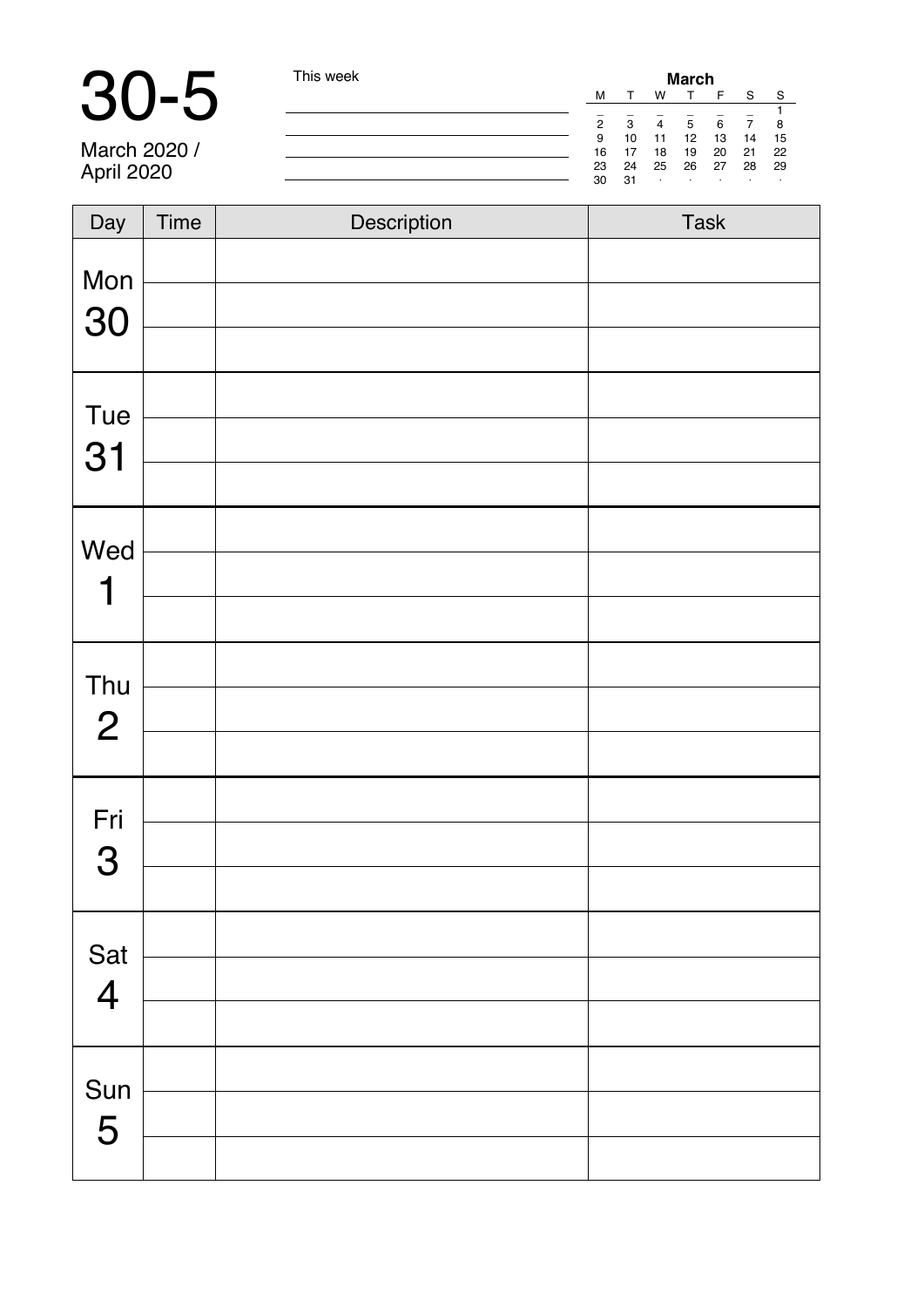### 6-12 This week

|    |    |    | April |    |    |    |
|----|----|----|-------|----|----|----|
| M  |    | w  |       | F  | S  | s  |
|    |    |    | 2     | 3  | 4  | 5  |
| 6  |    | 8  | g     | 10 | 11 | 12 |
| 13 | 14 | 15 | 16    | 17 | 18 | 19 |
| 20 | 21 | 22 | 23    | 24 | 25 | 26 |
| 27 | 28 | 29 | 30    |    |    |    |
|    |    | ٠  | ٠     | ٠  | ٠  | í, |

April 2020

| Day                   | Time | Description | Task |
|-----------------------|------|-------------|------|
| Mon<br>6              |      |             |      |
|                       |      |             |      |
| Tue<br>$\overline{7}$ |      |             |      |
|                       |      |             |      |
| Wed                   |      |             |      |
| 8                     |      |             |      |
|                       |      |             |      |
| Thu                   |      |             |      |
| 9                     |      |             |      |
|                       |      |             |      |
| Fri                   |      |             |      |
| 10                    |      |             |      |
|                       |      |             |      |
| Sat                   |      |             |      |
| 11                    |      |             |      |
|                       |      |             |      |
| Sun                   |      |             |      |
| 12                    |      |             |      |
|                       |      |             |      |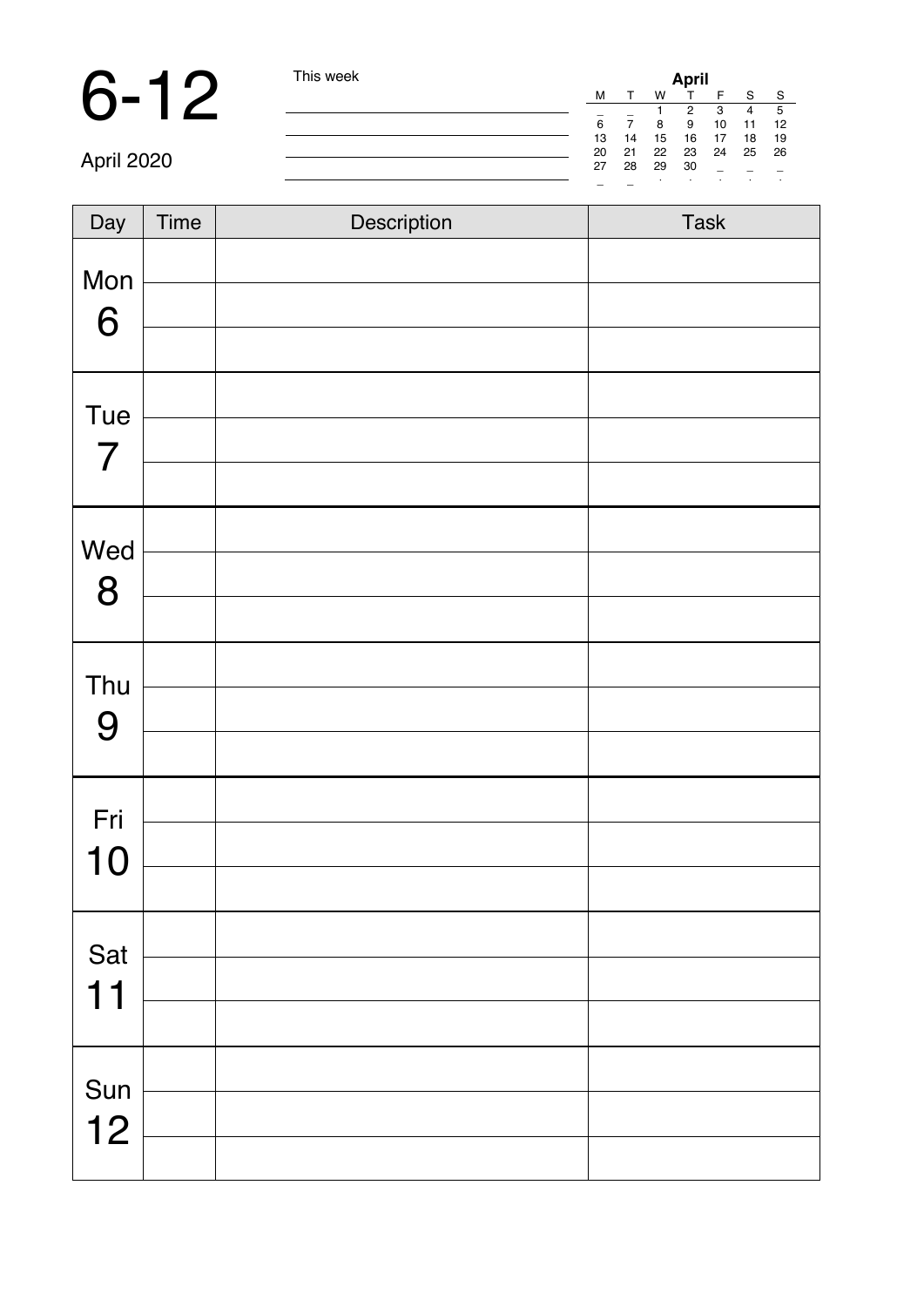**13-19** This week **April** 2020<br>
April 2020<br> **April 2020** 

April 2020

| Day | Time | Description | Task |
|-----|------|-------------|------|
| Mon |      |             |      |
|     |      |             |      |
| 13  |      |             |      |
| Tue |      |             |      |
| 14  |      |             |      |
|     |      |             |      |
| Wed |      |             |      |
| 15  |      |             |      |
|     |      |             |      |
| Thu |      |             |      |
| 16  |      |             |      |
|     |      |             |      |
| Fri |      |             |      |
| 17  |      |             |      |
|     |      |             |      |
| Sat |      |             |      |
| 18  |      |             |      |
|     |      |             |      |
| Sun |      |             |      |
| 19  |      |             |      |
|     |      |             |      |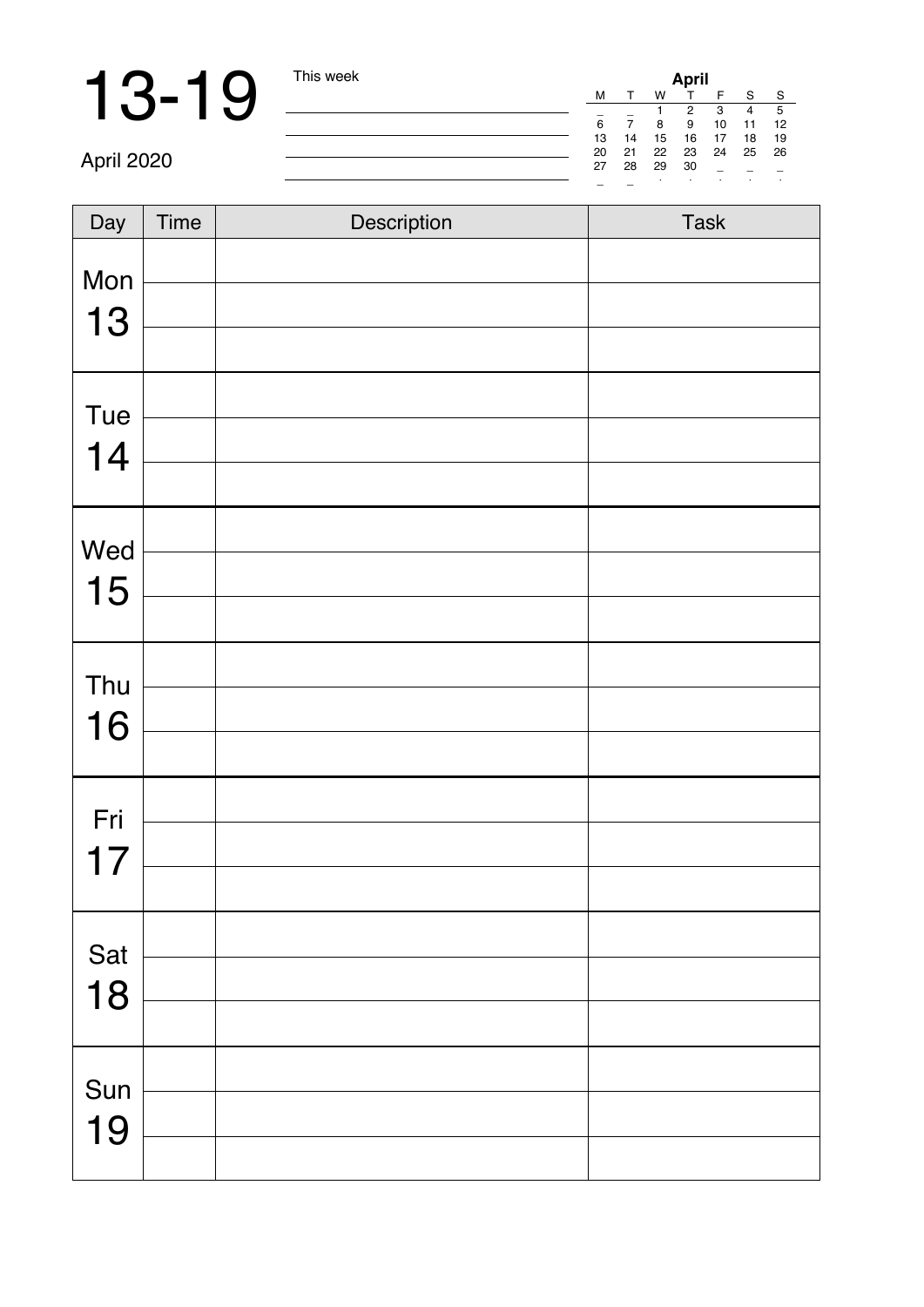**20-26** This week<br>
April 2020<br> **April 2020** 

April 2020

| $\overline{Day}$ | Time | Description | Task |
|------------------|------|-------------|------|
|                  |      |             |      |
| Mon              |      |             |      |
| 20               |      |             |      |
|                  |      |             |      |
| Tue              |      |             |      |
| 21               |      |             |      |
|                  |      |             |      |
| Wed              |      |             |      |
| 22               |      |             |      |
|                  |      |             |      |
| Thu              |      |             |      |
| 23               |      |             |      |
|                  |      |             |      |
|                  |      |             |      |
| Fri<br>24        |      |             |      |
|                  |      |             |      |
| Sat              |      |             |      |
| 25               |      |             |      |
|                  |      |             |      |
|                  |      |             |      |
| Sun<br>26        |      |             |      |
|                  |      |             |      |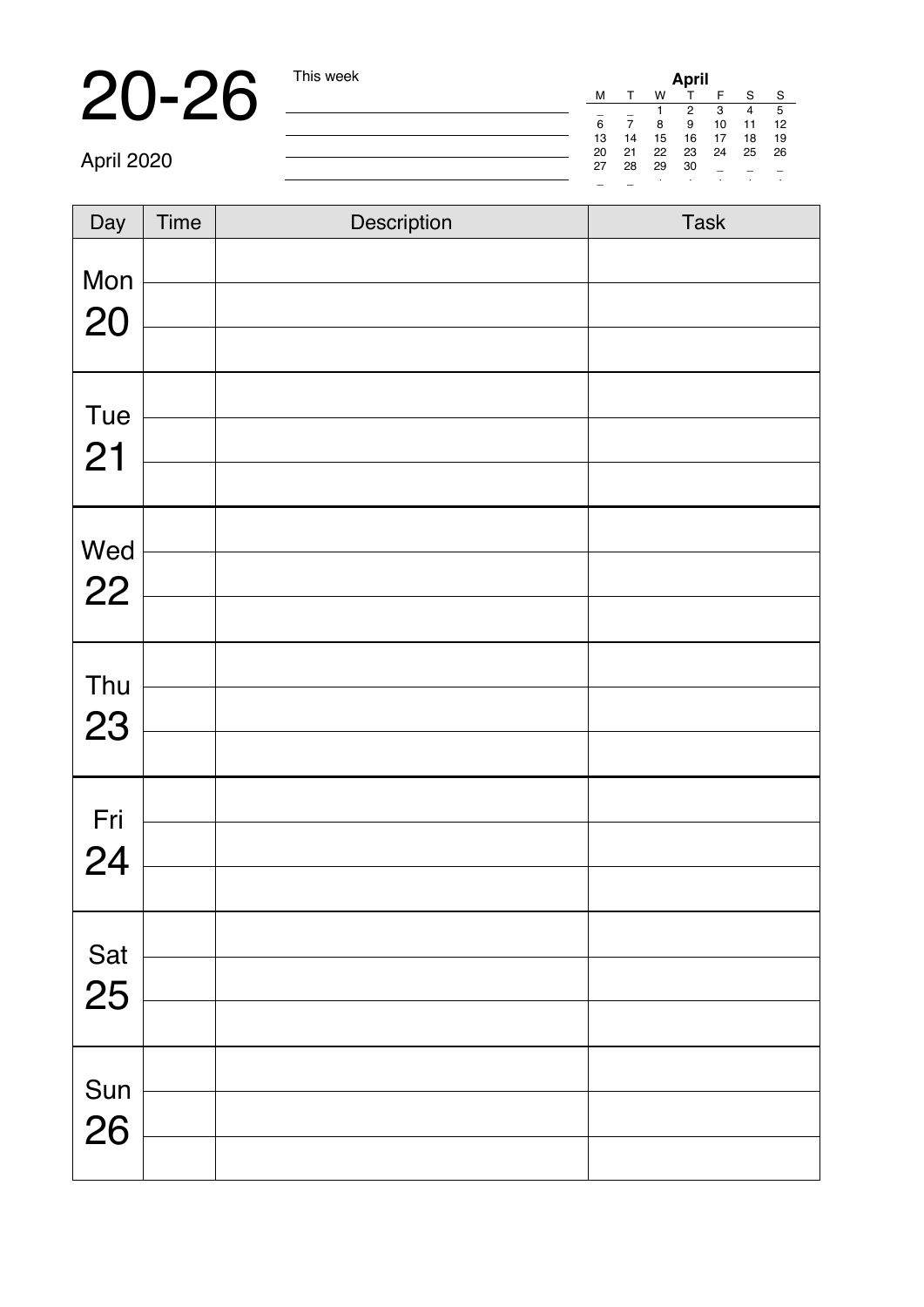# 27-3 This week

April 2020 / May 2020

| April |    |    |    |    |    |    |  |
|-------|----|----|----|----|----|----|--|
| M     |    | w  |    | F  | s  | s  |  |
|       |    |    | 2  | 3  | 4  | 5  |  |
| 6     |    | g  | 9  | 10 | 11 | 12 |  |
| 13    | 14 | 15 | 16 | 17 | 18 | 19 |  |
| 20    | 21 | 22 | 23 | 24 | 25 | 26 |  |
| 27    | 28 | 29 | 30 |    |    |    |  |
|       |    | ٠  | ٠  | i. | ٠  | í, |  |

| Day                   | Time | Description | Task |
|-----------------------|------|-------------|------|
| Mon                   |      |             |      |
| 27                    |      |             |      |
|                       |      |             |      |
| Tue                   |      |             |      |
| 28                    |      |             |      |
|                       |      |             |      |
| Wed                   |      |             |      |
| 29                    |      |             |      |
|                       |      |             |      |
| Thu                   |      |             |      |
| 30                    |      |             |      |
|                       |      |             |      |
| Fri                   |      |             |      |
| 1                     |      |             |      |
|                       |      |             |      |
|                       |      |             |      |
| Sat<br>$\overline{2}$ |      |             |      |
|                       |      |             |      |
|                       |      |             |      |
| Sun<br>3              |      |             |      |
|                       |      |             |      |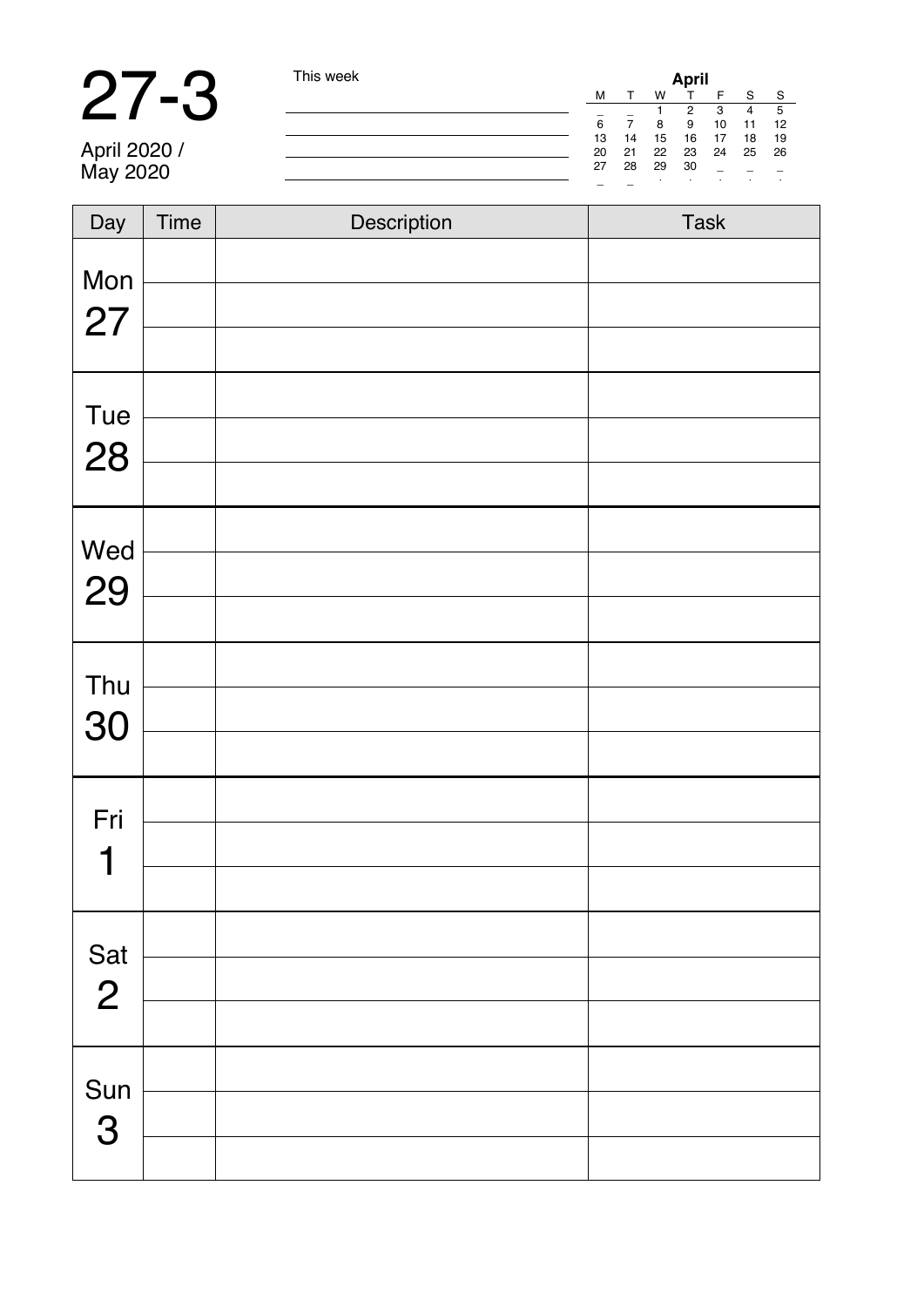### 4-10 This week

|    |    |    | May |    |                |    |
|----|----|----|-----|----|----------------|----|
| м  |    | w  |     | F  | s              | s  |
|    |    |    |     | 1  | $\overline{a}$ | 3  |
| 4  | 5  | 6  | 7   | 8  | я              | 10 |
| 11 | 12 | 13 | 14  | 15 | 16             | 17 |
| 18 | 19 | 20 | 21  | 22 | 23             | 24 |
| 25 | 26 | 27 | 28  | 29 | 30             | 31 |
|    |    |    |     | i. |                |    |

| Day | Time | Description | Task |
|-----|------|-------------|------|
| Mon |      |             |      |
| 4   |      |             |      |
| Tue |      |             |      |
| 5   |      |             |      |
|     |      |             |      |
| Wed |      |             |      |
| 6   |      |             |      |
|     |      |             |      |
| Thu |      |             |      |
| 7   |      |             |      |
|     |      |             |      |
| Fri |      |             |      |
| 8   |      |             |      |
|     |      |             |      |
| Sat |      |             |      |
| 9   |      |             |      |
|     |      |             |      |
| Sun |      |             |      |
| 10  |      |             |      |
|     |      |             |      |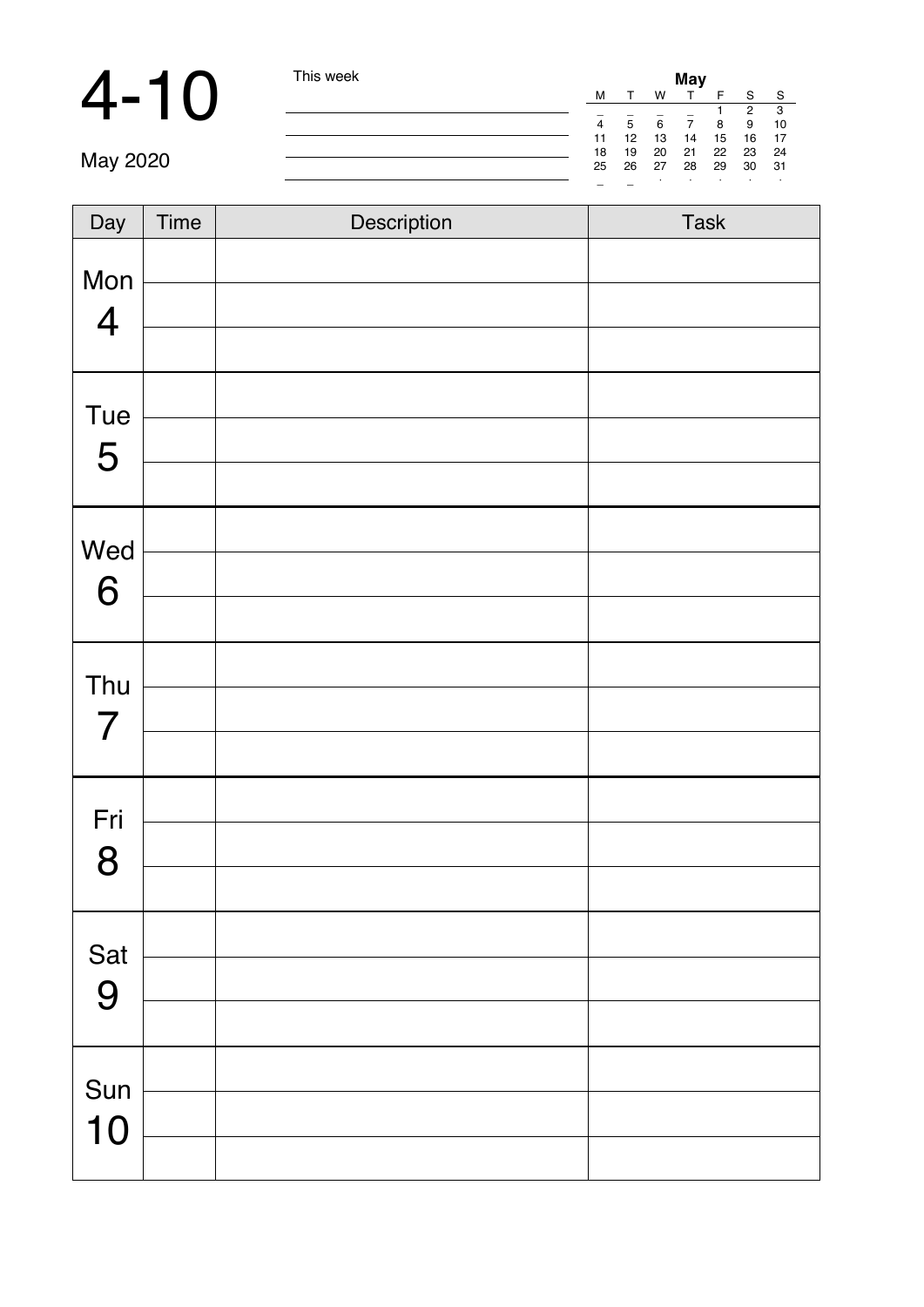**11** - 1 7 This week **May**  $\frac{M}{4}$  =  $\frac{S}{5}$   $\frac{S}{6}$   $\frac{S}{7}$   $\frac{S}{8}$   $\frac{S}{2}$   $\frac{S}{10}$   $\frac{S}{12}$  14 15  $\frac{S}{12}$   $\frac{S}{12}$   $\frac{S}{12}$   $\frac{S}{12}$   $\frac{S}{12}$   $\frac{S}{12}$   $\frac{S}{12}$   $\frac{S}{12}$   $\frac{S}{12}$   $\frac{S$ 

| Day       | Time | Description | Task |
|-----------|------|-------------|------|
| Mon<br>11 |      |             |      |
|           |      |             |      |
| Tue       |      |             |      |
| 12        |      |             |      |
|           |      |             |      |
| Wed       |      |             |      |
| 13        |      |             |      |
|           |      |             |      |
| Thu       |      |             |      |
| 14        |      |             |      |
|           |      |             |      |
| Fri       |      |             |      |
| 15        |      |             |      |
|           |      |             |      |
| Sat       |      |             |      |
| 16        |      |             |      |
|           |      |             |      |
| Sun       |      |             |      |
| 17        |      |             |      |
|           |      |             |      |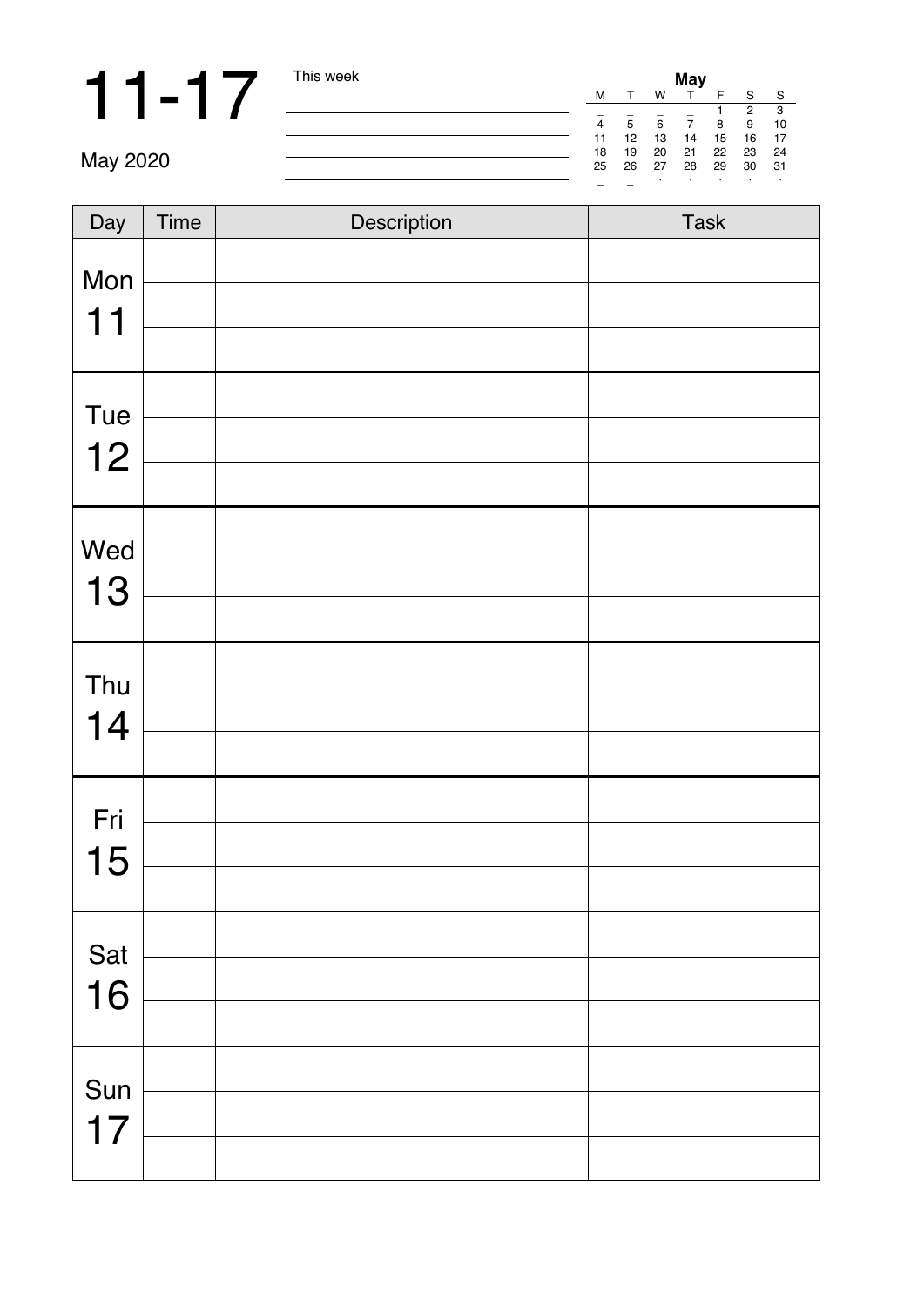**18-24** This week **May**  $2020$  This week **May**  $\frac{M}{4}$   $\frac{1}{5}$   $\frac{5}{6}$   $\frac{7}{7}$   $\frac{1}{8}$   $\frac{2}{3}$   $\frac{3}{10}$   $\frac{1}{12}$   $\frac{13}{15}$   $\frac{12}{15}$   $\frac{23}{15}$   $\frac{23}{15}$   $\frac{23}{15}$   $\frac{23}{15}$   $\frac{23}{15}$   $\frac{23}{1$ 

| Day | Time | Description | Task |
|-----|------|-------------|------|
| Mon |      |             |      |
| 18  |      |             |      |
|     |      |             |      |
| Tue |      |             |      |
| 19  |      |             |      |
|     |      |             |      |
| Wed |      |             |      |
| 20  |      |             |      |
|     |      |             |      |
| Thu |      |             |      |
| 21  |      |             |      |
|     |      |             |      |
| Fri |      |             |      |
| 22  |      |             |      |
|     |      |             |      |
| Sat |      |             |      |
| 23  |      |             |      |
|     |      |             |      |
| Sun |      |             |      |
| 24  |      |             |      |
|     |      |             |      |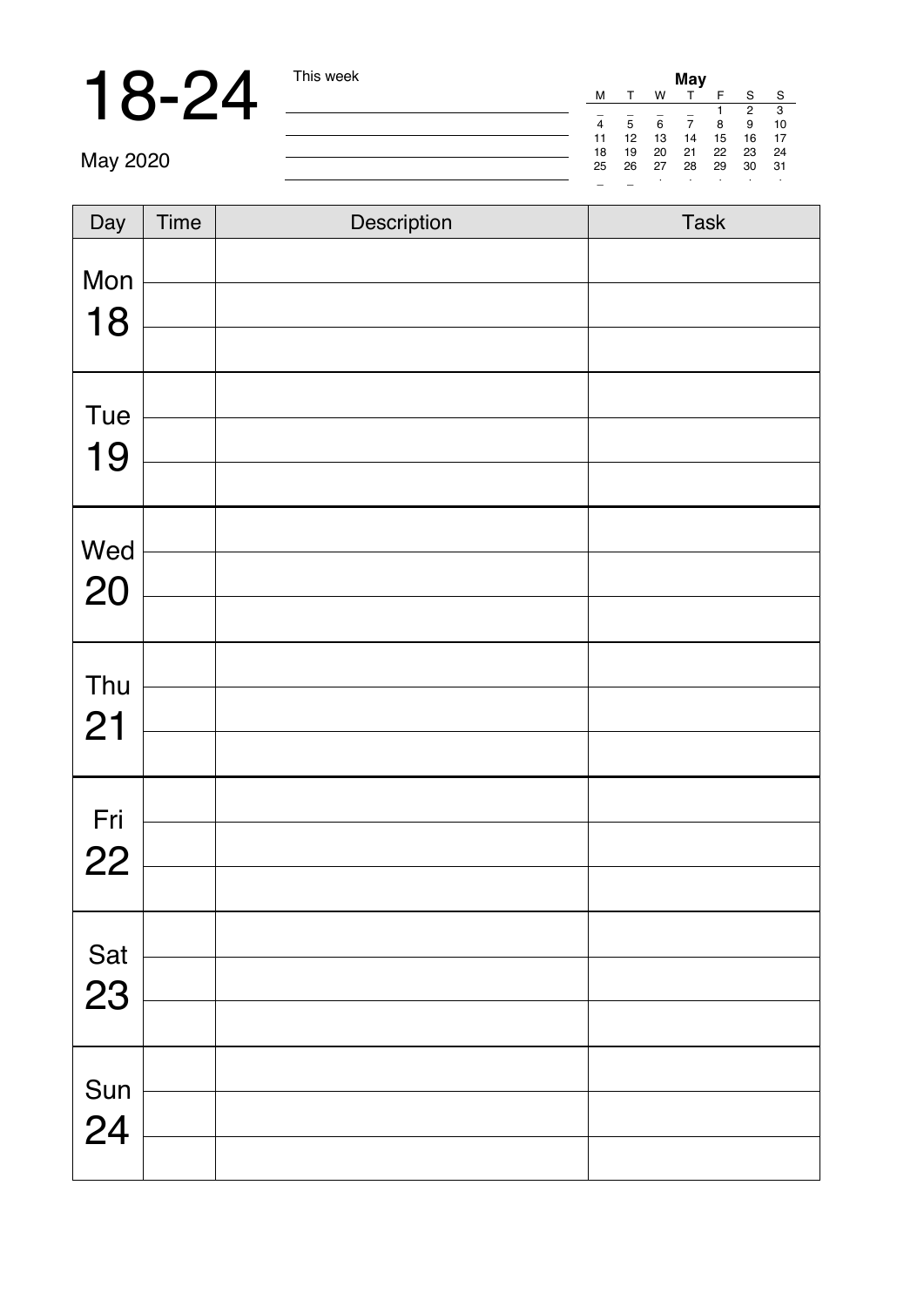|          | This week | May    |        |    |    |    |              |    |  |  |  |
|----------|-----------|--------|--------|----|----|----|--------------|----|--|--|--|
|          |           | м      |        | w  |    |    | s            | s  |  |  |  |
|          |           | $\sim$ |        | -  | ×  |    | 2            | з  |  |  |  |
|          |           | 4      | 5      | 6  |    | 8  | $\mathbf{Q}$ | 10 |  |  |  |
|          |           | 11     | 12     | 13 | 14 | 15 | 16           | 17 |  |  |  |
|          |           | 18     | 19     | 20 | 21 | 22 | 23           | 24 |  |  |  |
| May 2020 |           | 25     | 26     | 27 | 28 | 29 | 30           | 31 |  |  |  |
|          |           | $\sim$ | $\sim$ |    |    |    |              |    |  |  |  |

| Day       | Time | Description | Task |
|-----------|------|-------------|------|
| Mon<br>25 |      |             |      |
| Tue<br>26 |      |             |      |
| Wed<br>27 |      |             |      |
| Thu<br>28 |      |             |      |
| Fri<br>29 |      |             |      |
| Sat<br>30 |      |             |      |
| Sun<br>31 |      |             |      |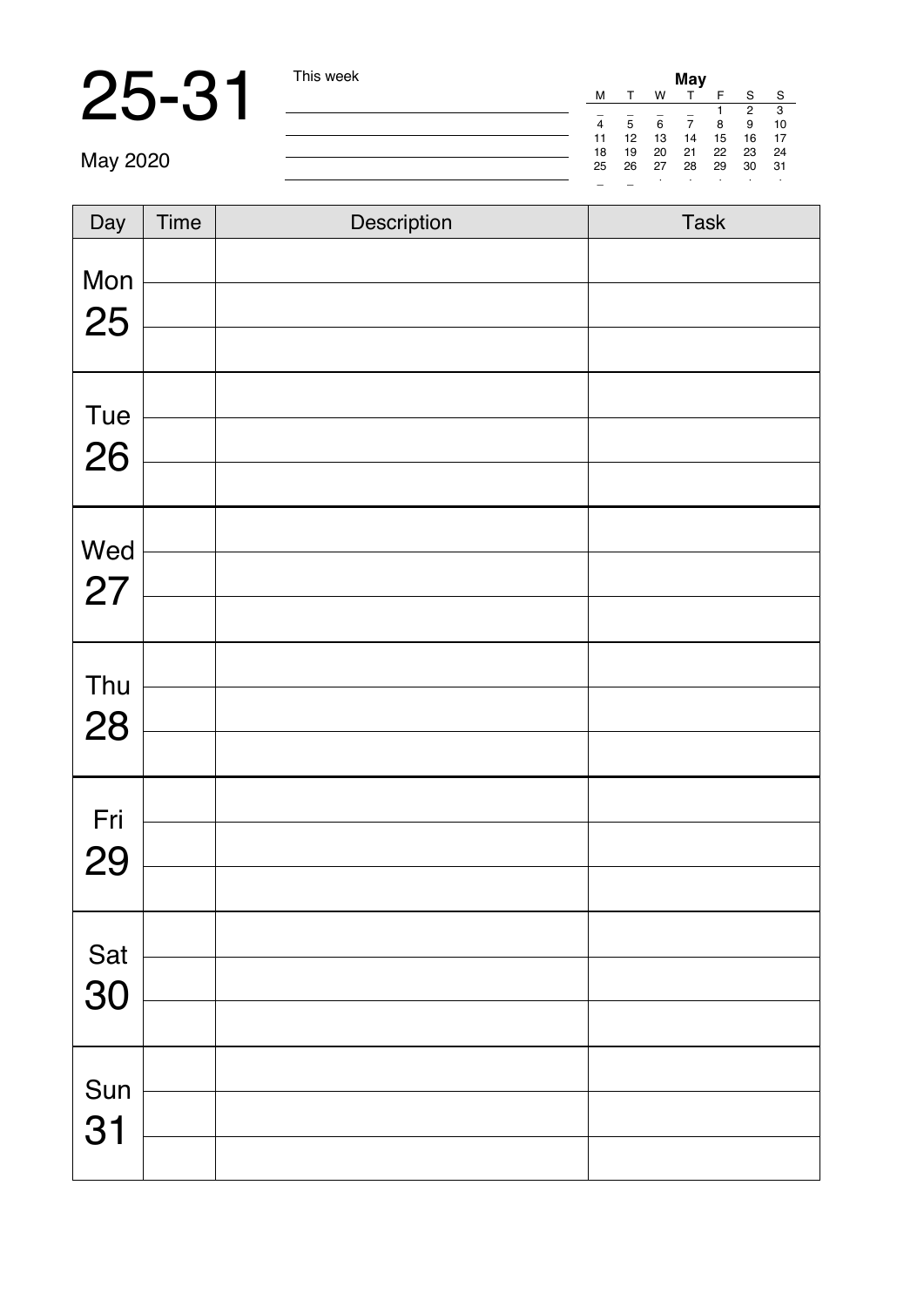# **1-7** This week

| June |    |    |    |    |    |    |  |
|------|----|----|----|----|----|----|--|
| M    |    | w  |    | F  | s  | s  |  |
|      | 2  | з  | 4  | 5  | 6  |    |  |
| 8    | g  | 10 | 11 | 12 | 13 | 14 |  |
| 15   | 16 | 17 | 18 | 19 | 20 | 21 |  |
| 22   | 23 | 24 | 25 | 26 | 27 | 28 |  |
| 29   | 30 | ÷  |    |    |    |    |  |
|      |    | ٠  | ٠  | ٠  | ٠  | ٠  |  |

| $\overline{Day}$               | Time | Description | Task |
|--------------------------------|------|-------------|------|
| Mon<br>1                       |      |             |      |
| Tue<br>$\overline{2}$          |      |             |      |
| Wed<br>$\mathbf 3$             |      |             |      |
| Thu<br>$\overline{\mathbf{4}}$ |      |             |      |
| Fri<br>5                       |      |             |      |
| Sat<br>6                       |      |             |      |
| Sun<br>7                       |      |             |      |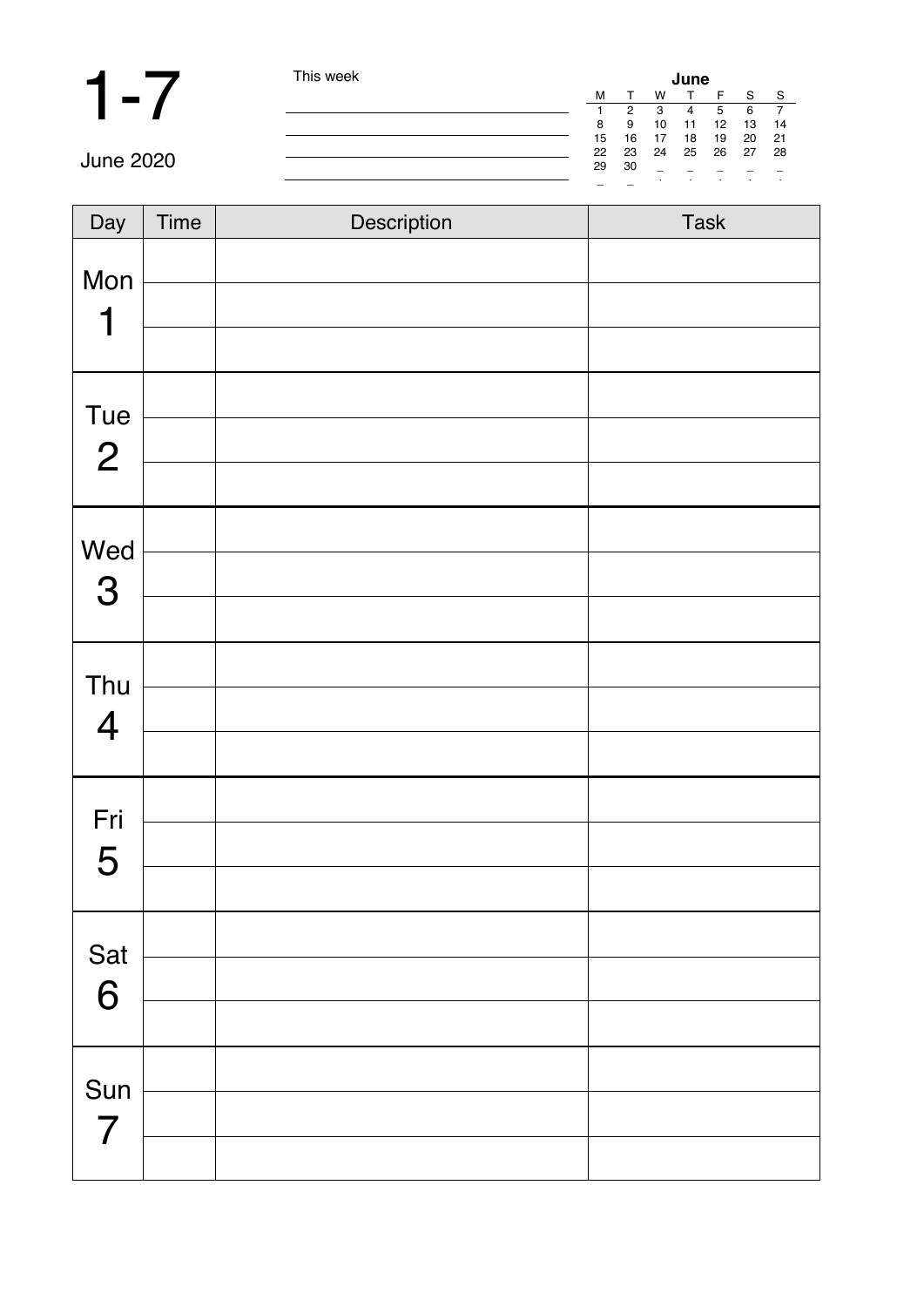|           | This week |        |    |        | June |    |    |    |
|-----------|-----------|--------|----|--------|------|----|----|----|
|           |           | M      |    | w      |      |    | e  | s  |
|           |           |        |    |        |      |    |    |    |
|           |           | 8      | 9  | 10     | 11   | 12 | 13 | 14 |
|           |           | 15     | 16 | 17     | 18   | 19 | 20 | 21 |
|           |           | 22     | 23 | 24     | 25   | 26 | 27 | 28 |
| June 2020 |           | 29     | 30 | $\sim$ |      |    |    |    |
|           |           | $\sim$ | ۰  |        |      |    |    |    |

| Day       | Time | Description | Task |
|-----------|------|-------------|------|
| Mon<br>8  |      |             |      |
| Tue<br>9  |      |             |      |
| Wed<br>10 |      |             |      |
| Thu<br>11 |      |             |      |
| Fri<br>12 |      |             |      |
| Sat<br>13 |      |             |      |
| Sun<br>14 |      |             |      |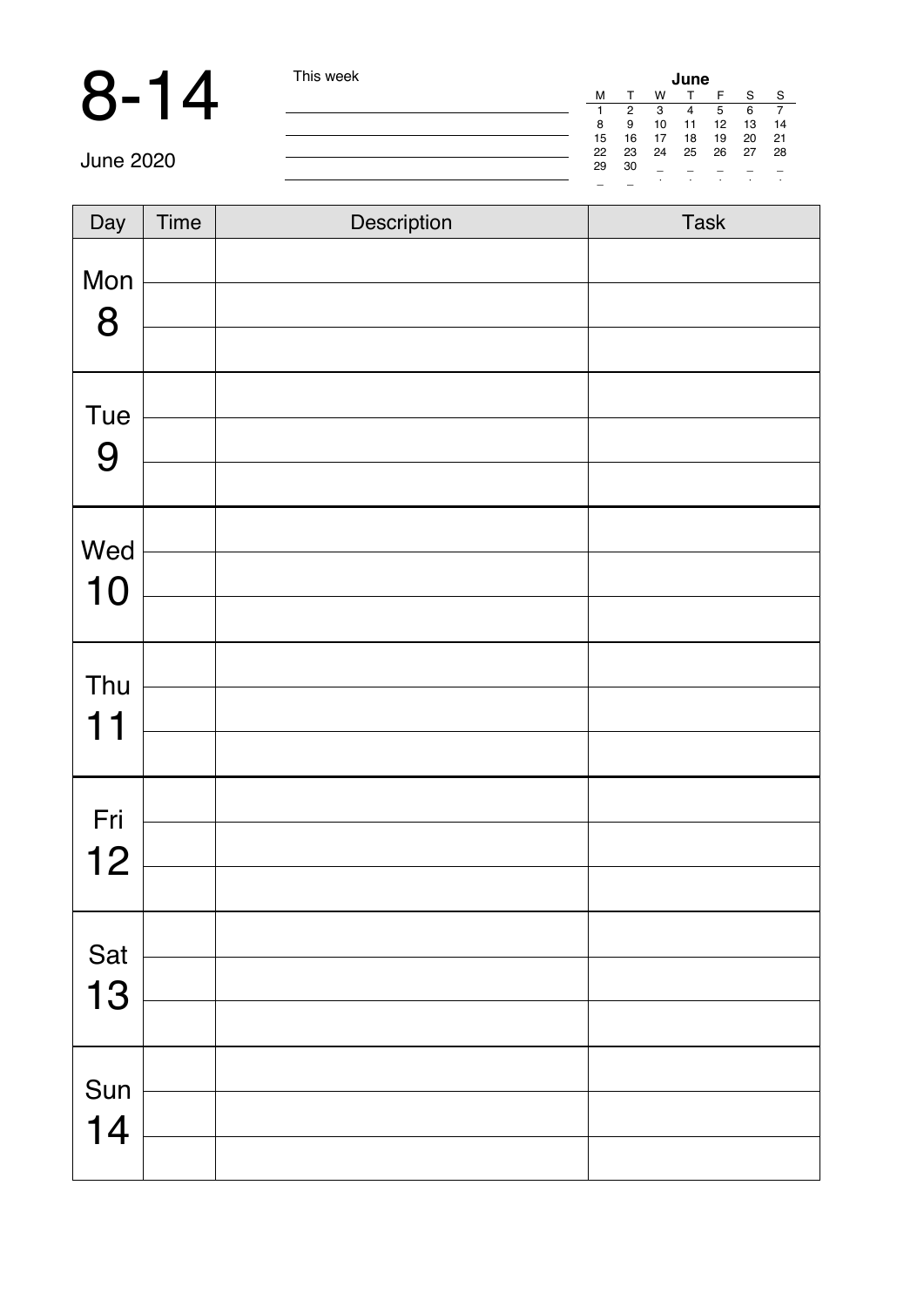# 15-21 This week

| June |    |    |    |    |    |    |  |  |  |  |
|------|----|----|----|----|----|----|--|--|--|--|
| M    |    | w  |    | F  | S  | s  |  |  |  |  |
| 1    | 2  | з  |    | 5  | 6  |    |  |  |  |  |
| 8    | g  | 10 | 11 | 12 | 13 | 14 |  |  |  |  |
| 15   | 16 | 17 | 18 | 19 | 20 | 21 |  |  |  |  |
| 22   | 23 | 24 | 25 | 26 | 27 | 28 |  |  |  |  |
| 29   | 30 | ۰  |    |    |    |    |  |  |  |  |
|      |    | ٠  | ٠  | ٠  | ٠  | ٠  |  |  |  |  |

| Day | Time | Description | Task |
|-----|------|-------------|------|
| Mon |      |             |      |
| 15  |      |             |      |
|     |      |             |      |
| Tue |      |             |      |
| 16  |      |             |      |
|     |      |             |      |
| Wed |      |             |      |
| 17  |      |             |      |
|     |      |             |      |
| Thu |      |             |      |
| 18  |      |             |      |
|     |      |             |      |
| Fri |      |             |      |
| 19  |      |             |      |
|     |      |             |      |
| Sat |      |             |      |
| 20  |      |             |      |
|     |      |             |      |
| Sun |      |             |      |
| 21  |      |             |      |
|     |      |             |      |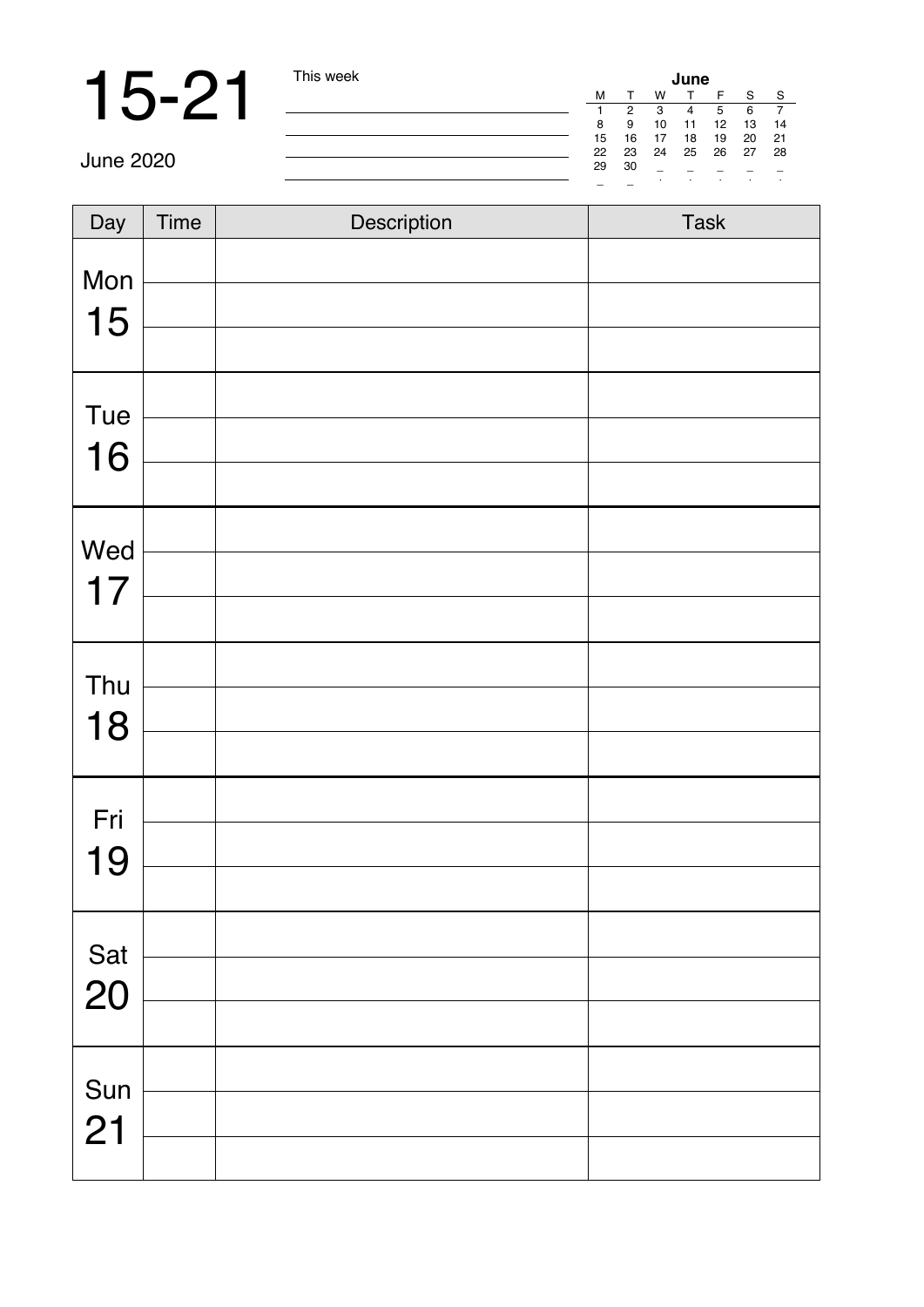**22-28** This week **June** 2020<br> **June 2020 CONSULTER SUBARITY OF THE SUBARITY OF THE SUBARITY OF THE SUBARITY OF THE SUBARITY OF THE SUBARITY OF THE SUBARITY OF THE SUBARITY OF THE SUBARITY OF THE SUBARITY OF THE SUBARITY** 

| Day | Time | Description | Task |
|-----|------|-------------|------|
| Mon |      |             |      |
| 22  |      |             |      |
|     |      |             |      |
| Tue |      |             |      |
| 23  |      |             |      |
|     |      |             |      |
| Wed |      |             |      |
| 24  |      |             |      |
|     |      |             |      |
| Thu |      |             |      |
| 25  |      |             |      |
|     |      |             |      |
| Fri |      |             |      |
| 26  |      |             |      |
|     |      |             |      |
| Sat |      |             |      |
| 27  |      |             |      |
|     |      |             |      |
| Sun |      |             |      |
| 28  |      |             |      |
|     |      |             |      |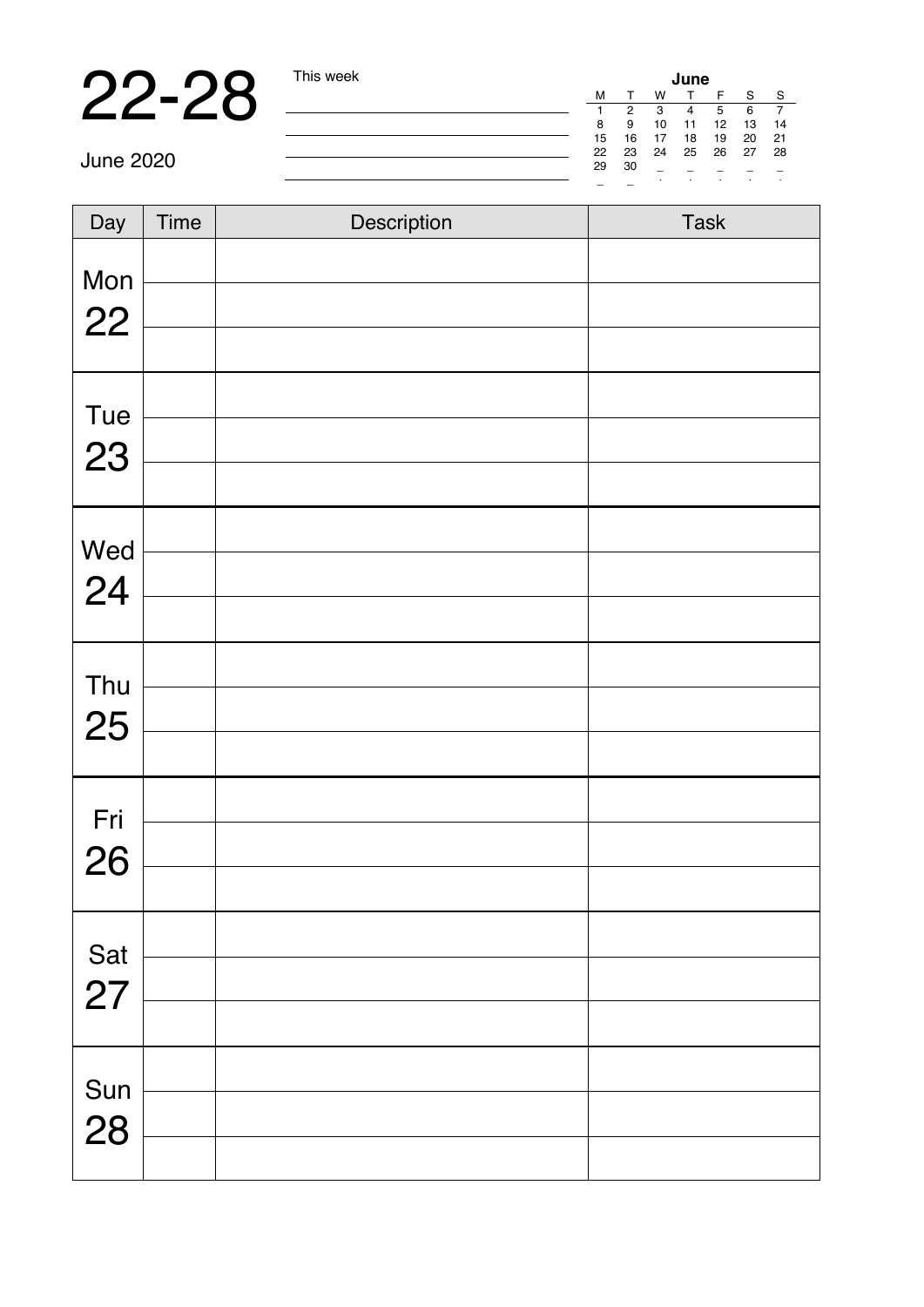# 29-5 This week

June 2020 / July 2020

| June |    |    |    |    |    |    |  |  |
|------|----|----|----|----|----|----|--|--|
| M    |    | w  |    | F  | Ś  | s  |  |  |
| 1    | 2  | з  |    | 5  | 6  |    |  |  |
| 8    | g  | 10 | 11 | 12 | 13 | 14 |  |  |
| 15   | 16 | 17 | 18 | 19 | 20 | 21 |  |  |
| 22   | 23 | 24 | 25 | 26 | 27 | 28 |  |  |
| 29   | 30 | -  |    |    |    |    |  |  |
|      |    | ٠  | ٠  | ٠  | ٠  | ٠  |  |  |

| Day                     | Time | Description | Task |
|-------------------------|------|-------------|------|
| Mon<br>29               |      |             |      |
|                         |      |             |      |
| Tue                     |      |             |      |
| 30                      |      |             |      |
|                         |      |             |      |
| Wed                     |      |             |      |
| 1                       |      |             |      |
|                         |      |             |      |
| Thu                     |      |             |      |
| $\mathbf{2}$            |      |             |      |
|                         |      |             |      |
| Fri                     |      |             |      |
| 3                       |      |             |      |
|                         |      |             |      |
| Sat                     |      |             |      |
| $\overline{\mathbf{4}}$ |      |             |      |
|                         |      |             |      |
|                         |      |             |      |
| Sun<br>5                |      |             |      |
|                         |      |             |      |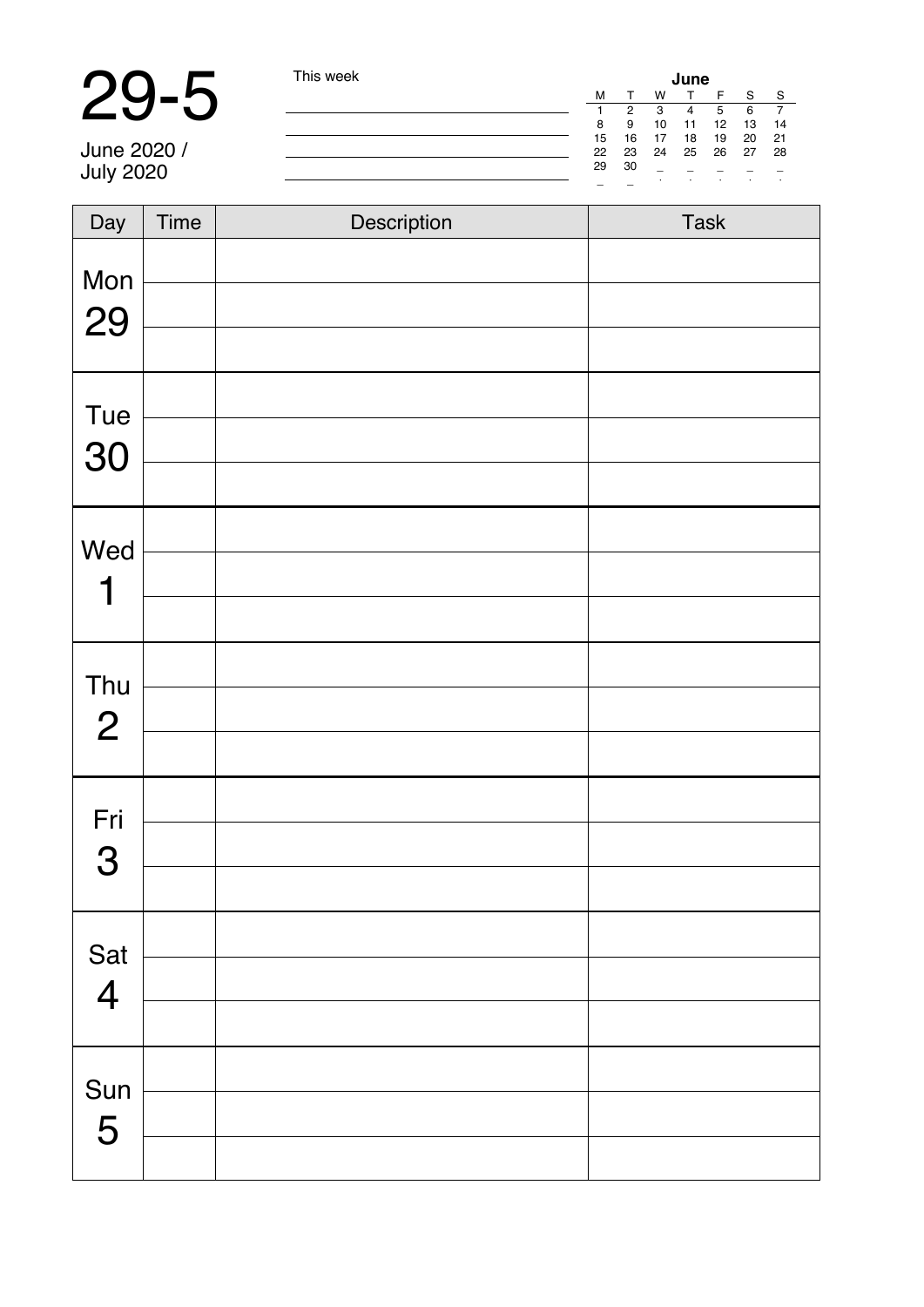### 6-12

| This week |        |        |    | July |    |        |        |
|-----------|--------|--------|----|------|----|--------|--------|
|           | м      |        | w  |      |    | s      | s      |
|           | $\sim$ | $\sim$ |    | 2    | з  |        | 5      |
|           | 6      |        | 8  | 9    | 10 | 11     | 12     |
|           | 13     | 14     | 15 | 16   | 17 | 18     | 19     |
|           | 20     | 21     | 22 | 23   | 24 | 25     | 26     |
|           | 27     | 28     | 29 | 30   | 31 | $\sim$ | $\sim$ |
|           | $\sim$ | $\sim$ |    | ٠    | ٠  | ٠      |        |

July 2020

| Day       | Time | Description | Task |
|-----------|------|-------------|------|
| Mon<br>6  |      |             |      |
| Tue<br>7  |      |             |      |
| Wed<br>8  |      |             |      |
| Thu<br>9  |      |             |      |
| Fri<br>10 |      |             |      |
| Sat<br>11 |      |             |      |
| Sun<br>12 |      |             |      |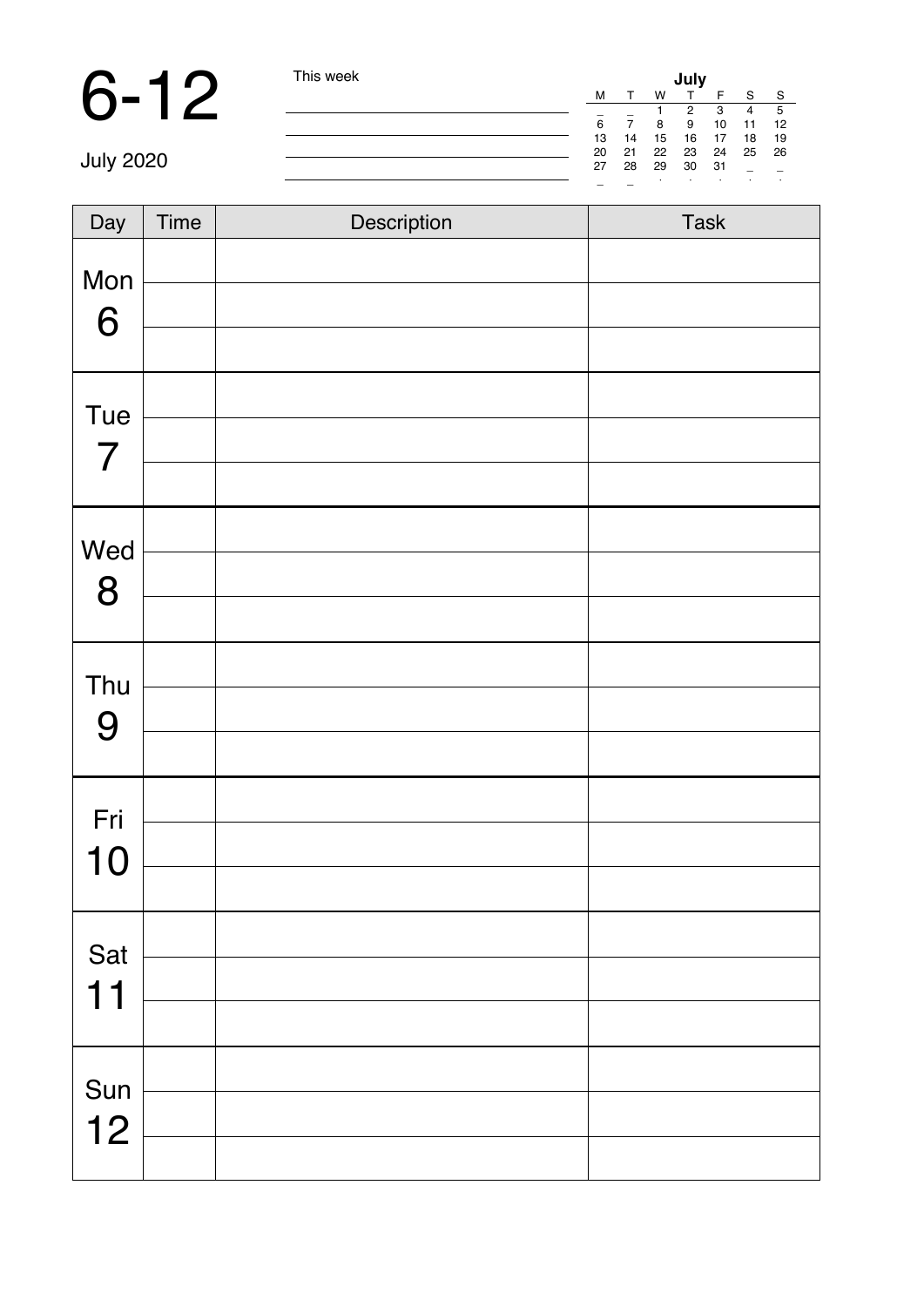**13-19** This week<br>
July 2020<br>
<u>July</u> 2020

July 2020

| Day | Time | Description | Task |
|-----|------|-------------|------|
| Mon |      |             |      |
|     |      |             |      |
| 13  |      |             |      |
| Tue |      |             |      |
| 14  |      |             |      |
|     |      |             |      |
| Wed |      |             |      |
| 15  |      |             |      |
|     |      |             |      |
| Thu |      |             |      |
| 16  |      |             |      |
|     |      |             |      |
| Fri |      |             |      |
| 17  |      |             |      |
|     |      |             |      |
| Sat |      |             |      |
| 18  |      |             |      |
|     |      |             |      |
| Sun |      |             |      |
| 19  |      |             |      |
|     |      |             |      |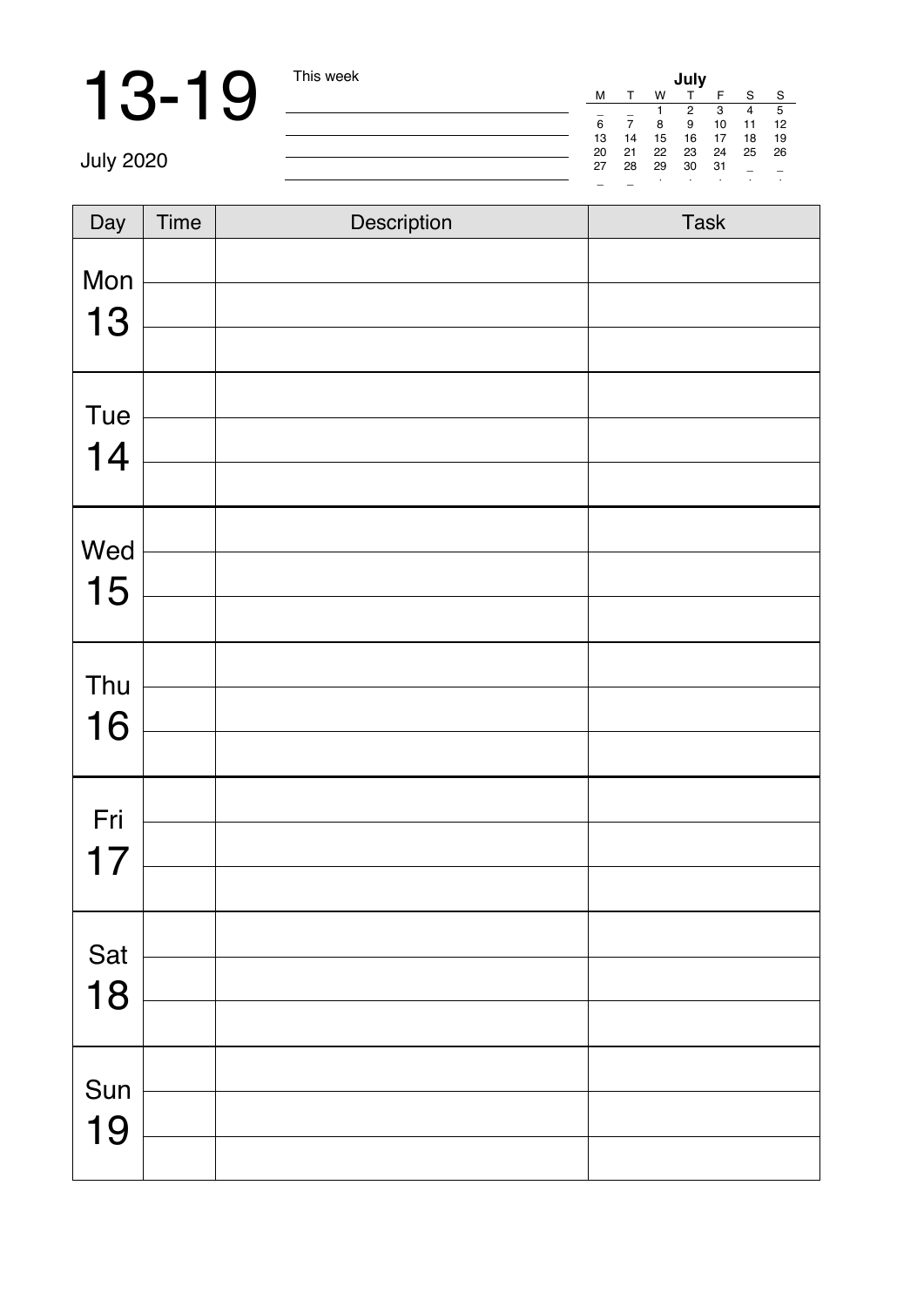20-26 This week **July** <sup>M</sup> <sup>T</sup> <sup>W</sup> <sup>T</sup> <sup>F</sup> <sup>S</sup> <sup>S</sup> \_ \_ 1 2 3 4 5 6 7 8 9 10 11 12 13 14 15 16 17 18 19 20 21 22 23 24 25 26 27 28 29 30 31 \_ \_ \_ \_ · · · · ·

July 2020

| Day       | Time | Description | Task |
|-----------|------|-------------|------|
|           |      |             |      |
| Mon<br>20 |      |             |      |
|           |      |             |      |
| Tue       |      |             |      |
| 21        |      |             |      |
|           |      |             |      |
| Wed       |      |             |      |
| 22        |      |             |      |
|           |      |             |      |
| Thu       |      |             |      |
| 23        |      |             |      |
|           |      |             |      |
| Fri       |      |             |      |
| 24        |      |             |      |
|           |      |             |      |
| Sat       |      |             |      |
| 25        |      |             |      |
|           |      |             |      |
| Sun       |      |             |      |
| 26        |      |             |      |
|           |      |             |      |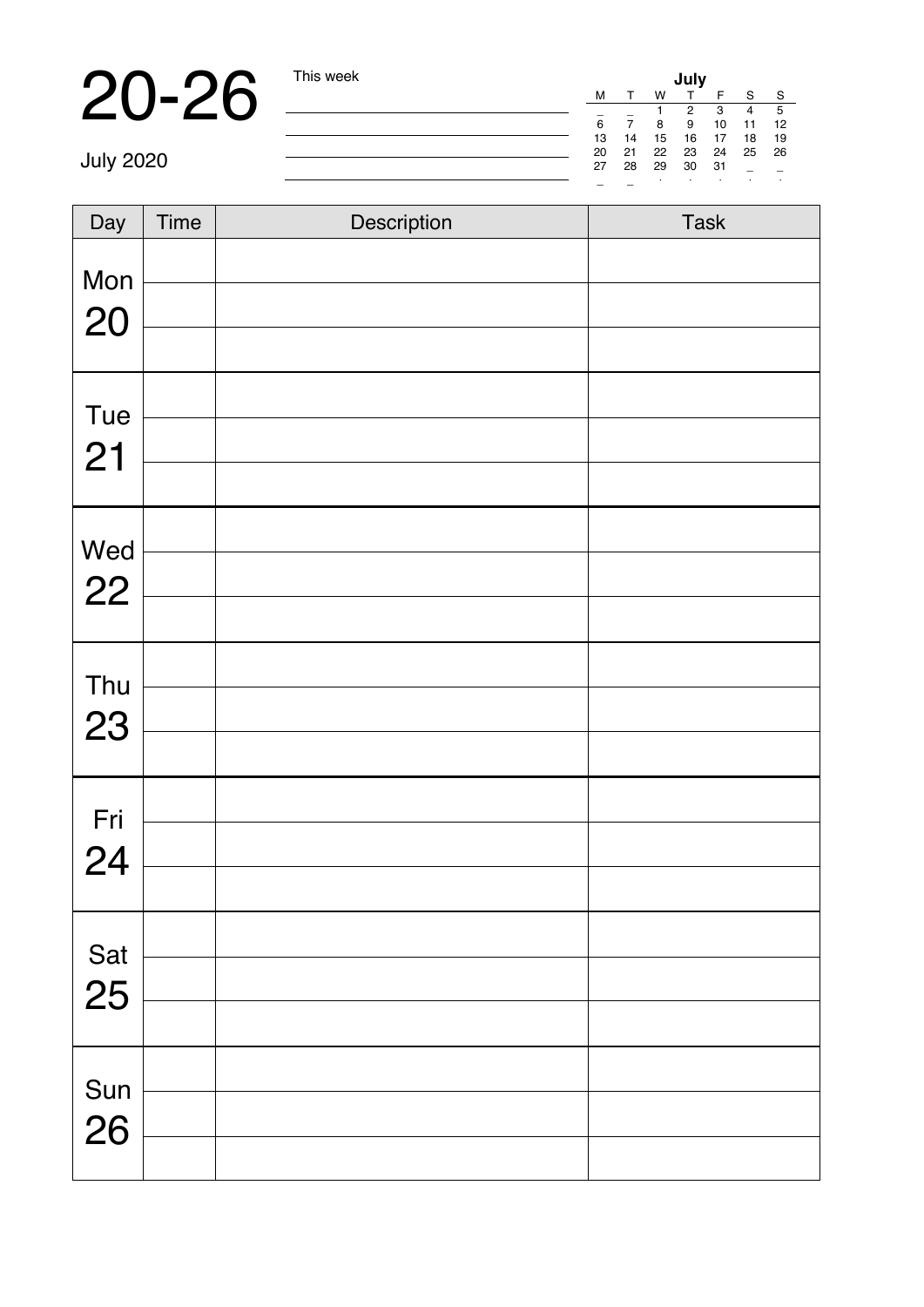# 27-2 This week

July 2020 / August 2020

|    |    |    | July |    |    |    |
|----|----|----|------|----|----|----|
| M  |    | w  |      | F  | s  | s  |
|    |    | 1  | 2    | 3  | 4  | 5  |
| 6  |    | 8  | 9    | 10 | 11 | 12 |
| 13 | 14 | 15 | 16   | 17 | 18 | 19 |
| 20 | 21 | 22 | 23   | 24 | 25 | 26 |
| 27 | 28 | 29 | 30   | 31 | -  |    |
|    |    | ٠  | i.   | í, | í, | t  |
|    |    |    |      |    |    |    |

| Day            | Time | Description | Task |
|----------------|------|-------------|------|
| Mon            |      |             |      |
| 27             |      |             |      |
|                |      |             |      |
| Tue            |      |             |      |
| 28             |      |             |      |
|                |      |             |      |
| Wed            |      |             |      |
| 29             |      |             |      |
|                |      |             |      |
| Thu            |      |             |      |
| 30             |      |             |      |
|                |      |             |      |
| Fri            |      |             |      |
| 31             |      |             |      |
|                |      |             |      |
| Sat            |      |             |      |
| 1              |      |             |      |
|                |      |             |      |
| Sun            |      |             |      |
| $\overline{2}$ |      |             |      |
|                |      |             |      |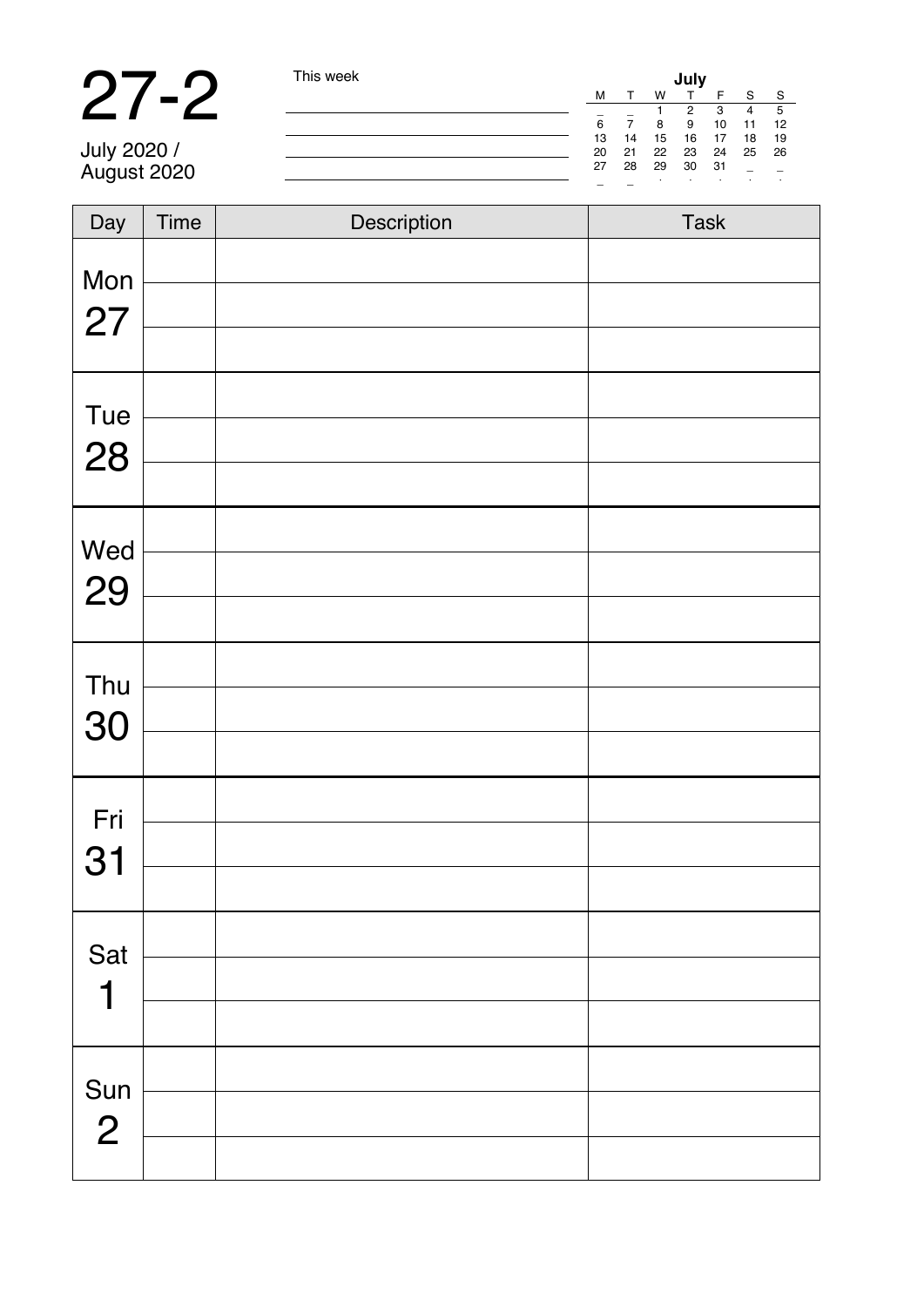### 3-9 This week

| August |    |    |    |    |    |    |  |
|--------|----|----|----|----|----|----|--|
| м      |    | w  |    | F  | s  | s  |  |
|        |    |    |    |    |    | 2  |  |
| 3      | 4  | 5  | 6  |    | 8  | 9  |  |
| 10     | 11 | 12 | 13 | 14 | 15 | 16 |  |
| 17     | 18 | 19 | 20 | 21 | 22 | 23 |  |
| 24     | 25 | 26 | 27 | 28 | 29 | 30 |  |
| 31     |    | ٠  | ٠  | ×. |    | ٠  |  |

August 2020

| Day                            | Time | Description | Task |
|--------------------------------|------|-------------|------|
| Mon<br>3                       |      |             |      |
| Tue<br>$\overline{\mathbf{4}}$ |      |             |      |
| Wed<br>5                       |      |             |      |
| Thu<br>6                       |      |             |      |
| Fri<br>$\overline{7}$          |      |             |      |
| Sat<br>8                       |      |             |      |
| Sun<br>9                       |      |             |      |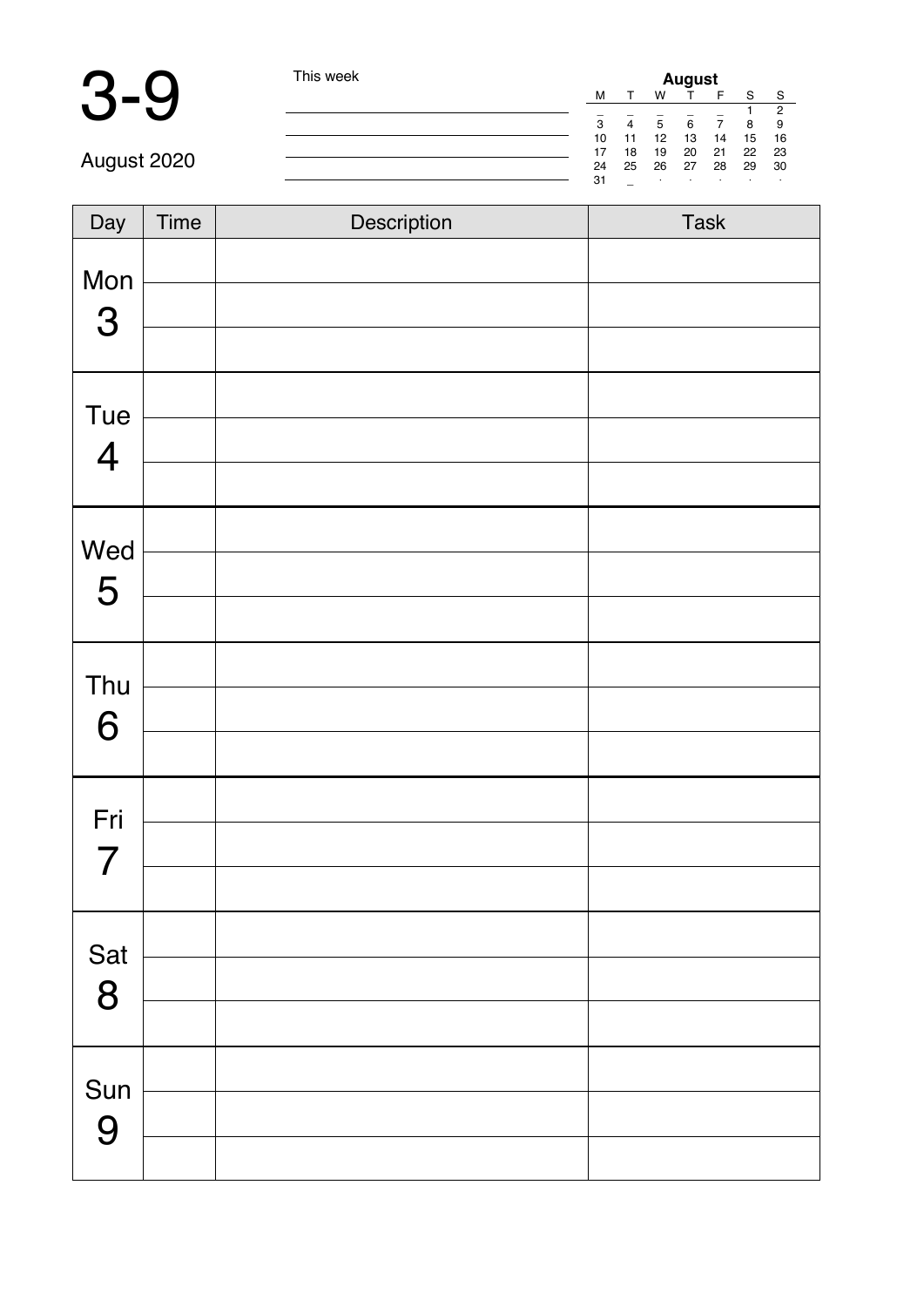# 10-16 This week

| August |    |    |    |    |    |                |  |
|--------|----|----|----|----|----|----------------|--|
| м      |    | w  |    | F  | S  | s              |  |
|        |    |    |    |    |    | $\overline{c}$ |  |
| 3      |    | 5  | 6  |    | 8  | g              |  |
| 10     | 11 | 12 | 13 | 14 | 15 | 16             |  |
| 17     | 18 | 19 | 20 | 21 | 22 | 23             |  |
| 24     | 25 | 26 | 27 | 28 | 29 | 30             |  |
| 31     |    | i. | ٠  | ×. | i. | ٠              |  |

August 2020

| $\overline{Day}$ | Time | Description | Task |
|------------------|------|-------------|------|
| Mon              |      |             |      |
| 10               |      |             |      |
|                  |      |             |      |
| Tue              |      |             |      |
| 11               |      |             |      |
|                  |      |             |      |
| Wed              |      |             |      |
| 12               |      |             |      |
|                  |      |             |      |
| Thu              |      |             |      |
| 13               |      |             |      |
|                  |      |             |      |
| Fri              |      |             |      |
| 14               |      |             |      |
|                  |      |             |      |
| Sat              |      |             |      |
| 15               |      |             |      |
|                  |      |             |      |
| Sun              |      |             |      |
| 16               |      |             |      |
|                  |      |             |      |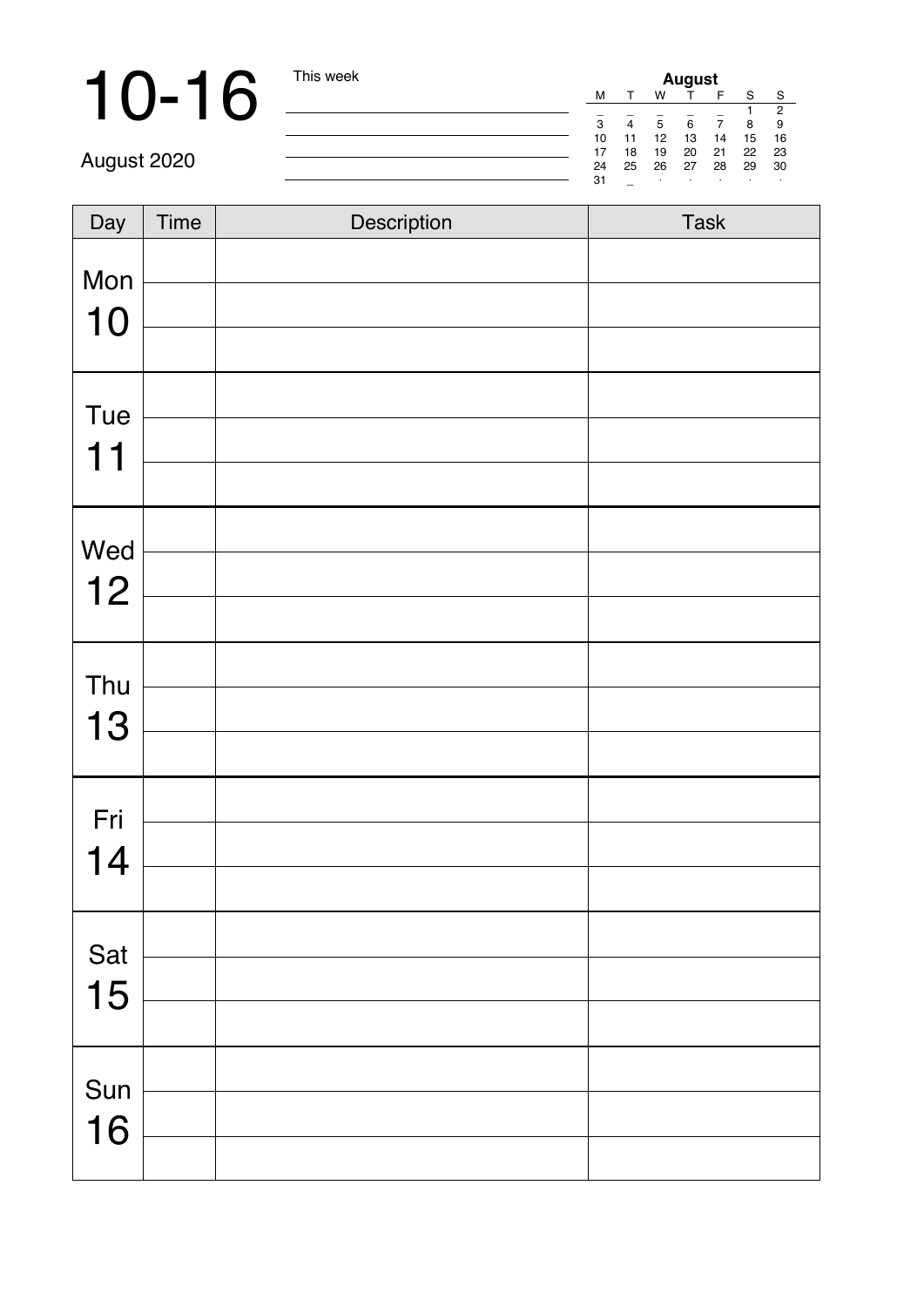# 17-23  $\frac{m_{\text{new}}}{\frac{1}{2} m_{\text{new}} \cdot m_{\text{new}}}$

| August |    |    |    |    |    |                |  |
|--------|----|----|----|----|----|----------------|--|
| M      |    | w  |    | F  | S  | Ś              |  |
| ۰      |    |    |    |    |    | $\overline{c}$ |  |
| 3      | 4  | 5  | 6  |    | 8  | 9              |  |
| 10     | 11 | 12 | 13 | 14 | 15 | 16             |  |
| 17     | 18 | 19 | 20 | 21 | 22 | 23             |  |
| 24     | 25 | 26 | 27 | 28 | 29 | 30             |  |
| 31     | -  | i. | ٠  | i. | i. | ٠              |  |

August 2020

| Day       | Time | Description | Task |
|-----------|------|-------------|------|
| Mon       |      |             |      |
| 17        |      |             |      |
|           |      |             |      |
| Tue       |      |             |      |
| 18        |      |             |      |
|           |      |             |      |
| Wed       |      |             |      |
| 19        |      |             |      |
|           |      |             |      |
| Thu       |      |             |      |
| 20        |      |             |      |
|           |      |             |      |
| Fri       |      |             |      |
| 21        |      |             |      |
|           |      |             |      |
| Sat       |      |             |      |
| 22        |      |             |      |
|           |      |             |      |
|           |      |             |      |
| Sun<br>23 |      |             |      |
|           |      |             |      |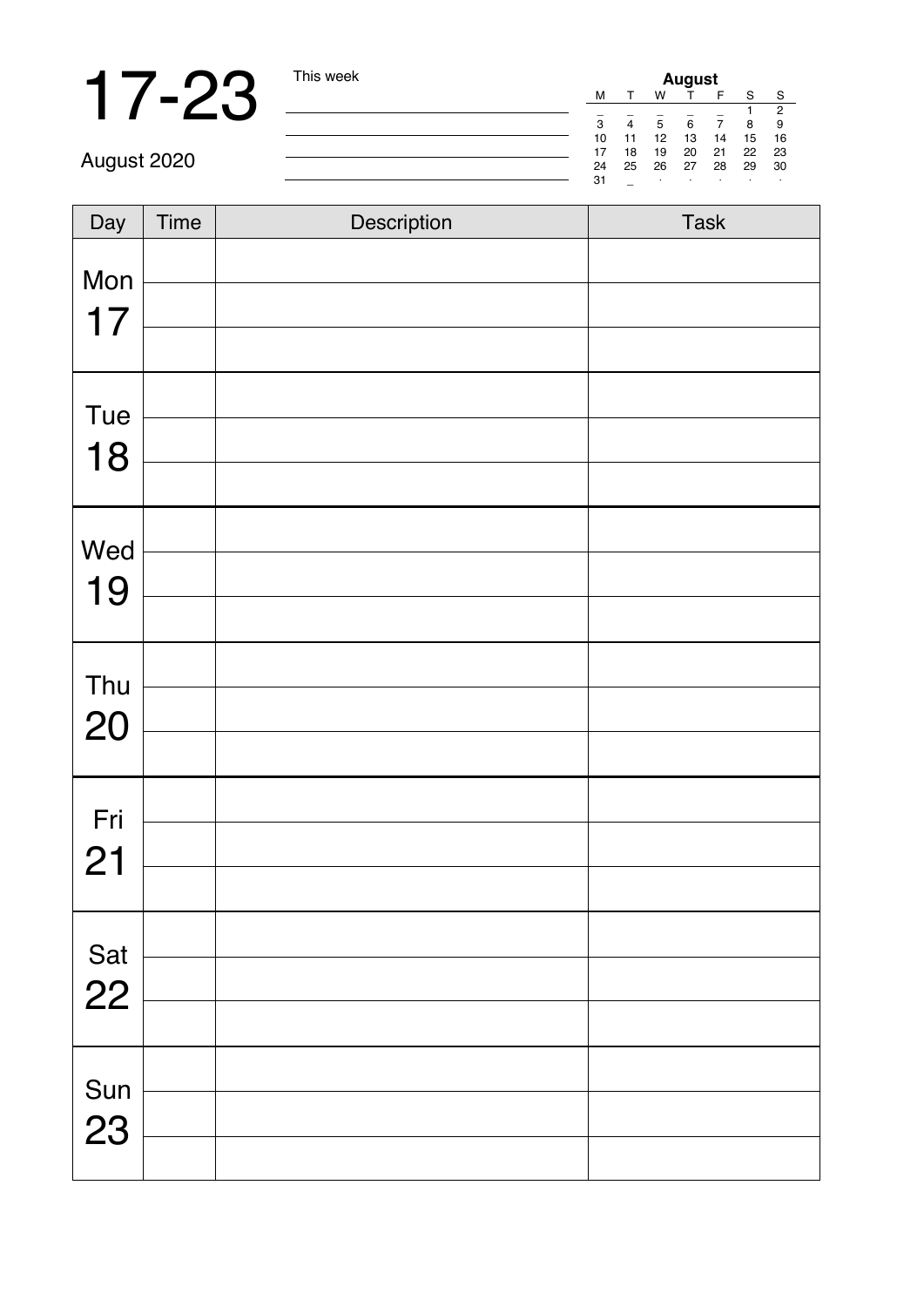# 24-30 This week

|   | August |    |    |    |    |    |                |
|---|--------|----|----|----|----|----|----------------|
|   | M      |    | w  |    | F  | s  | s              |
|   |        |    |    |    |    |    | $\overline{c}$ |
|   | 3      | 4  | 5  | 6  | 7  | 8  | g              |
| j | 10     | 11 | 12 | 13 | 14 | 15 | 16             |
|   | 17     | 18 | 19 | 20 | 21 | 22 | 23             |
|   | 24     | 25 | 26 | 27 | 28 | 29 | 30             |
|   | 31     |    | i. | ٠  | i. |    | ٠              |

August 2020

| Day | Time | Description | Task |
|-----|------|-------------|------|
| Mon |      |             |      |
| 24  |      |             |      |
|     |      |             |      |
| Tue |      |             |      |
| 25  |      |             |      |
|     |      |             |      |
| Wed |      |             |      |
| 26  |      |             |      |
|     |      |             |      |
| Thu |      |             |      |
| 27  |      |             |      |
|     |      |             |      |
| Fri |      |             |      |
| 28  |      |             |      |
|     |      |             |      |
| Sat |      |             |      |
| 29  |      |             |      |
|     |      |             |      |
| Sun |      |             |      |
| 30  |      |             |      |
|     |      |             |      |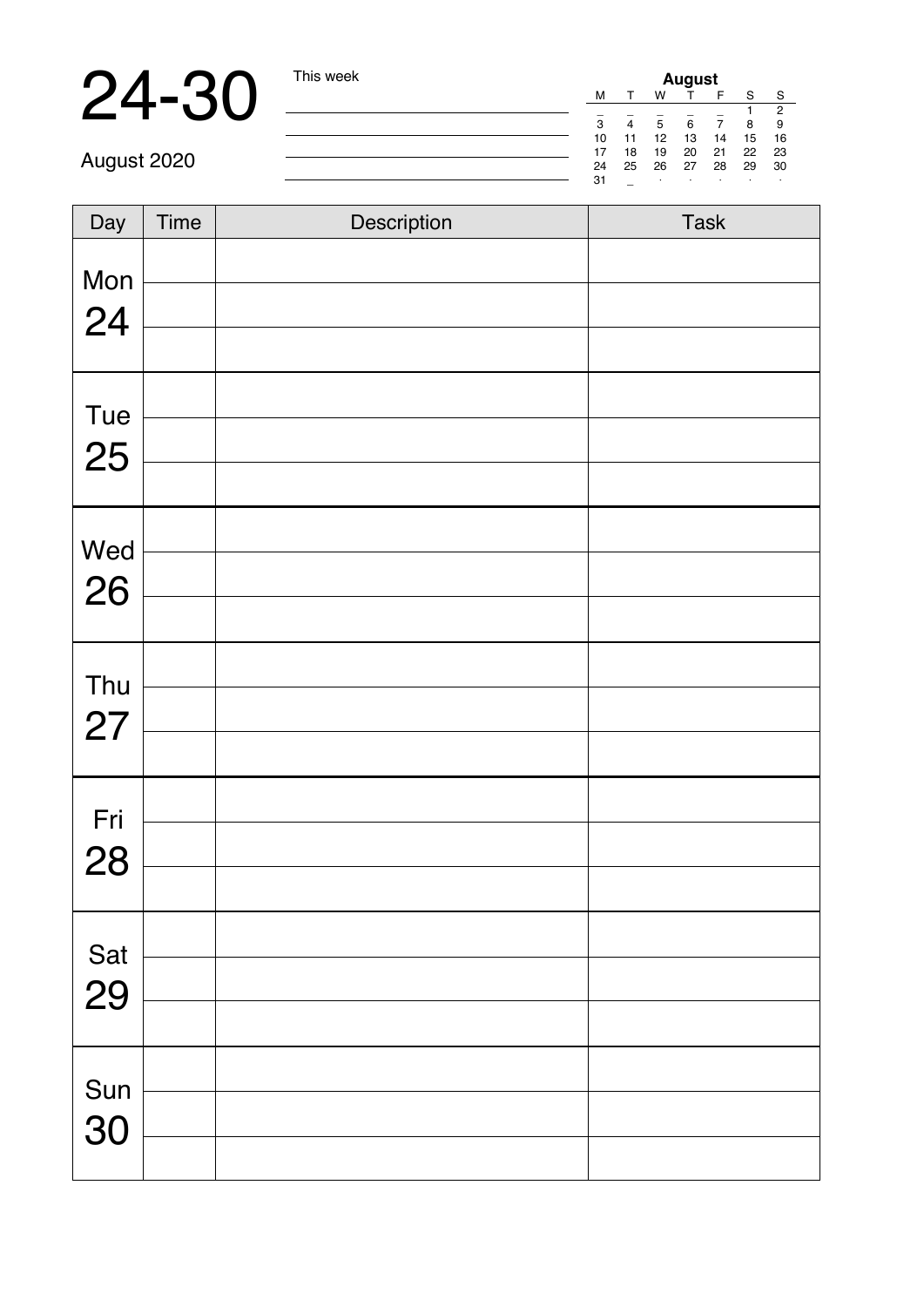# 31-6 This week

|    |    |    | August |    |    |    |
|----|----|----|--------|----|----|----|
| M  |    | w  |        | F  | s  | s  |
|    |    |    |        |    |    | 2  |
| 3  | 4  | 5  | 6      |    | 8  | я  |
| 10 | 11 | 12 | 13     | 14 | 15 | 16 |
| 17 | 18 | 19 | 20     | 21 | 22 | 23 |
| 24 | 25 | 26 | 27     | 28 | 29 | 30 |
| 31 |    | ٠  | ٠      | ×. | i. | ٠  |

August 2020 / September 2020

| Day                   | Time | Description | Task |
|-----------------------|------|-------------|------|
| Mon<br>31             |      |             |      |
| Tue<br>1              |      |             |      |
| Wed<br>$\overline{c}$ |      |             |      |
| Thu<br>3              |      |             |      |
| Fri<br>$\overline{4}$ |      |             |      |
| Sat<br>5              |      |             |      |
| Sun<br>6              |      |             |      |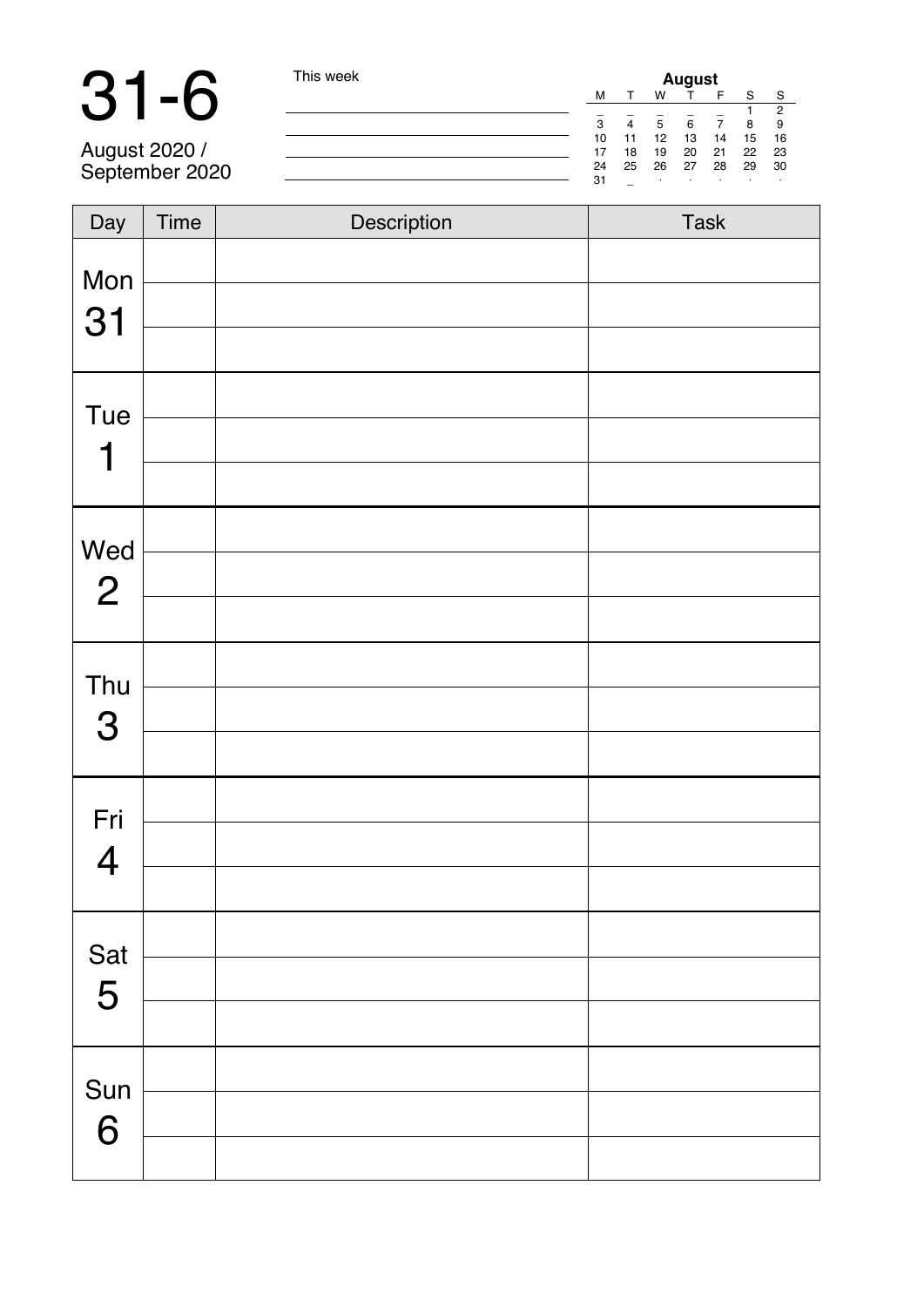# 7-13 This week

| September |    |    |    |    |    |    |
|-----------|----|----|----|----|----|----|
| M         |    | w  |    | F  | s  | s  |
|           |    | 2  | з  | 4  | 5  | 6  |
|           | 8  | я  | 10 | 11 | 12 | 13 |
| 14        | 15 | 16 | 17 | 18 | 19 | 20 |
| 21        | 22 | 23 | 24 | 25 | 26 | 27 |
| 28        | 29 | 30 |    |    |    |    |
|           |    | ٠  | ٠  | i. | i. | ٠  |

September 2020

| Day              | Time | Description | Task |
|------------------|------|-------------|------|
| Mon              |      |             |      |
| $\overline{7}$   |      |             |      |
| Tue              |      |             |      |
| 8                |      |             |      |
|                  |      |             |      |
| Wed              |      |             |      |
| $\boldsymbol{9}$ |      |             |      |
| Thu              |      |             |      |
| 10               |      |             |      |
|                  |      |             |      |
| Fri              |      |             |      |
| 11               |      |             |      |
|                  |      |             |      |
| Sat              |      |             |      |
| 12               |      |             |      |
| Sun              |      |             |      |
| 13               |      |             |      |
|                  |      |             |      |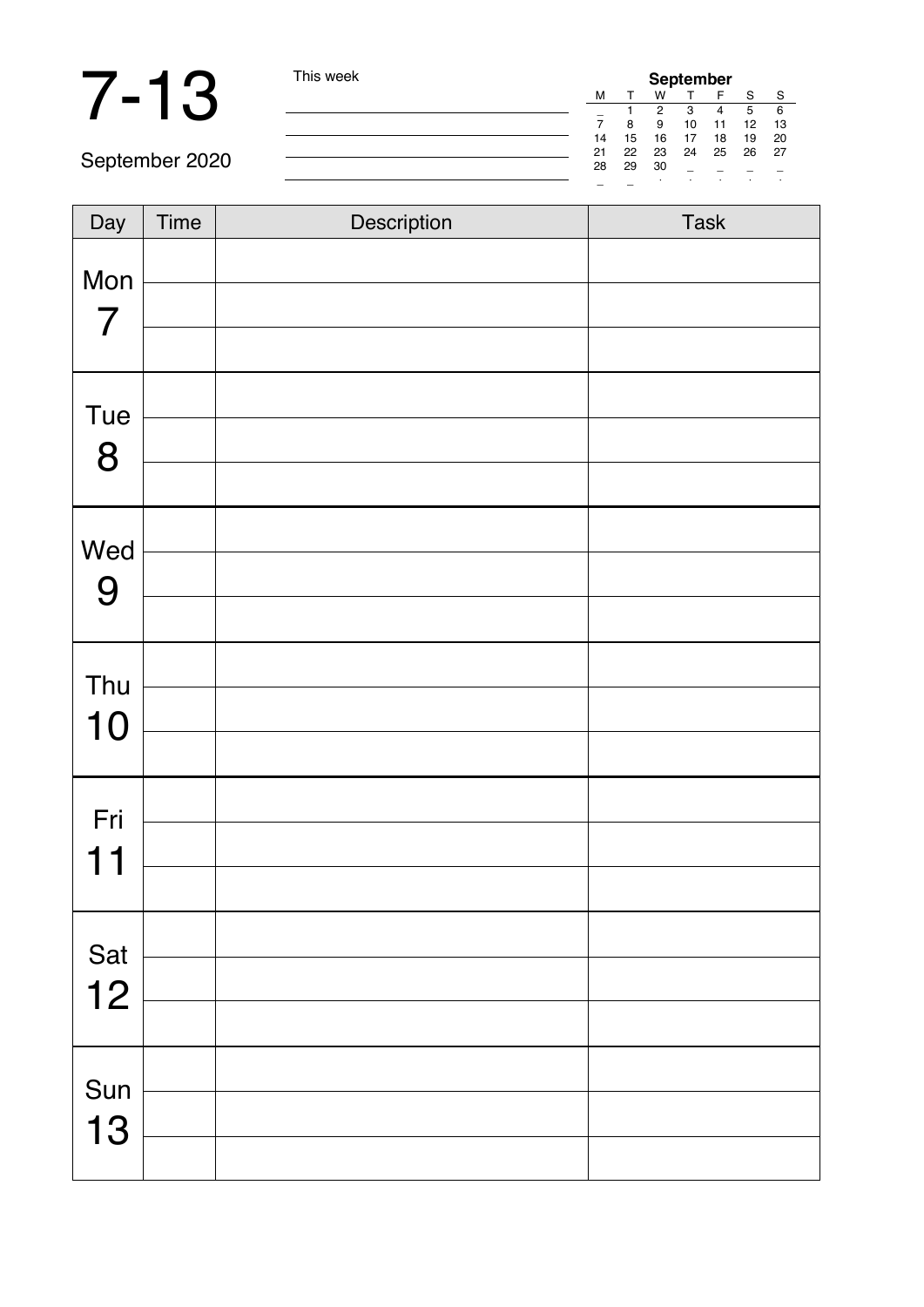# 14-20 This week

| September |    |    |    |    |    |    |  |
|-----------|----|----|----|----|----|----|--|
| м         |    | w  |    | F  | s  | s  |  |
|           |    | 2  | з  |    | 5  | 6  |  |
|           | 8  | g  | 10 | 11 | 12 | 13 |  |
| 14        | 15 | 16 | 17 | 18 | 19 | 20 |  |
| 21        | 22 | 23 | 24 | 25 | 26 | 27 |  |
| 28        | 29 | 30 |    |    |    |    |  |
|           |    | i. |    |    |    | ٠  |  |

September 2020

| Day | Time | Description | Task |
|-----|------|-------------|------|
| Mon |      |             |      |
| 14  |      |             |      |
|     |      |             |      |
| Tue |      |             |      |
| 15  |      |             |      |
|     |      |             |      |
| Wed |      |             |      |
| 16  |      |             |      |
|     |      |             |      |
| Thu |      |             |      |
| 17  |      |             |      |
|     |      |             |      |
| Fri |      |             |      |
| 18  |      |             |      |
|     |      |             |      |
| Sat |      |             |      |
| 19  |      |             |      |
|     |      |             |      |
| Sun |      |             |      |
| 20  |      |             |      |
|     |      |             |      |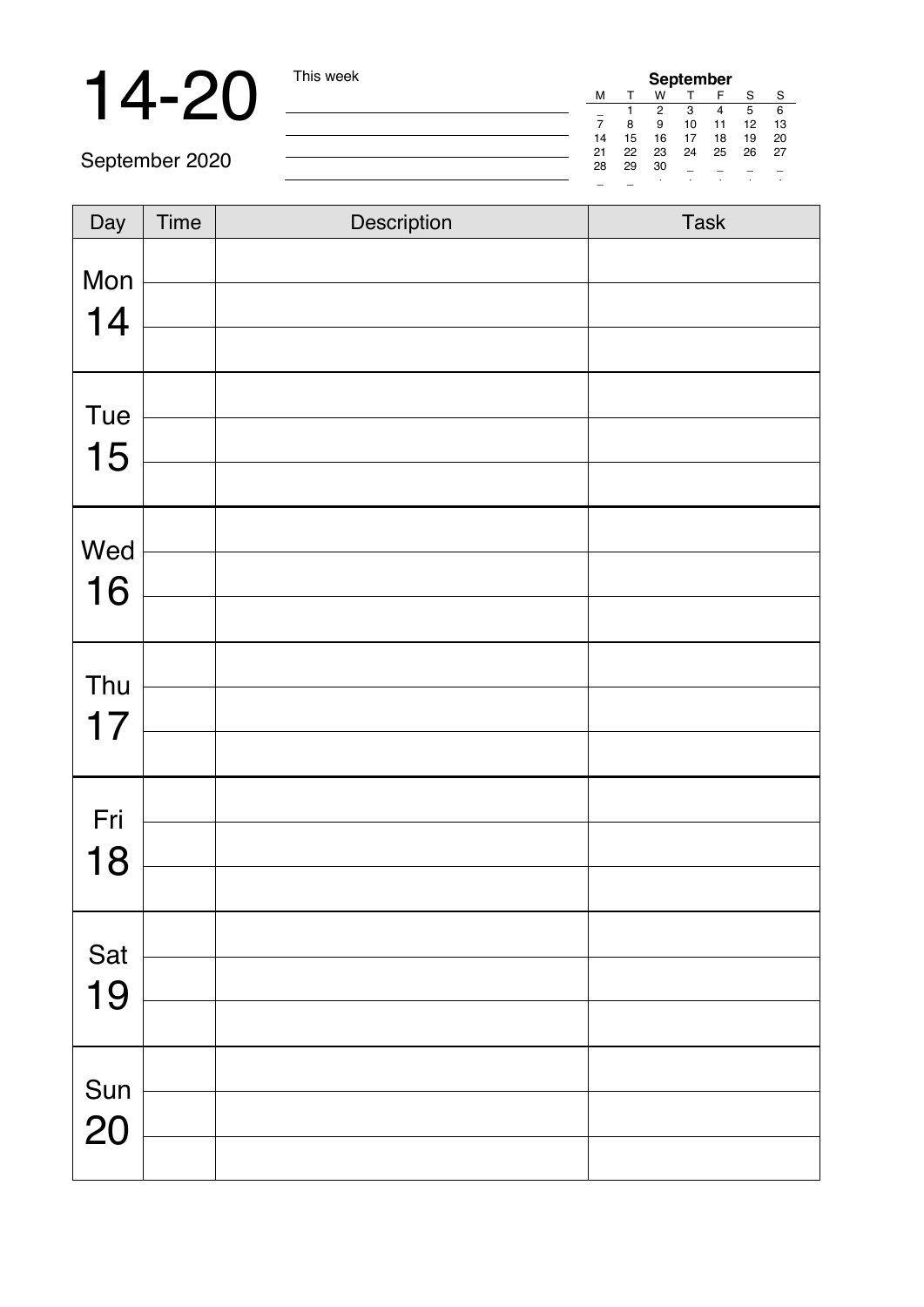**21 -27** This week **September** 2020

September 2020

| Day | Time | Description | Task |
|-----|------|-------------|------|
| Mon |      |             |      |
| 21  |      |             |      |
|     |      |             |      |
| Tue |      |             |      |
| 22  |      |             |      |
|     |      |             |      |
| Wed |      |             |      |
| 23  |      |             |      |
|     |      |             |      |
| Thu |      |             |      |
| 24  |      |             |      |
|     |      |             |      |
| Fri |      |             |      |
| 25  |      |             |      |
|     |      |             |      |
| Sat |      |             |      |
| 26  |      |             |      |
|     |      |             |      |
| Sun |      |             |      |
| 27  |      |             |      |
|     |      |             |      |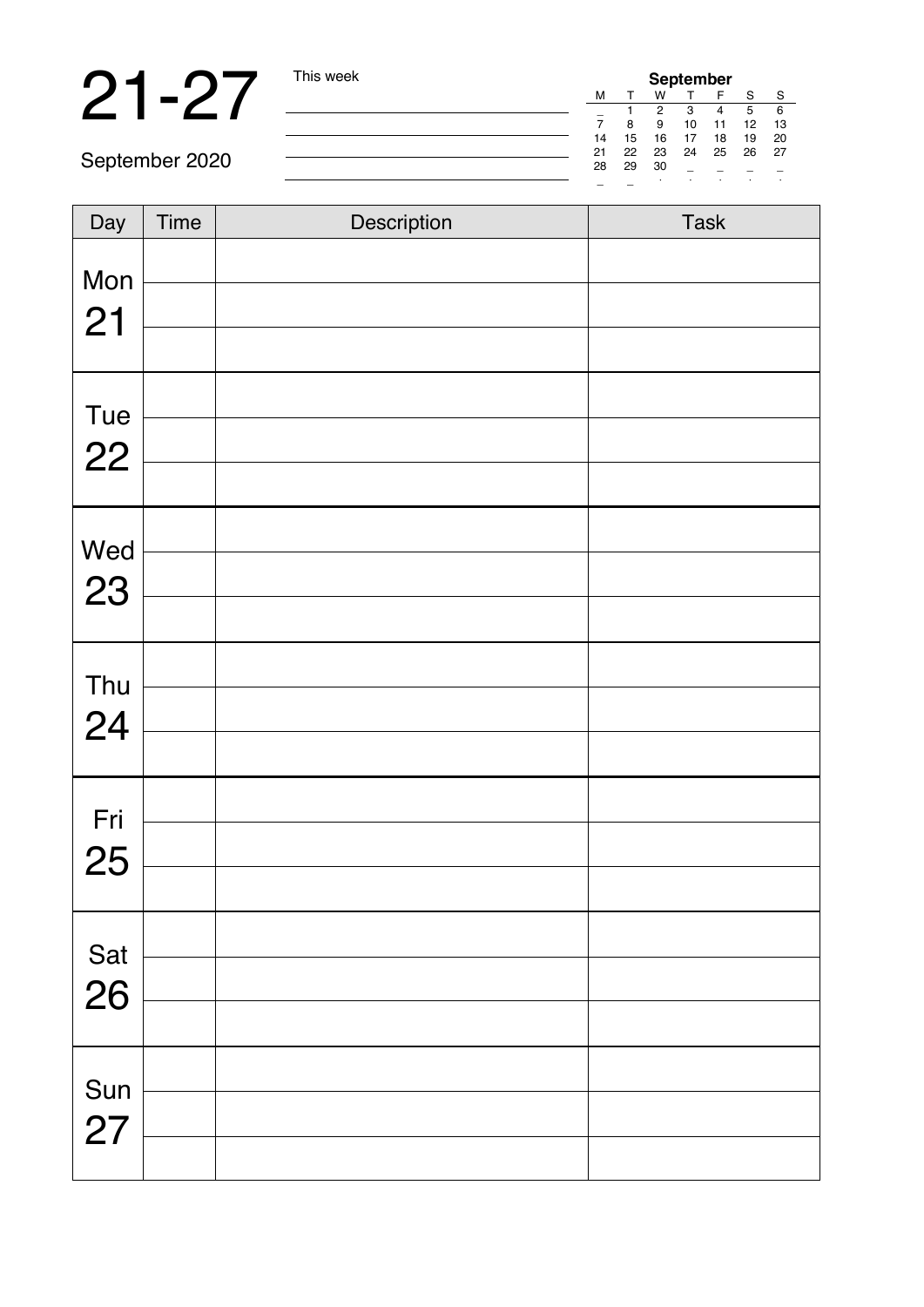# 28-4 This week

September 2020 / October 2020

| September |    |    |    |    |    |    |  |
|-----------|----|----|----|----|----|----|--|
| M         |    | w  |    | F  | s  | s  |  |
|           |    | 2  | з  |    | 5  | 6  |  |
|           | 8  | я  | 10 | 11 | 12 | 13 |  |
| 14        | 15 | 16 | 17 | 18 | 19 | 20 |  |
| 21        | 22 | 23 | 24 | 25 | 26 | 27 |  |
| 28        | 29 | 30 |    |    |    |    |  |
|           |    |    | ٠  | ٠  | i. | í, |  |

| Day            | Time | Description | Task |
|----------------|------|-------------|------|
| Mon            |      |             |      |
| 28             |      |             |      |
| Tue            |      |             |      |
| 29             |      |             |      |
|                |      |             |      |
| Wed            |      |             |      |
| 30             |      |             |      |
|                |      |             |      |
| Thu            |      |             |      |
| 1              |      |             |      |
|                |      |             |      |
| Fri            |      |             |      |
| $\overline{2}$ |      |             |      |
|                |      |             |      |
| Sat            |      |             |      |
| 3              |      |             |      |
|                |      |             |      |
| Sun            |      |             |      |
| 4              |      |             |      |
|                |      |             |      |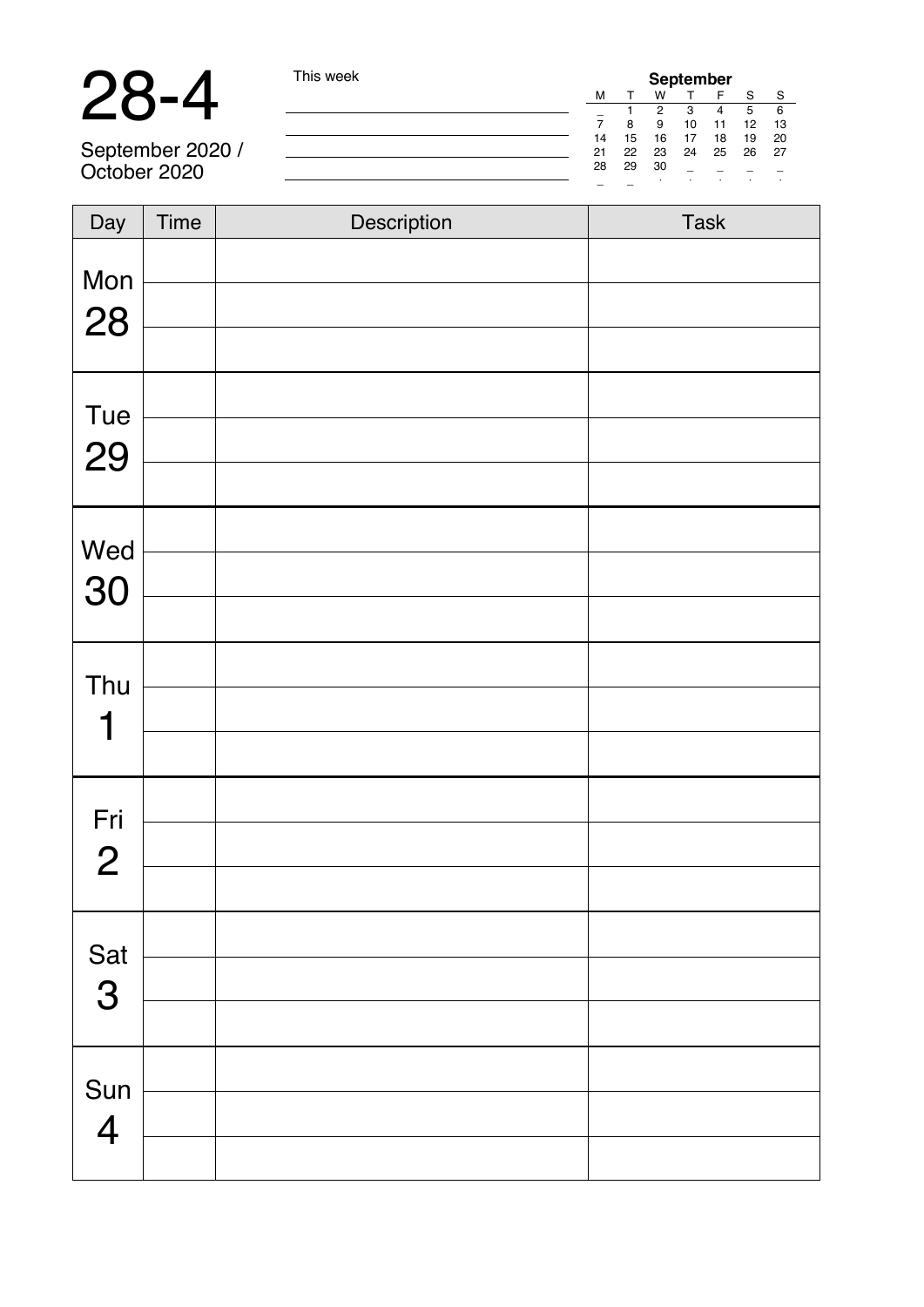### 5 - 11 This week

|   | October |    |    |    |    |    |    |  |
|---|---------|----|----|----|----|----|----|--|
|   | м       |    | w  |    | F  | s  | s  |  |
|   |         |    |    |    | 2  | з  |    |  |
|   | 5       | 6  |    | 8  | g  | 10 | 11 |  |
|   | 12      | 13 | 14 | 15 | 16 | 17 | 18 |  |
| L | 19      | 20 | 21 | 22 | 23 | 24 | 25 |  |
|   | 26      | 27 | 28 | 29 | 30 | 31 |    |  |
|   |         |    | ٠  | ٠  | ٠  | i. | ٠  |  |

October 2020

| Day                   | Time | Description | Task |
|-----------------------|------|-------------|------|
| Mon<br>5              |      |             |      |
| Tue<br>6              |      |             |      |
| Wed<br>$\overline{7}$ |      |             |      |
| Thu<br>8              |      |             |      |
| Fri<br>9              |      |             |      |
| Sat<br>10             |      |             |      |
| Sun<br>11             |      |             |      |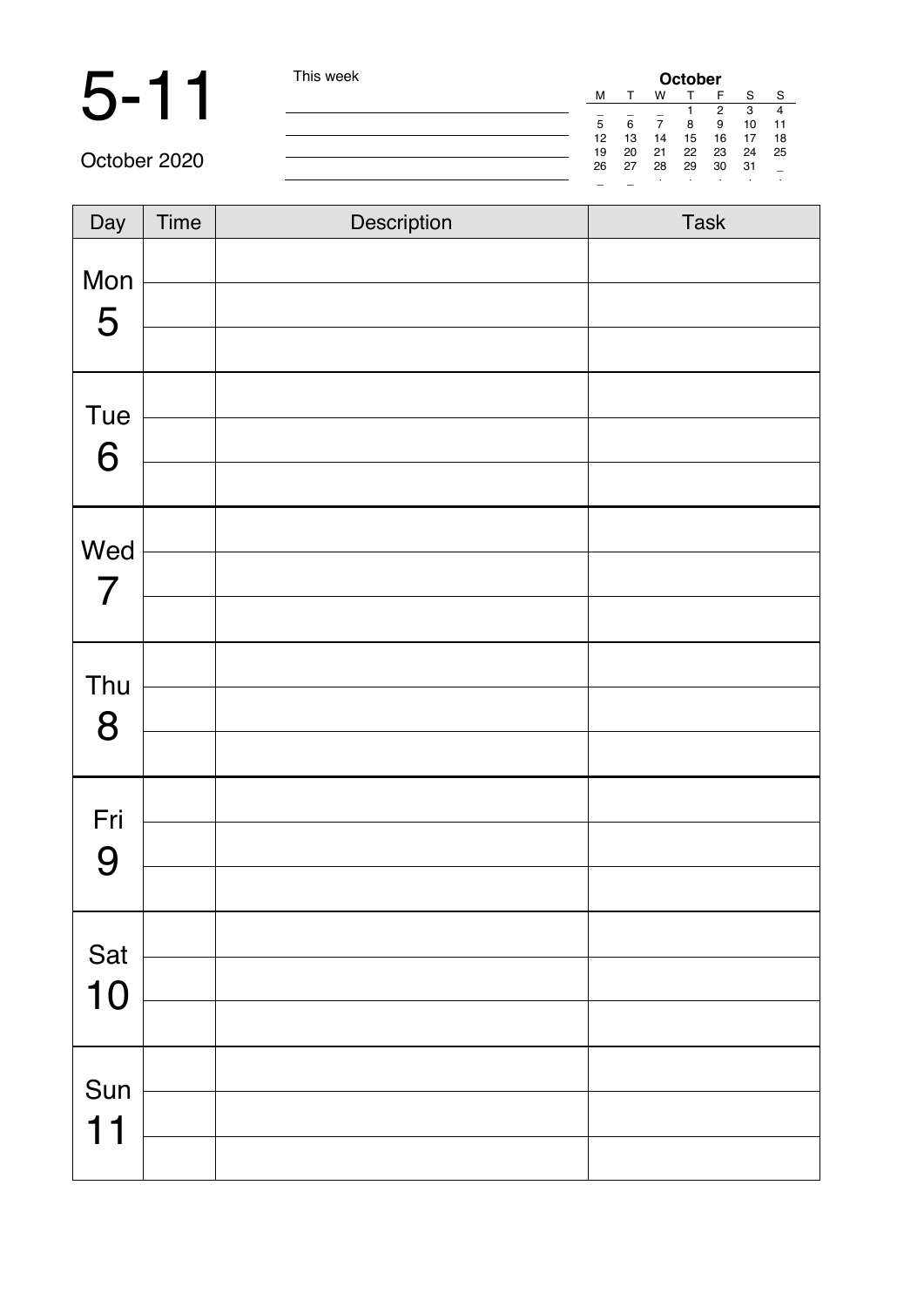# **12-18** This week **October** M T W T H S S S 3 4

\_ \_ \_ 1 2 3 4 5 6 7 8 9 10 11 12 13 14 15 16 17 18 19 20 21 22 23 24 25 26 27 28 29 30 31 \_ \_ \_ · · · · ·

October 2020

| $\overline{Day}$ | Time | Description | Task |
|------------------|------|-------------|------|
| Mon              |      |             |      |
|                  |      |             |      |
| 12               |      |             |      |
| Tue              |      |             |      |
| 13               |      |             |      |
|                  |      |             |      |
| Wed              |      |             |      |
| 14               |      |             |      |
|                  |      |             |      |
| Thu              |      |             |      |
| 15               |      |             |      |
|                  |      |             |      |
| Fri              |      |             |      |
| 16               |      |             |      |
|                  |      |             |      |
| Sat              |      |             |      |
| 17               |      |             |      |
|                  |      |             |      |
| Sun              |      |             |      |
| 18               |      |             |      |
|                  |      |             |      |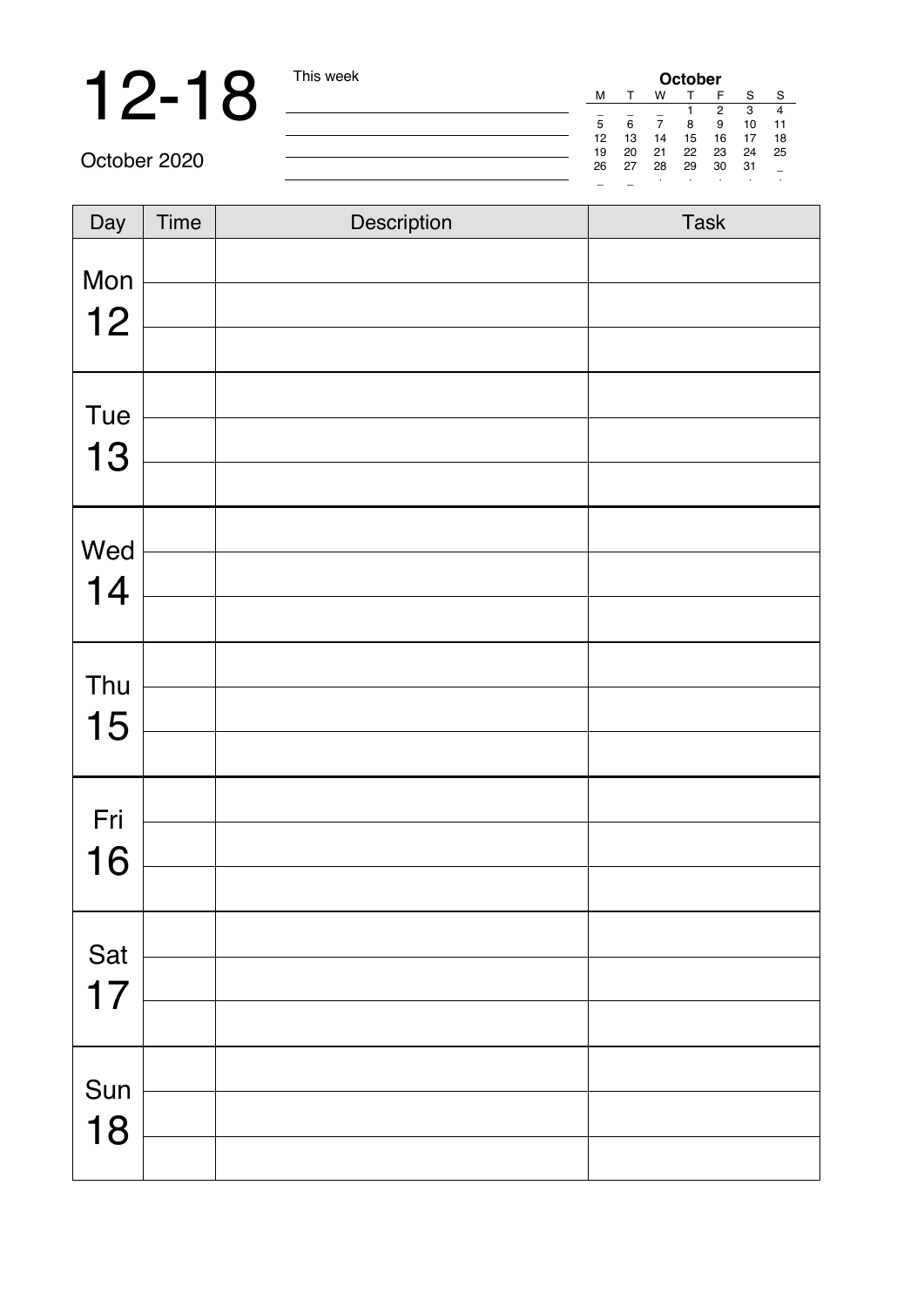### 19-25 This week **October** Manual Manual Point Manual Property of The Second Manual Property of The Second Manual Property of The Second Manual Property of The Second Manual Property of The Second Manual Property of The Sec

\_ \_ \_ 1 2 3 4 5 6 7 8 9 10 11 12 13 14 15 16 17 18 19 20 21 22 23 24 25 26 27 28 29 30 31 \_ \_ \_ · · · · ·

October 2020

| Day       | Time | Description | Task |
|-----------|------|-------------|------|
| Mon       |      |             |      |
| 19        |      |             |      |
|           |      |             |      |
| Tue<br>20 |      |             |      |
|           |      |             |      |
| Wed       |      |             |      |
| 21        |      |             |      |
|           |      |             |      |
| Thu       |      |             |      |
| 22        |      |             |      |
|           |      |             |      |
| Fri       |      |             |      |
| 23        |      |             |      |
|           |      |             |      |
| Sat       |      |             |      |
| 24        |      |             |      |
|           |      |             |      |
| Sun       |      |             |      |
| 25        |      |             |      |
|           |      |             |      |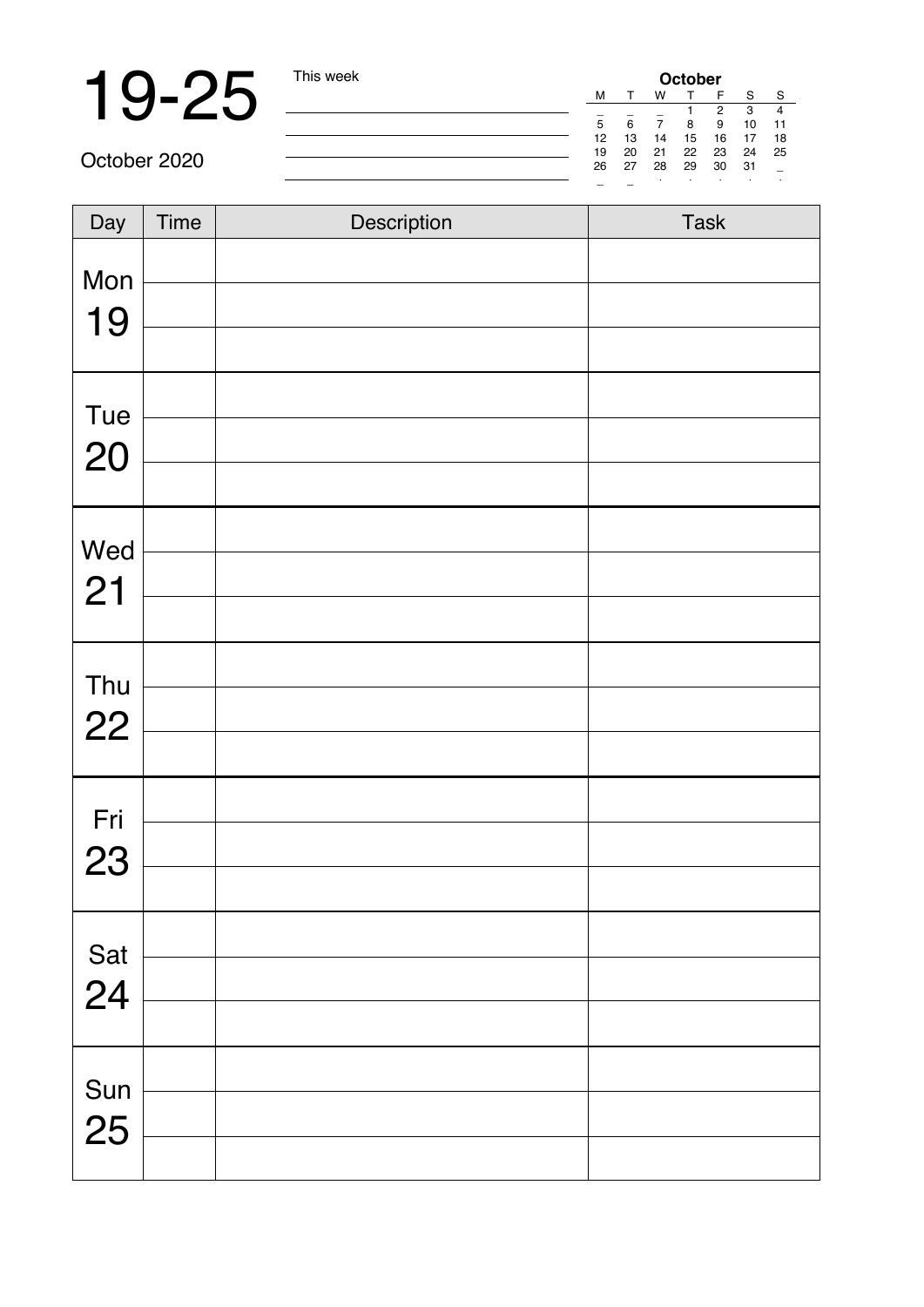**26-1** This week **October** 2020 /<br>
October 2020 / **Contact 2020** / **Contact 2020** / **Contact 2020** / **Contact 2020** / **Contact 2020** / **Contact 2020** *Contact 2020 Contact 2020 Contact 2020 Contact 2020* 28 24 25 26

October 2020 / November 2020

| Day       | Time | Description | Task |
|-----------|------|-------------|------|
| Mon<br>26 |      |             |      |
| Tue<br>27 |      |             |      |
| Wed<br>28 |      |             |      |
| Thu<br>29 |      |             |      |
| Fri<br>30 |      |             |      |
| Sat<br>31 |      |             |      |
| Sun<br>1  |      |             |      |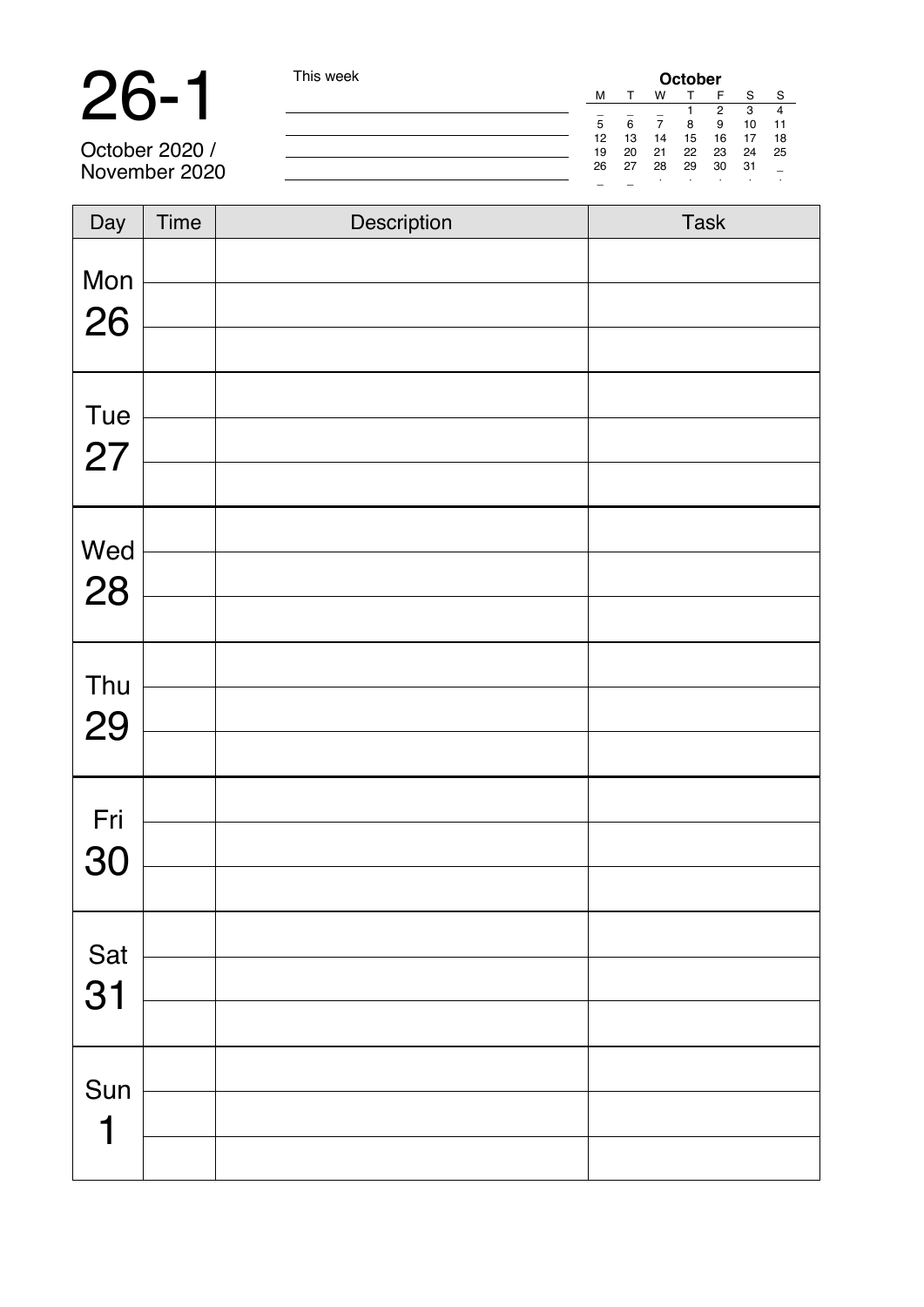

| This week |
|-----------|
|           |

| November |    |    |    |    |    |    |  |
|----------|----|----|----|----|----|----|--|
| M        |    | w  |    | F  | s  | s  |  |
|          |    |    |    |    |    |    |  |
| 2        | 3  | 4  | 5  | 6  |    | 8  |  |
| 9        | 10 | 11 | 12 | 13 | 14 | 15 |  |
| 16       | 17 | 18 | 19 | 20 | 21 | 22 |  |
| 23       | 24 | 25 | 26 | 27 | 28 | 29 |  |
| 30       |    | ٠  | ٠  | i. | ٠  |    |  |

November 2020

| Day                     | Time | Description | Task |
|-------------------------|------|-------------|------|
| Mon                     |      |             |      |
| $\mathbf{2}$            |      |             |      |
|                         |      |             |      |
| Tue<br>$\mathbf{3}$     |      |             |      |
|                         |      |             |      |
| Wed                     |      |             |      |
| $\overline{\mathbf{4}}$ |      |             |      |
|                         |      |             |      |
| Thu                     |      |             |      |
| 5                       |      |             |      |
|                         |      |             |      |
| Fri                     |      |             |      |
| 6                       |      |             |      |
|                         |      |             |      |
| Sat                     |      |             |      |
| $\overline{7}$          |      |             |      |
|                         |      |             |      |
| Sun                     |      |             |      |
| 8                       |      |             |      |
|                         |      |             |      |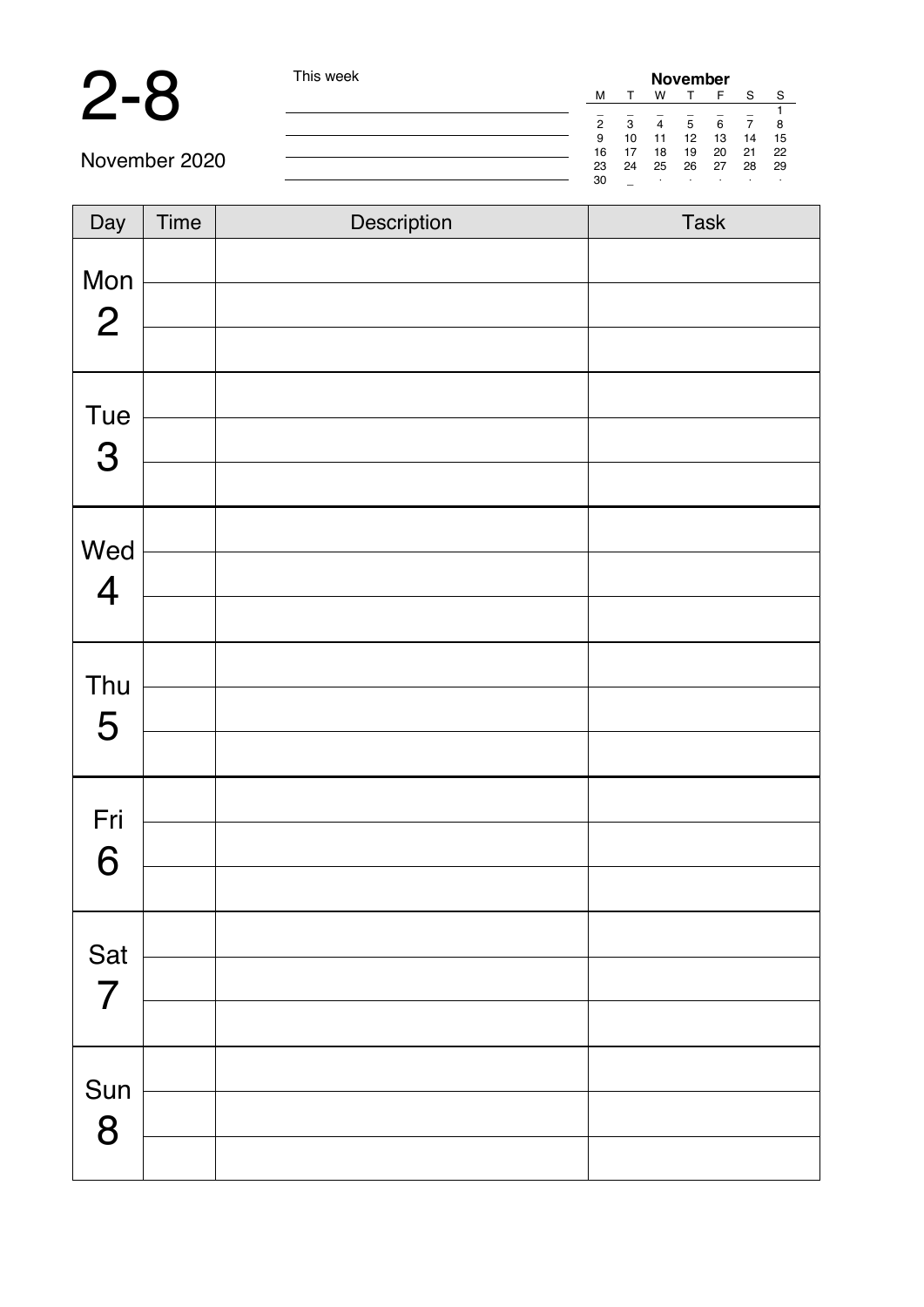# 9-15 This week

| November       |    |    |    |    |    |    |
|----------------|----|----|----|----|----|----|
| M              |    | w  |    | F  | s  | s  |
|                |    |    |    |    |    |    |
| $\overline{a}$ | 3  |    | 5  | 6  |    | 8  |
| 9              | 10 | 11 | 12 | 13 | 14 | 15 |
| 16             | 17 | 18 | 19 | 20 | 21 | 22 |
| 23             | 24 | 25 | 26 | 27 | 28 | 29 |
| 30             |    | ٠  |    | i. | ٠  |    |

November 2020

| Day       | Time | Description | Task |
|-----------|------|-------------|------|
| Mon       |      |             |      |
| 9         |      |             |      |
| Tue       |      |             |      |
| 10        |      |             |      |
|           |      |             |      |
| Wed       |      |             |      |
| 11        |      |             |      |
|           |      |             |      |
| Thu<br>12 |      |             |      |
|           |      |             |      |
| Fri       |      |             |      |
| 13        |      |             |      |
|           |      |             |      |
| Sat       |      |             |      |
| 14        |      |             |      |
|           |      |             |      |
| Sun       |      |             |      |
| 15        |      |             |      |
|           |      |             |      |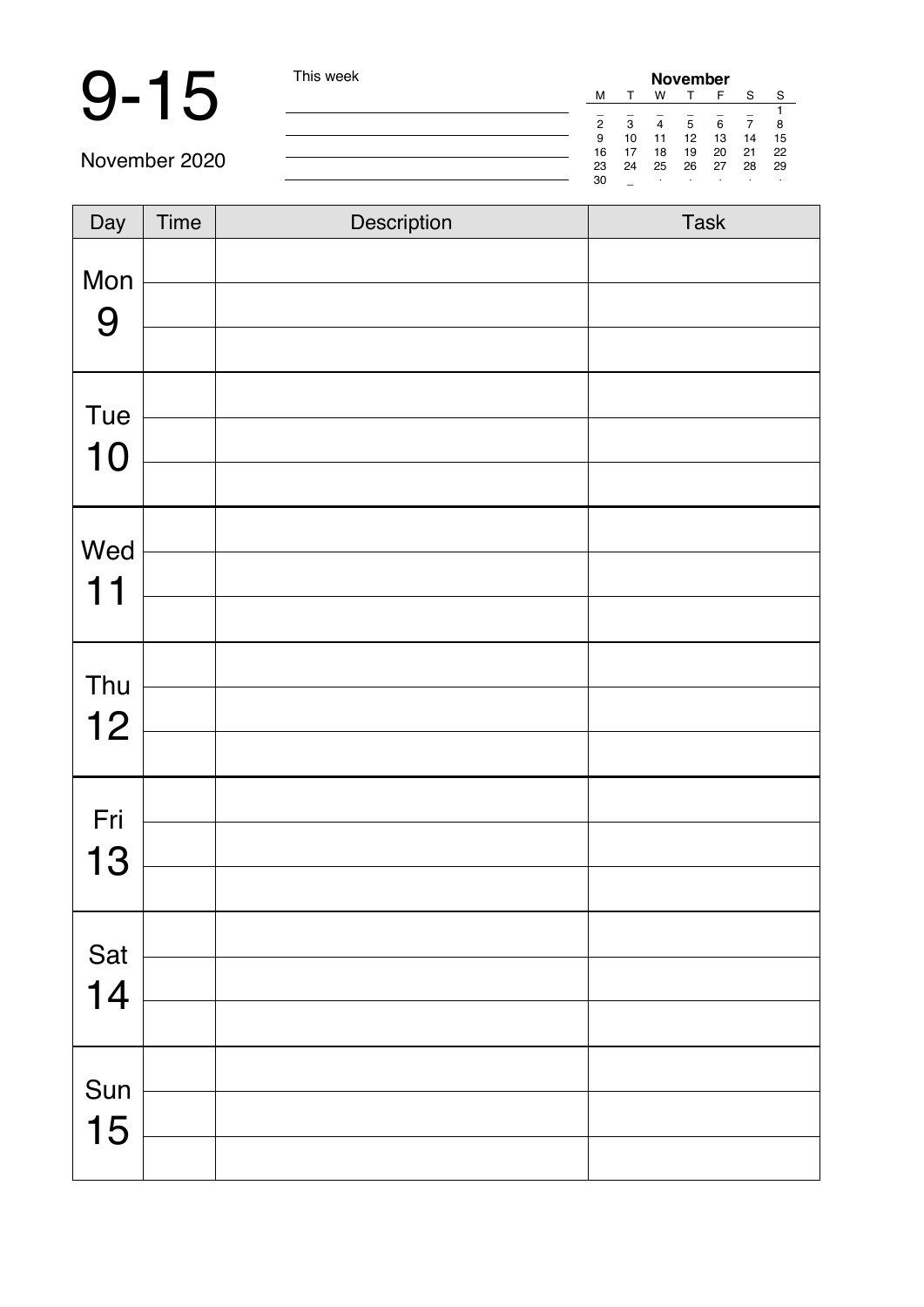# 16-22 <u>This week</u> **November 2014**

|   | November       |    |    |    |    |    |    |
|---|----------------|----|----|----|----|----|----|
|   | м              |    | w  |    | F  | S  | s  |
|   |                |    |    |    |    |    |    |
|   | $\overline{2}$ | 3  |    | 5  | 6  |    | 8  |
|   | 9              | 10 | 11 | 12 | 13 | 14 | 15 |
| - | 16             | 17 | 18 | 19 | 20 | 21 | 22 |
|   | 23             | 24 | 25 | 26 | 27 | 28 | 29 |
|   | 30             |    | i. | ٠  | i. | ٠  | ٠  |

November 2020

| Day | Time | Description | Task |
|-----|------|-------------|------|
| Mon |      |             |      |
| 16  |      |             |      |
|     |      |             |      |
| Tue |      |             |      |
| 17  |      |             |      |
|     |      |             |      |
| Wed |      |             |      |
| 18  |      |             |      |
|     |      |             |      |
| Thu |      |             |      |
| 19  |      |             |      |
|     |      |             |      |
| Fri |      |             |      |
| 20  |      |             |      |
|     |      |             |      |
| Sat |      |             |      |
| 21  |      |             |      |
|     |      |             |      |
| Sun |      |             |      |
| 22  |      |             |      |
|     |      |             |      |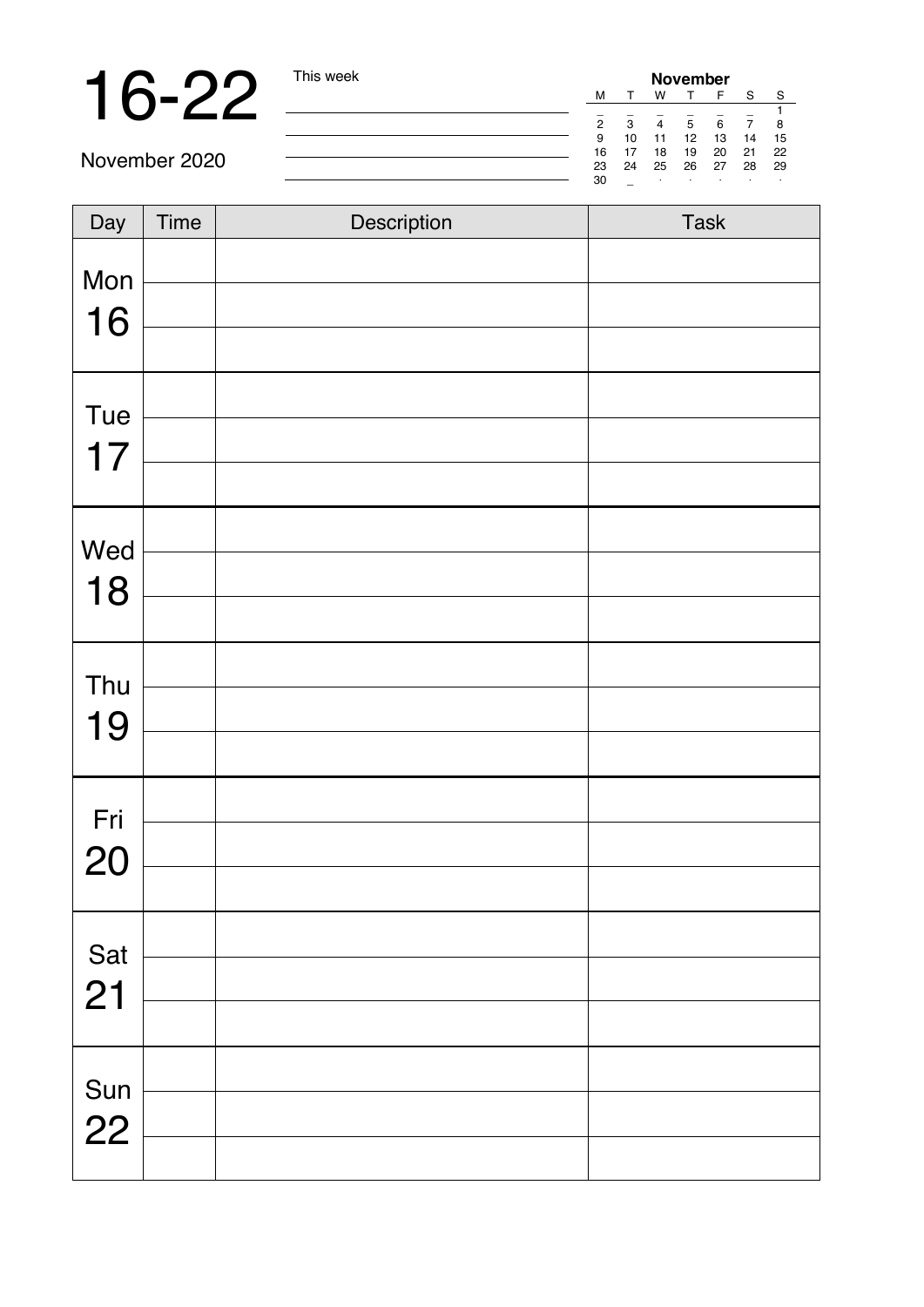# 23-29 **Marshall**

|    | November |    |    |    |    |    |  |
|----|----------|----|----|----|----|----|--|
| м  |          | w  |    | F  | s  | s  |  |
|    |          |    |    |    |    |    |  |
| 2  | з        |    | 5  | 6  |    | 8  |  |
| g  | 10       | 11 | 12 | 13 | 14 | 15 |  |
| 16 | 17       | 18 | 19 | 20 | 21 | 22 |  |
| 23 | 24       | 25 | 26 | 27 | 28 | 29 |  |
| 30 |          | ٠  |    | i. |    | ٠  |  |

November 2020

| Day | Time | Description | Task |
|-----|------|-------------|------|
| Mon |      |             |      |
| 23  |      |             |      |
|     |      |             |      |
| Tue |      |             |      |
| 24  |      |             |      |
|     |      |             |      |
| Wed |      |             |      |
| 25  |      |             |      |
|     |      |             |      |
| Thu |      |             |      |
| 26  |      |             |      |
|     |      |             |      |
| Fri |      |             |      |
| 27  |      |             |      |
|     |      |             |      |
| Sat |      |             |      |
| 28  |      |             |      |
|     |      |             |      |
| Sun |      |             |      |
| 29  |      |             |      |
|     |      |             |      |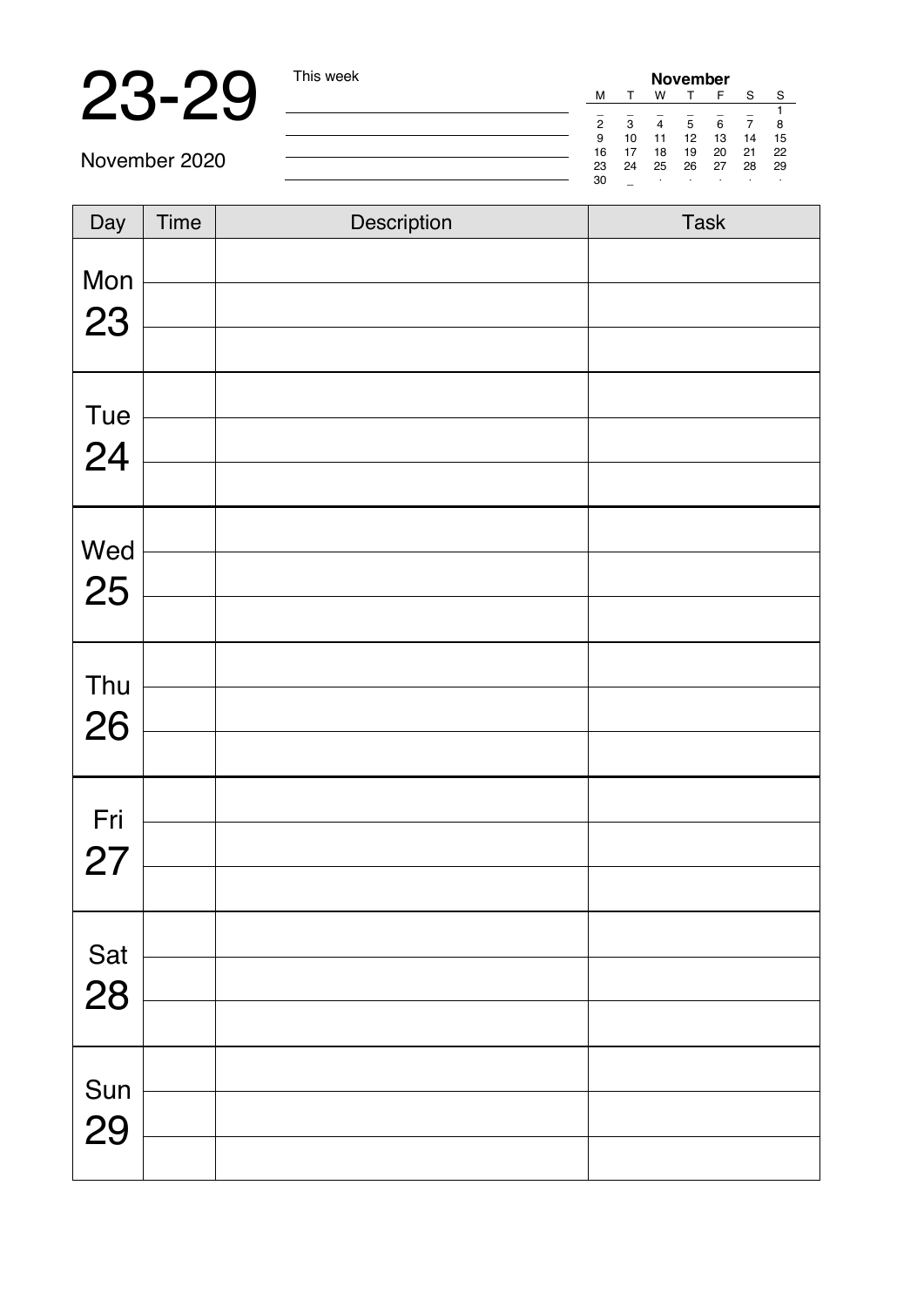**30-6** This week **November** 2020 / **Interference 2020 / <b>Interference 2020** / **Interference 2020** / **Interference 2020** / **Interference 2020** / **Interference 2020** *Interference 2020 Interference 2020 Interference 202* 

November 2020 / December 2020

| Day            | Time | Description | Task |
|----------------|------|-------------|------|
| Mon<br>30      |      |             |      |
|                |      |             |      |
| Tue            |      |             |      |
| 1              |      |             |      |
|                |      |             |      |
| Wed            |      |             |      |
| $\mathbf{2}$   |      |             |      |
| Thu            |      |             |      |
| $\mathbf 3$    |      |             |      |
|                |      |             |      |
| Fri            |      |             |      |
| $\overline{4}$ |      |             |      |
|                |      |             |      |
| Sat            |      |             |      |
| 5              |      |             |      |
|                |      |             |      |
| Sun            |      |             |      |
| 6              |      |             |      |
|                |      |             |      |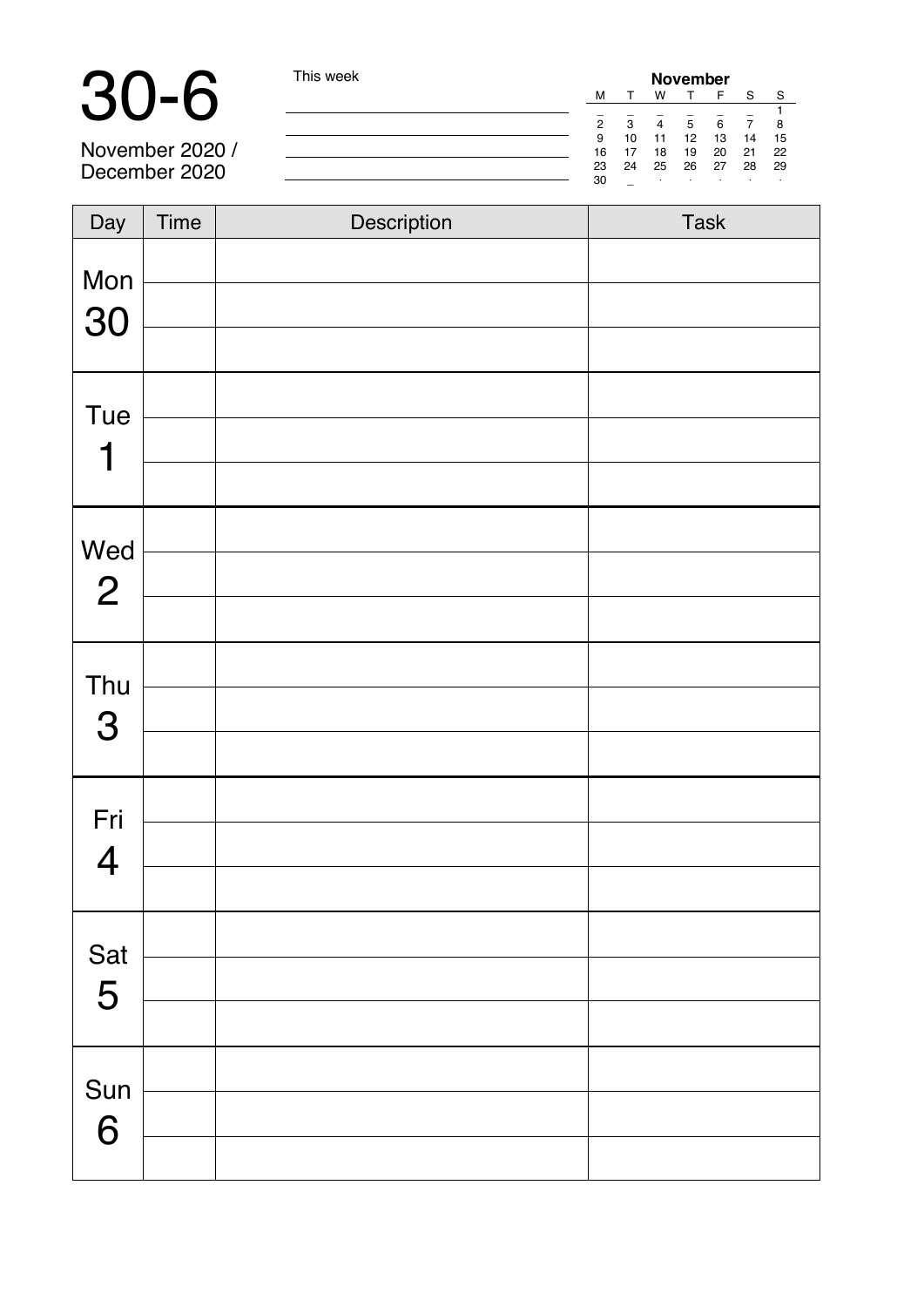# 7 - 13 This week

| December |    |    |    |    |    |    |
|----------|----|----|----|----|----|----|
| М        |    | w  |    | F  | S  | s  |
|          |    | 2  | з  | 4  | 5  | 6  |
|          | 8  | я  | 10 | 11 | 12 | 13 |
| 14       | 15 | 16 | 17 | 18 | 19 | 20 |
| 21       | 22 | 23 | 24 | 25 | 26 | 27 |
| 28       | 29 | 30 | 31 |    |    |    |
|          |    |    |    | i. | i. | ٠  |

December 2020

| $\overline{Day}$ | Time | Description | Task |
|------------------|------|-------------|------|
| Mon              |      |             |      |
| $\overline{7}$   |      |             |      |
|                  |      |             |      |
| Tue              |      |             |      |
| 8                |      |             |      |
|                  |      |             |      |
| Wed              |      |             |      |
| 9                |      |             |      |
|                  |      |             |      |
| Thu              |      |             |      |
| 10               |      |             |      |
|                  |      |             |      |
| Fri              |      |             |      |
| 11               |      |             |      |
|                  |      |             |      |
| Sat              |      |             |      |
| 12               |      |             |      |
|                  |      |             |      |
| Sun              |      |             |      |
| 13               |      |             |      |
|                  |      |             |      |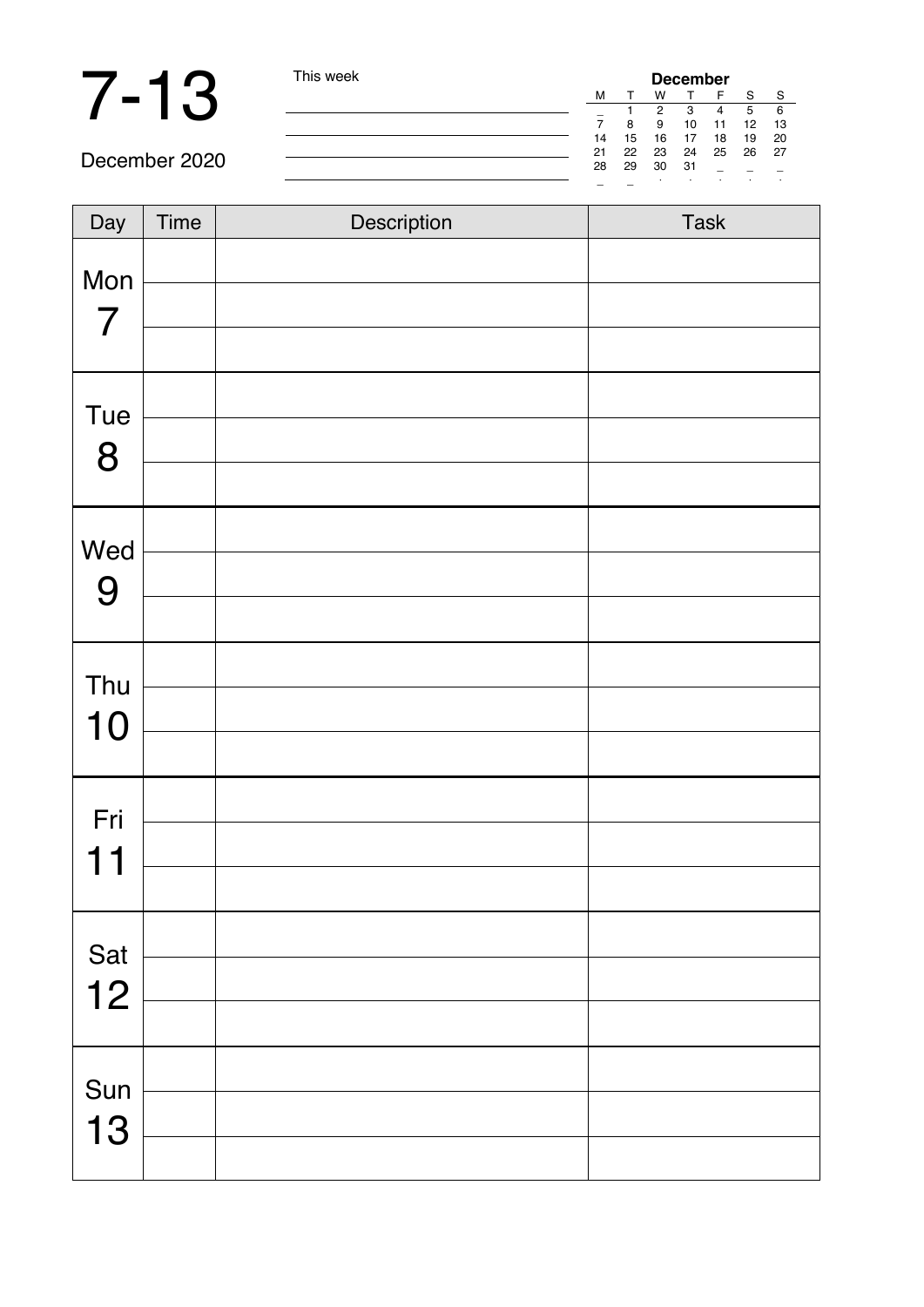**14-20** This week **December** 2020

December 2020

| Day | Time | Description | Task |
|-----|------|-------------|------|
| Mon |      |             |      |
| 14  |      |             |      |
|     |      |             |      |
| Tue |      |             |      |
| 15  |      |             |      |
|     |      |             |      |
| Wed |      |             |      |
| 16  |      |             |      |
|     |      |             |      |
| Thu |      |             |      |
| 17  |      |             |      |
|     |      |             |      |
| Fri |      |             |      |
| 18  |      |             |      |
|     |      |             |      |
| Sat |      |             |      |
| 19  |      |             |      |
|     |      |             |      |
| Sun |      |             |      |
| 20  |      |             |      |
|     |      |             |      |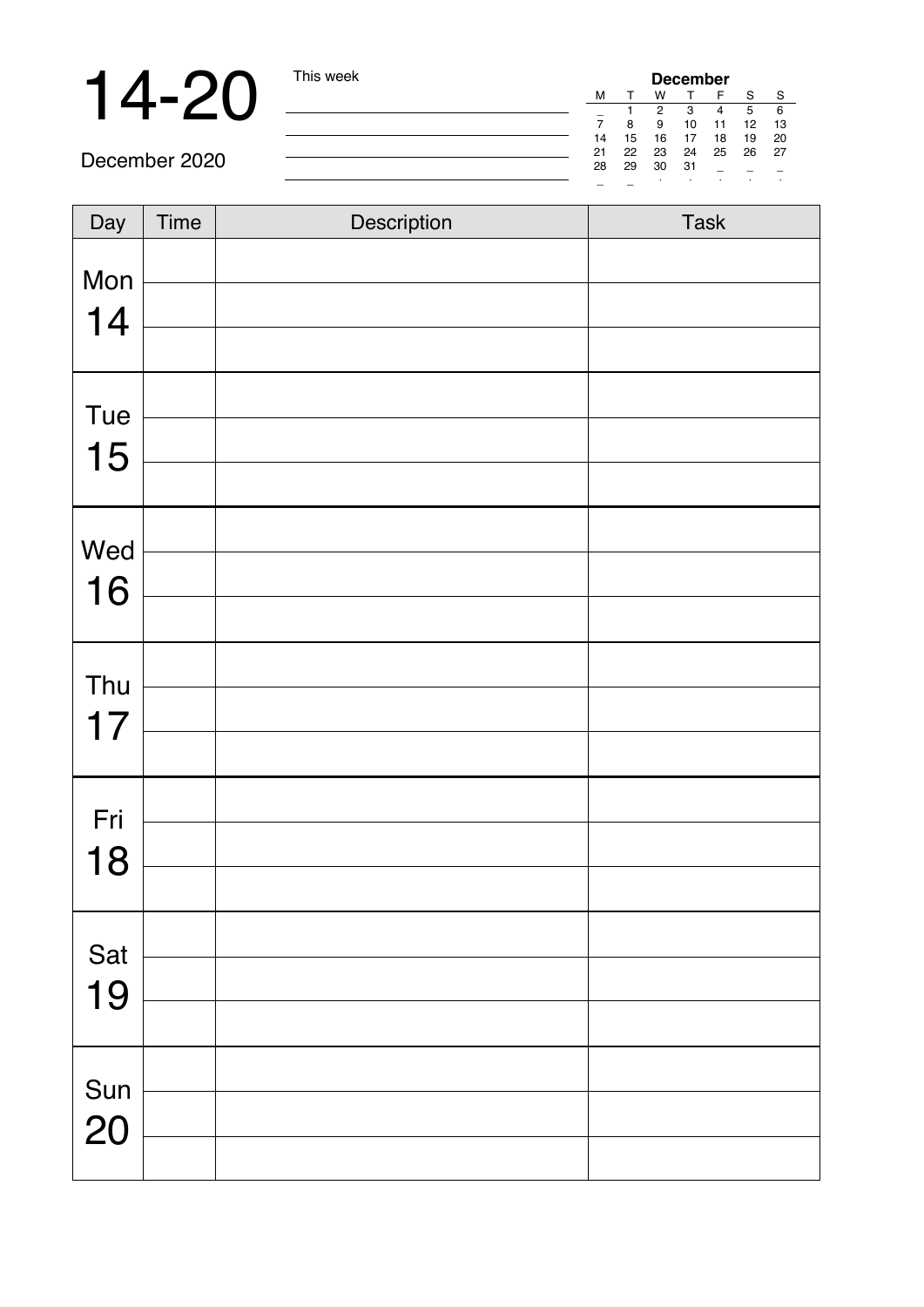**21 -27** This week **December** 2020

December 2020

| Day | Time | Description | Task |
|-----|------|-------------|------|
| Mon |      |             |      |
| 21  |      |             |      |
|     |      |             |      |
| Tue |      |             |      |
| 22  |      |             |      |
|     |      |             |      |
| Wed |      |             |      |
| 23  |      |             |      |
|     |      |             |      |
| Thu |      |             |      |
| 24  |      |             |      |
|     |      |             |      |
| Fri |      |             |      |
| 25  |      |             |      |
|     |      |             |      |
| Sat |      |             |      |
| 26  |      |             |      |
|     |      |             |      |
| Sun |      |             |      |
| 27  |      |             |      |
|     |      |             |      |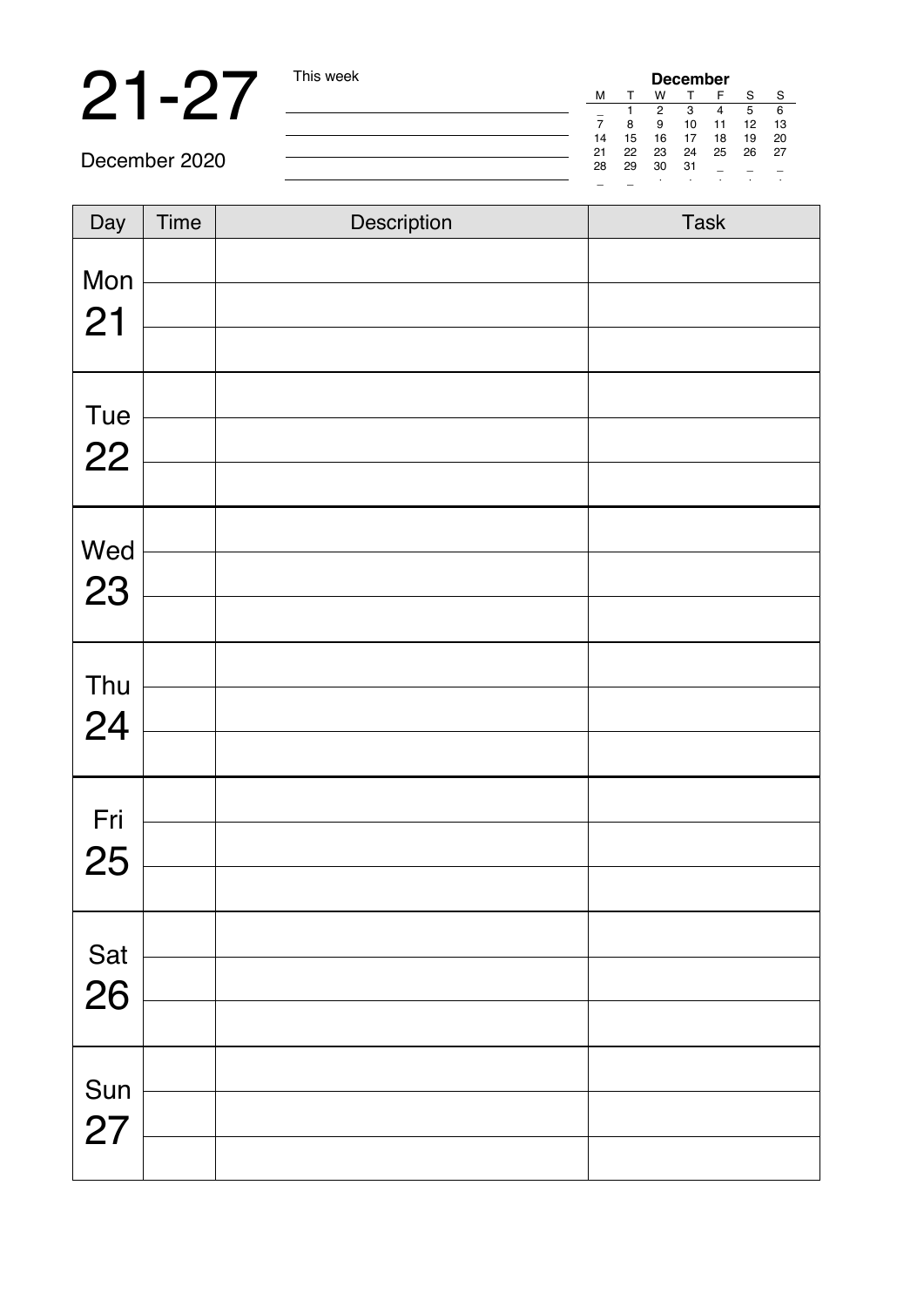# 28-3 This week

December 2020 / January 2021

| <b>December</b> |    |    |    |    |    |    |    |
|-----------------|----|----|----|----|----|----|----|
|                 | м  |    | w  |    | F  | s  | s  |
|                 |    |    | 2  | з  |    | 5  | 6  |
|                 |    | 8  | я  | 10 | 11 | 12 | 13 |
|                 | 14 | 15 | 16 | 17 | 18 | 19 | 20 |
|                 | 21 | 22 | 23 | 24 | 25 | 26 | 27 |
|                 | 28 | 29 | 30 | 31 | ۰  |    |    |
|                 |    |    | ٠  | ٠  | i. | i. | ٠  |

| Day            | Time | Description | Task |
|----------------|------|-------------|------|
| Mon            |      |             |      |
| 28             |      |             |      |
|                |      |             |      |
|                |      |             |      |
| Tue<br>29      |      |             |      |
|                |      |             |      |
| Wed            |      |             |      |
| 30             |      |             |      |
|                |      |             |      |
| Thu            |      |             |      |
| 31             |      |             |      |
|                |      |             |      |
| Fri            |      |             |      |
| 1              |      |             |      |
|                |      |             |      |
| Sat            |      |             |      |
| $\overline{2}$ |      |             |      |
|                |      |             |      |
| Sun            |      |             |      |
| 3              |      |             |      |
|                |      |             |      |